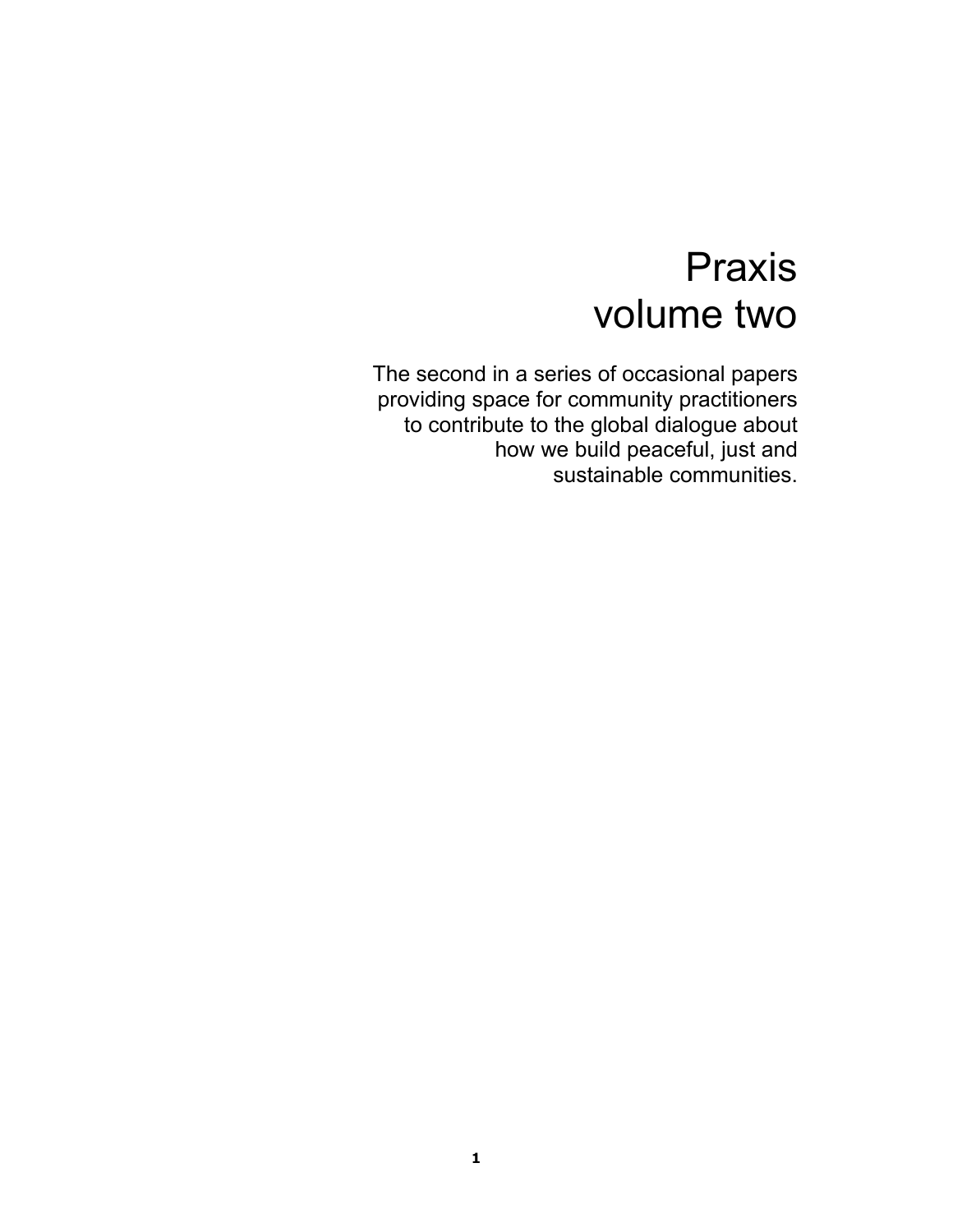#### Praxis volume two

This volume is made up of a number of articles written on the topic of 'community development and training'.

#### Contents:

**Paper 1: In-Situ Community Education – Dave Andrews**

**Paper 2: Training and Soul – Peter Westoby**

**Paper 3: Reviving local communities through community training: some insights from evaluating the Co-op's training course in 2002 – Helen Beazley** 

#### **Preface**

In this volume of Praxis there we would like to share three very different perspectives on training in the co-op. Firstly, Dave's story on the genesis of our training ethos . Secondly, Pete's philosophy on the essence of our training pathos. And thirdly, Helen's summary of the latest evaluation on our training logos. These reports will give you a feel for not only where we are coming from, but also where we would like to go in the future.'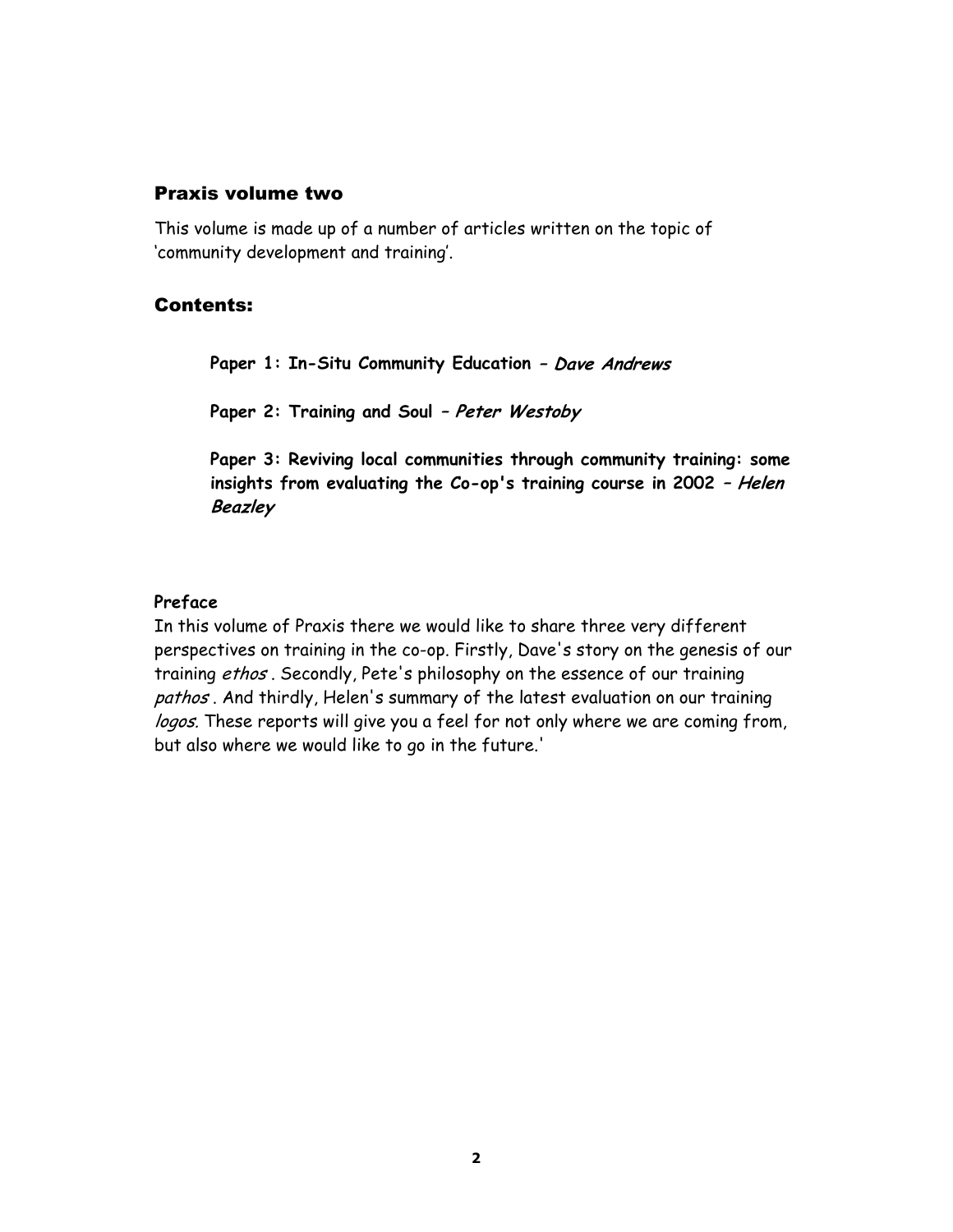## In-Situ Community Education

#### Dave Andrews

#### **1. In-Situ Training I've Received.**

Most of the training that my wife Ange and I have received was from our parents.

My mother and father, Frank and Margaret Andrews, not only took people into their hearts – but also into their home. Home was always open for those in distress. People going through difficult times would stay for a day, a year, or however long they needed.

As a young impressionable boy I can remember the excitement that some of those people brought to our house. A cat burglar, who had just got out of jail, showed us how easy it was to break into our house. And my parents never bothered locking the house after that!

Not all encounters were exciting. Some were actually pretty scary for a kid like me with a vivid imagination. Having a man, who had stabbed someone to death, sleep in the room next to me, made for some very restless nights and some very graphic nightmares!

But my parents taught me to relate to these people as 'people' – not just as 'robbers' and 'murderers' - and, as 'people', they got respect.

My wife, Ange's parents, James and Athena Bellas, operated the Star Milk Bar in downtown Brisbane. It was famous for its food and drinks. And people would come from all over town for a fresh salad sandwich and a mango milk shake.

Every morning, very early, my father-in-law would open up the café. When he did, it seemed like all the hobos round town would emerge from the hiding places they had huddled in during the night and make their way to the cafe. My fatherin-law would welcome them in; sit them down; serve them tea and toast; and chat with them about the night they'd had and the day ahead.

If anyone needed a job my father-in-law would leave his brothers in charge of the café and go job hunting with them. If they got in trouble with the police, he would visit them in prison. He regularly visited those who got sick and wound up in hospital. When anyone friendless died, my father-in-law would make sure he went to their funeral, so as no one, no matter how friendless, would be buried without a friend. Often he'd be the only one there.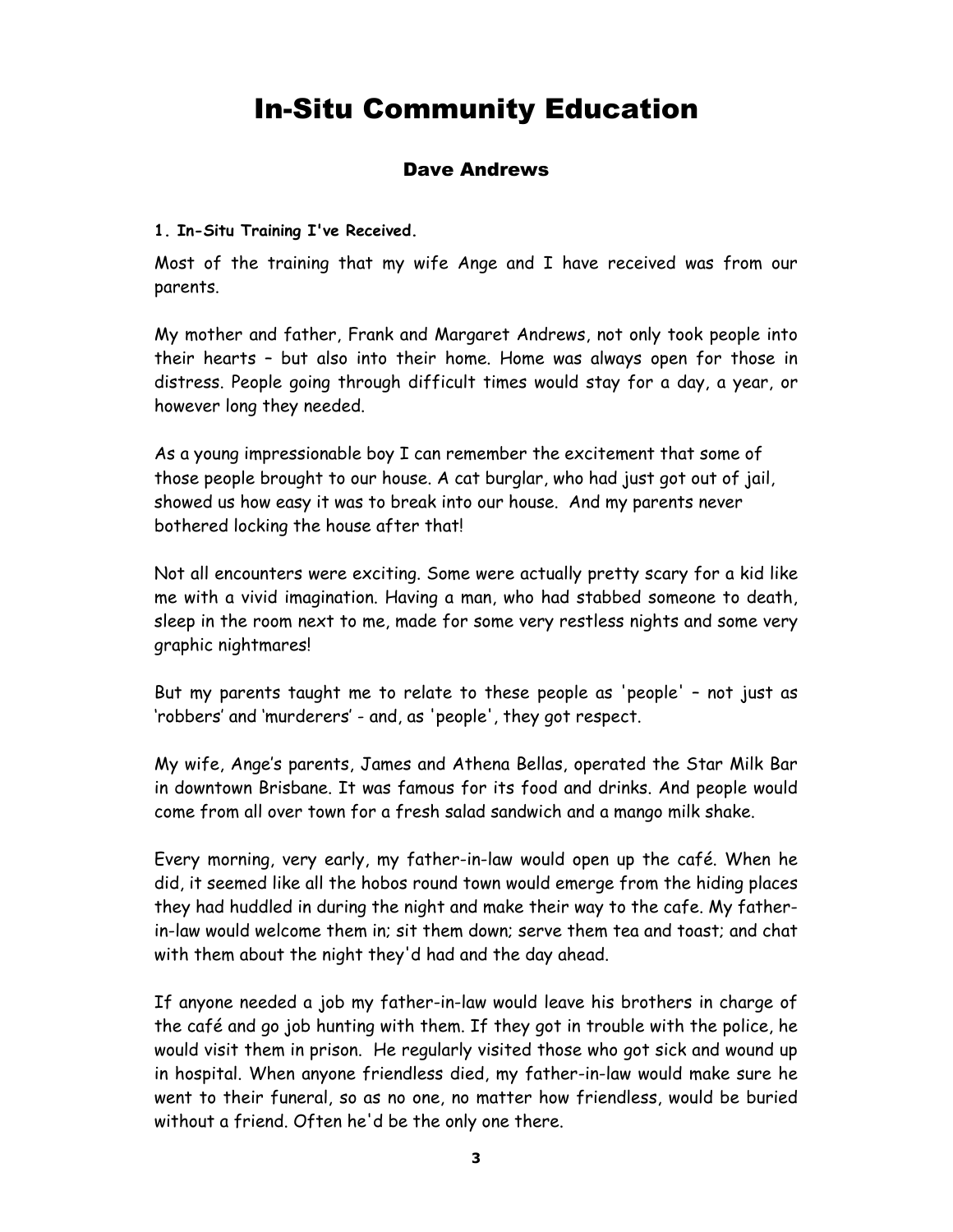Ange's dad would invite folk home to share a meal with the family – even though Ange's mum had eight children of her own to feed. If anything, meals at the Bellas' house were even more famous than the milk shakes at the Star Milk Bar, so there was never a shortage of people who were willing to take up the invite or just invite themselves!

Ange grew up in a large family, which was always being enlarged to make room for one more; her parents taught her the importance of being family to those who had no family. In so doing they introduced Ange to the Greek practice of symbetheri - profound reciprocal regard for family - but, at the same time, they totally revolutionised the traditional practice of *symbetheri* to include people whom Greeks traditionally excluded - their enemies - the Turks!

Our parents were shining examples to us of how we could become people who were not preoccupied with ourselves, but could create a sense of community with others - particularly with those who are usually marginalised and disadvantaged. So Ange and I have, quite unashamedly - but not slavishly - tried to copy our parents - and tried to set a similar example for our children.

#### **2. In-Situ Training I've Given.**

Most of the training that my wife Ange and I have given has been an attempt pass on the lessons we learnt from the previous generation to the next generation - including our own kids.

### Dilaram

In 1973 we set up some communities in India that we called *Dilaram*, or Houses Of The Peaceful Heart, to cater for weary travellers, trekking up and down the Asian hippie trail in search of enlightenment, or a cheap opiate substitute. So it was, in the context of living in a *Dilaram* community, working with disillusioned heroin addicts that our elder daughter, Evonne, learned her first few lessons about helping people with life controlling problems.

### Aashiana

In 1975 we left *Dilaram*, which was working mainly with expatriates, to set up Aashiana to work solely with local drug addicts. Aashiana, literally meant 'nest', and we hoped Aashiana would be a 'nest' where 'wounded birds' could 'mend their broken wings' and 'learn to fly, free, again'. We helped people on the condition that they would help others. So out of *Sahara*, the residential rehabilitation community, emerged Sharan, an unusual, innovative, community development organisation, staffed mainly by (ex)drug addicts, who were learning to use their understanding of despair to serve communities who knew nothing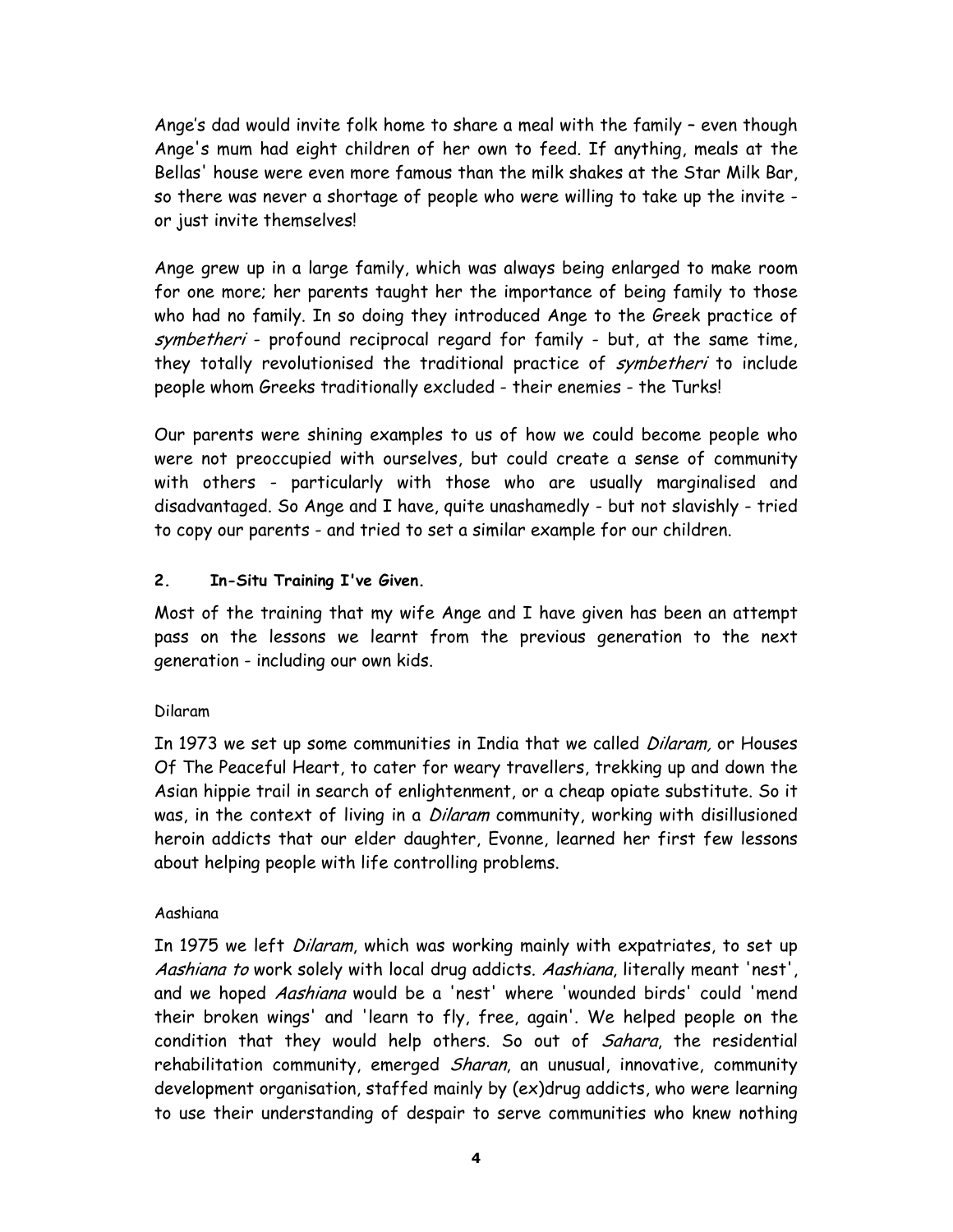but despair. Thus it was, in the context of the Aashiana community, rehabilitating addicts and rebuilding slums, that our younger adopted Nepalese daughter, Navi, learned her first few lessons about helping people overcome life controlling problems that, otherwise, would end in debilitating despair.

#### Waiters Union

In 1985 we returned to Australia, and set up an intentional community network, that we call 'The Waiters Union', in an inner city suburb of Brisbane, which is our hometown. Ange's mum and dad live just up the road from us. So we have come full circle. Back to where we started from.

We still draw reassurance from the inspiration of Ange's mum and dads' involvement in the locality. And we still try to set a similar example for our children as they set for us, of caring for people in the community. It's been awesome for Ange and I to see Evonne and Navi be able to individuate themselves without having to isolate themselves from us - or our world - in the process. So far, we have been able to move from being a nuclear family to being an extended family, including Marty (who married Evonne). And now - as an extended family - we are continuing to extend ourselves, as symbetheri, to those in the community who have no family at all.

We decided to call ourselves the West End 'Waiters Union' because we wanted to be 'waiters' in West End. We didn't want set agendas for people. We just wanted to be available, like 'waiters', to take people's orders, and to do what we could do, to help them. We particularly wanted to help to develop a sense of hospitality in the locality, so that all people, especially people who are usually displaced in areas like ours, could really begin to feel at home in the community.

There have never been many people in the Waiters Union. We started with two households fifteen years ago; there aren't more than twenty households associated with us now.

The Waiters Union is not a high profile group. As 'waiters', we try to keep a low profile in the area. None of the activities that we are involved in carry our name. They all carry the names of the groups that organise those activities which we contribute to - but we do not control.

As a result, a lot of people in our area may know us well as people, but may not even know that the group we are part of exists. Which is fine, because the group exists to promote the community, not the group; and the group can function more effectively as a catalyst in the community if it is prepared to be more or less invisible, rather than attract attention to itself at the expense of other groups. However, we are not secretive. We welcome enquiries and answer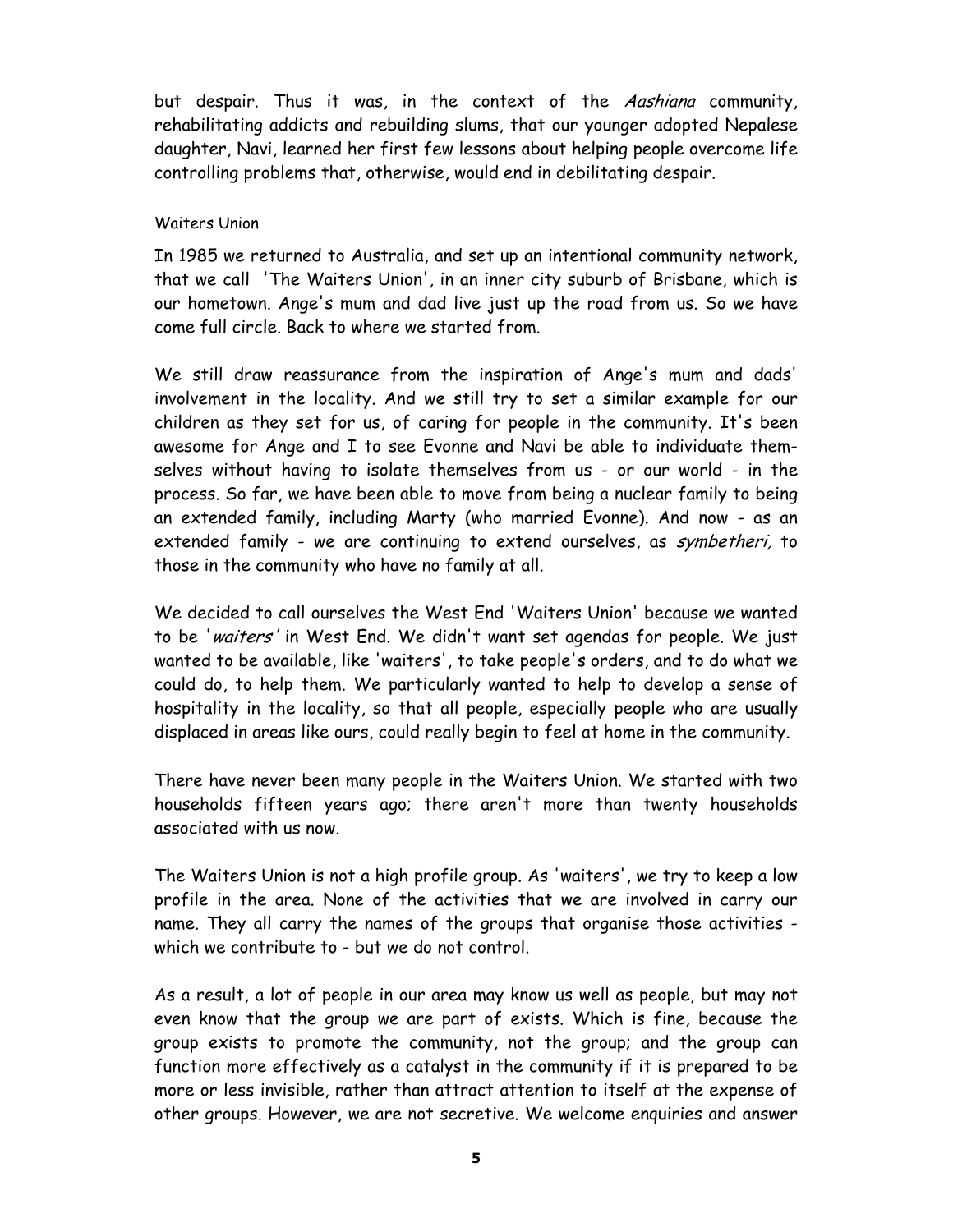questions as freely and as fully as we can. And we are inclusive. We invite anyone who is interested in our work, to with work us, alongside of us, as partners in the work together.

All the work we do is *self-directed* and *other-orientated*. Each person has the right to shape every group that they are a part of. Being part of a group depends on participation. A person becomes a part of a group, not by jumping through any hoops, but simply by participating in the group. Once a person is a part of the group, they have the right to manage the group they are a part of. We believe people should have the right to shape all the decisions that impact on their lives. And we believe the best way for us to shape the decisions that impact on our lives, individually and collectively, is through the process of consensus.

So all the groups nominate rotating facilitators for their meetings so as to 'be careful to do what', the good book says, 'is right in the eyes of everybody.' As the groups work from the bottom up to empower people, particularly people who are marginalised and disadvantaged, we particularly include people who are usually marginalised and disadvantaged in the decision making process of the groups. So all the groups actually work with the people that they work for, and in so doing, seek to enable the people they work with, as partners, to realize their enormous potential.

Through one group we seek to promote the aspirations of the original inhabitants of our neighbourhood, for whom Musgrave Park - in the middle of the neighbourhood - is still 'sacred ground'. Through another group we seek to support refugees by sponsoring their settlement and the settlement of their families, working through the anguish they go through as 'strangers in a strange land'. Last, but not least - though they are often considered 'last', and treated as 'least' by the powers that be - through a whole range of groups we seek to relate to the people in our community, who are physically, intellectually, and emotionally disabled - not as 'clients', nor as 'consumers', still less as 'users' but as 'our friends'!

None of these things that any of us are doing seem that great. However, we constantly encourage one another to remember that true greatness is not in doing big things, but in doing little things with a lot of love over the long haul. And that is exactly what we are trying to do!

#### Resource Association & Community Praxis Co-op

The Waiters Union has always been a nonformal community network. But over time we have come to recognise the need for a formal community organisation as an auspice for some of our community activities. Usually groups solve this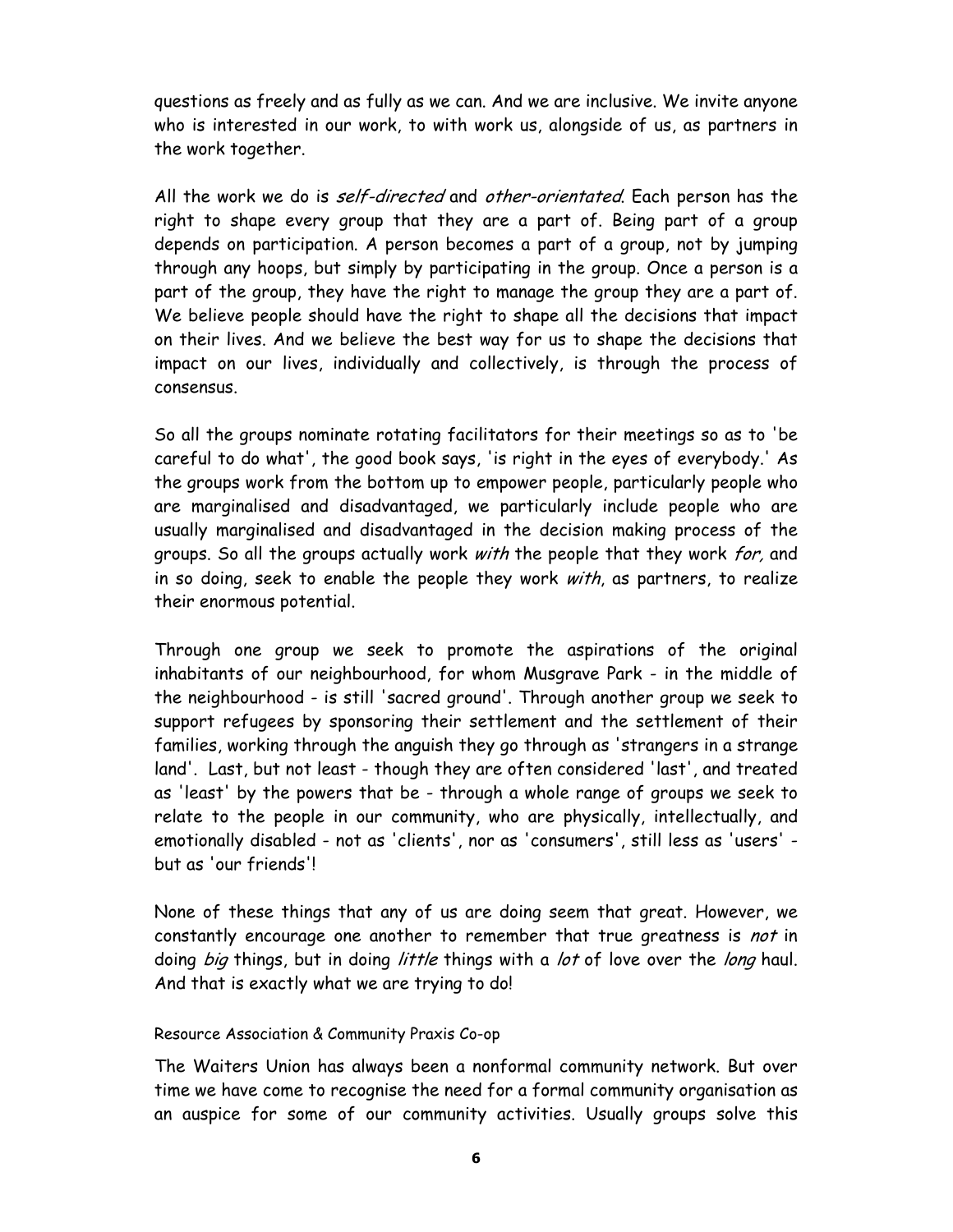problem by turning their non-formal community network into a formal community organisation. But, in the move towards institutionalisation, they lose the very charisma of community. The free and flexible, strong but gentle spirit of the community that they started out with, ends up being bound hand and foot by rules and regulations and becoming a slave to the system that it sought to overthrow.

So we decided that we would not institutionalise our community under any circumstances.

Instead we set up a formal organisation as a parallel structure alongside the nonformal network, so that if anyone in the community needed an officially recognised, legally registered auspice for certain activities, they could use the 'Community Initiatives Resource Association'.

To make sure the Resource Association only serves as an auspice for the Waiters Union, and does not have the power to co-opt the Waiters Union, it has been designed as a minimalist organisation - with minimal power - apart from its capacity to function as an official, legal auspice for the community.

Since its inception the Resource Association has provided an auspice for managing community property, providing compulsory public liability insurance, and supplying volunteers with the status required by the state. But by far the association's greatest role has been to help establish community programmes which needed legal backing for funding - with maximum accountability, but minimal control. The Resource Association has helped establish dozens of community programmes including the Creative Stress Solutions Project, the Inner City Citizens' Advocacy Group, and the Community Praxis Co-op.

#### The Community Orientation Course

Some time ago, we were asked to set up some training in community work based on our experience. So we set up what we decided to call The Community Orientation Course. And so, twice a year, for the last fifteen years, we have run these courses in West End. The courses are run for two weeks mid year, (usually the last week of June to the first week of July), and three weeks at the end of the year (usually the three weeks in December leading up to Christmas). They involve living in West End, with some people from the West End Waiters Union, and include personal reflection, interpersonal interaction, group process, cooperative organisation, whole-hearted, holistic engagement, cross-cultural dialogue, practical service and nonviolent action. The costs of the course are decided by the participants in a group cost-sharing workshop, that we run as part of the course.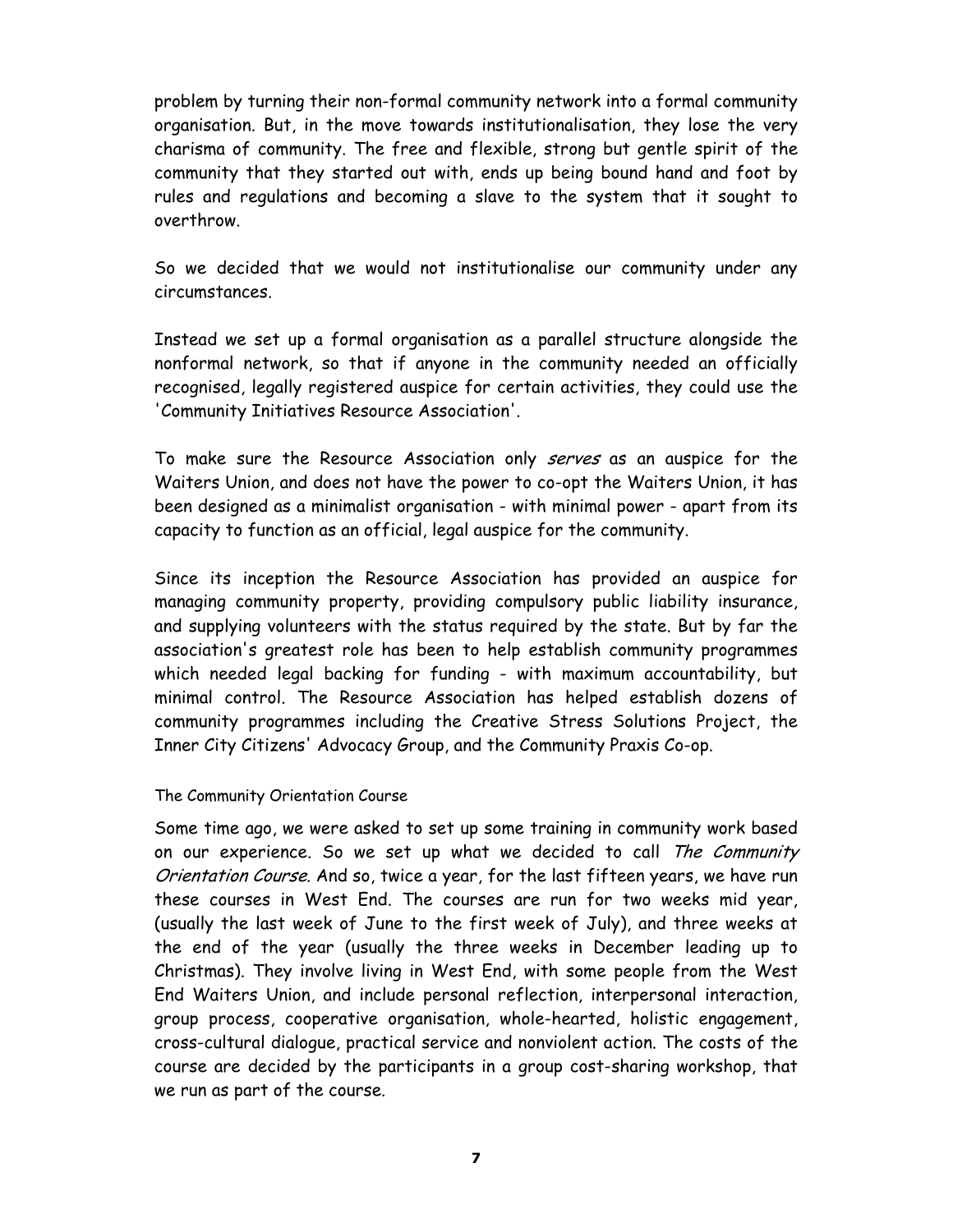People come to the course from all over Australia, and from other parts of the world as well. Lyn and Steve Hatfield-Dodds, describe what the course is like.

'The daily program started with prayer. After breakfast we joined in studies. People shared of their life in the local community - involved in peace networks, community arts, housing assistance, legal aid, refugee resettlement, and offering hospitality and shelter to those without a place to stay. The afternoons were unstructured times, to allow us to get to know the neighbourhood, and its people. In the evenings we had dinner with different members of the network.

Most days finished with a much-needed briefing session. We also managed to squeeze in time to deliver meals on wheels, go on outings (with people who were intellectually disabled), and help out at an evening meal for over a hundred homeless men.'

'The nine of us on the course lived in a group house for the first week, moving out to stay in boarding houses or hostels we found for ourselves in the second week. For many of us this was a difficult and sometimes frightening experience, living in the midst of depressed and often violent lives, and it was good to come back together for the last few days to the security of group living. Highlights of the course for us (included) being involved in a Murri service in a maximum security prison; hearing people's stories; developing friendships; (and) meeting people who not only talk about being compassionate, but who are trying to put these things into practice.'

These courses have been quite formative for hundreds of people, like Lyn and Steve, who have been able to participate in them over the last fifteen years. But they have two major limitations. One, is that the courses are all based in our own neighbourhood; and two, is that we keep the numbers on our courses small in order to facilitate maximum participation in the course, and ensure minimal impact by the course on the community in which it is based.

#### The Local Community Builders' Training Course

A couple of years ago Peter Westoby approached me with the proposal of developing a course that we could provide under the auspice of the Community Praxis Co-op to more people more broadly in the context of *their* own communities. And as a result of discussions with Howard Buckley, who was working for the Social Infrastructure Programme at the time, we developed a course for the Co-op that we delivered for the Caboolture Shire Council, that we initially called *Building Better Communities*. This course - also known as the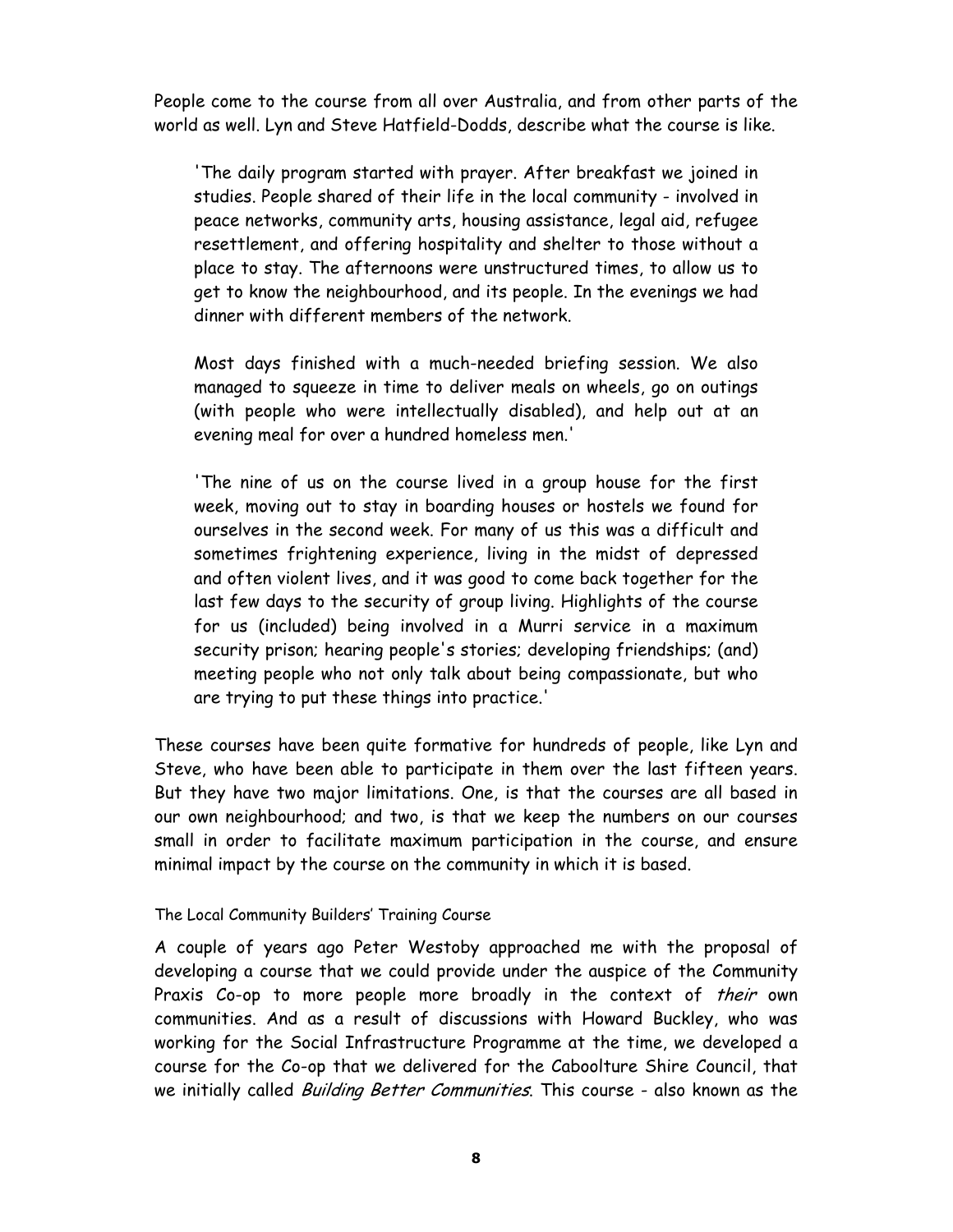Community Animator's Training Course - provides an opportunity for people to explore their potential to develop community in their locality.

The Community Praxis Co-op seeks to practice traditional cooperative principles, encouraging the development of acceptance and respect, spirituality and compassion, solidarity and participation, responsibility and competence in the individuals, neighborhoods and organizations with whom we work. And the Local Community Builders' Training Course that the Co-op provides is intended to help people explore their potential to develop acceptance and respect, spirituality and compassion, solidarity and participation, responsibility and competence, both individually and collectively, within the context of their own community.

Given my background its not surprising I would hope that any community development training that we would do would encourage nonformal, transformational, spiritual, experiential, personal, relational, principle-based, process-orientated, politically-committed action-reflection.

**3. In-situ Community Training** 

#### **3.1 Nonformal Training**

Formal community development training is usually conducted *formally* in an institution. While *nonformal* community development training is usually conducted nonformally in the context of the community itself. Formal community development training tends to be *inflexible* - with the content for the learners set by the teachers. While *nonformal* community development training tends to be *flexible* - with content that is set by a community of teachers and learners together.

Most of the community development training I have participated in has been nonformal rather formal, but the formal training that I have participated in informs my nonformal training.

The most useful formal community development training I have received was at the Department of Social Work and Social Policy at the University of Queensland. There, under the guidance of Dr. Allan Halladay, who was Head of the Department, and Mr. Tony Kelly, who was the Senior Lecturer in Community Development, I was privileged to get what I consider to be was the best formal community development education available in Australia at the time.

When I start to think about the most useful formal community development training that I have given myself, I begin to feel a bit ambivalent. On the one hand, there is no doubt in my mind that the training I did at various TAFE colleges - pitched as it was, at a very practical level - was of great help to a lot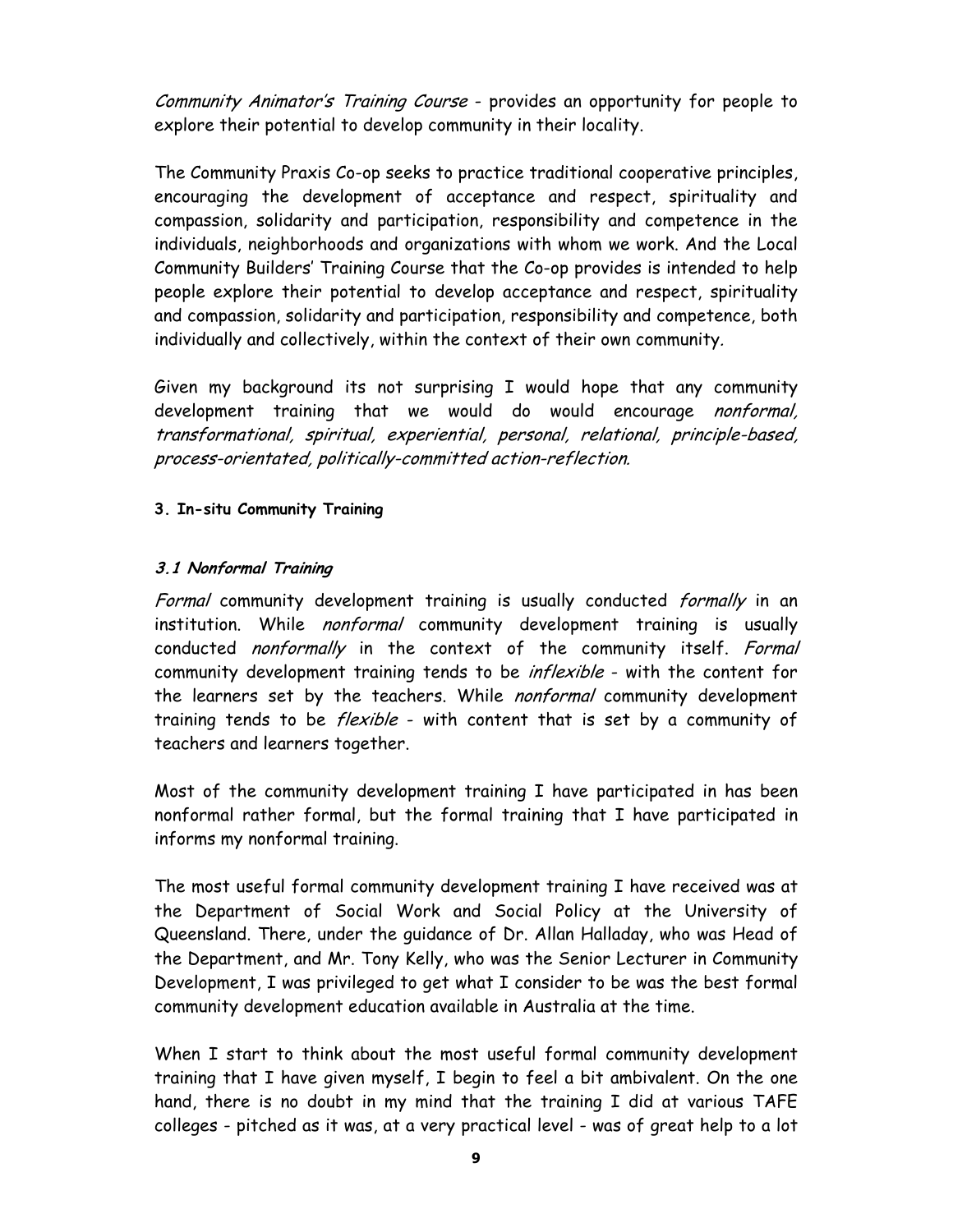of people. But on the other hand, I personally found TAFE colleges the most difficult educational institutions I have ever tried to work with. In each of the three cases where I tried to work with TAFE colleges, the unhealthy culture of the institution adversely affected the healthy quality of the education that we were seeking to deliver.

These experiences only served to reinforce the notion that we needed to find a way to deliver good quality, practical, community development courses - outside the formal constraints of the TAFE system. And for us, this has meant developing community development training options for small groups in nonformal in-situ locations. With community education processes incorporating flexible content prepared by practitioners, with the help of experts, rather than by experts themselves. In the hope of creating co-learning communities who will test their learning through action and reflection in the context of ordinary everyday life.

| <b>Community Development Training</b>     |                                                       |  |  |  |  |
|-------------------------------------------|-------------------------------------------------------|--|--|--|--|
| Formal Community Development              | Nonformal<br>Community                                |  |  |  |  |
| Training:                                 | Development Training:                                 |  |  |  |  |
| in formal<br>Large<br>groups              | · Small groups in nonformal in-                       |  |  |  |  |
| institutional locations                   | situ locations                                        |  |  |  |  |
| • with school education                   | • with community education                            |  |  |  |  |
| processes, and                            | processes, and                                        |  |  |  |  |
| • fixed content - prepared by             | flexible content - prepared by<br>$\bullet$           |  |  |  |  |
| experts.                                  | practitioners.                                        |  |  |  |  |
| Teachers teach and learners               | Facilitators create<br>$\bullet$<br>$\Omega$<br>$CO-$ |  |  |  |  |
| learn.                                    | learning community.                                   |  |  |  |  |
| Learning tested by summative<br>$\bullet$ | Learning tested by action and<br>$\bullet$            |  |  |  |  |
| evaluation.                               | reflection.                                           |  |  |  |  |

#### **3.2 Transformational Training**

Some time ago, as part of a reform process started in my state, as a result of the findings of the famous 'Fitzgerald Inquiry' into police corruption in Queensland, I was asked to teach in a course for law enforcement officers. In order to deal with the culture of corruption in the police service that had been brought to light, there was a real concern that *transformation* rather than information would be at the heart of this course. That, through the course, the participants would be encouraged to not only discuss and debate issues of personal integrity and social justice but also actually develop a commitment to personal integrity and social justice themselves.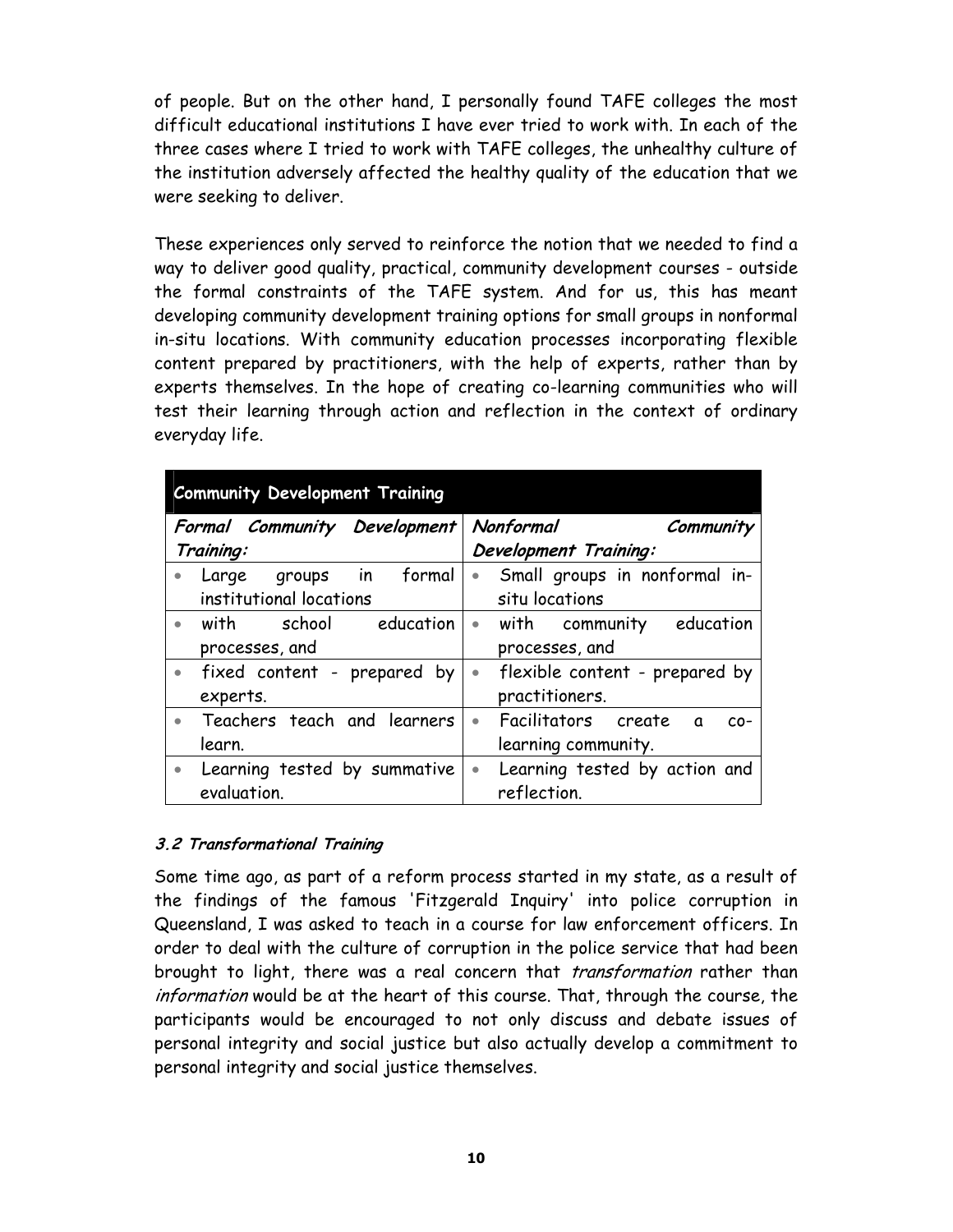However, though it is easy to *teach* about personal integrity and social justice in the classroom, it is difficult - if not impossible - to actually *learn* personal integrity and social justice anywhere but in the context of the ebb and flow of ordinary everyday life in the community itself.

So we invited students from the colleges where we were teaching to come and live in our community for two or three weeks to learn something about personal integrity and social justice.

We introduced them to Aunty Jean, an Aboriginal elder, who not only told them the story of her people and their painful dispossession, but also took them with her to meet her people - some in a maximum security prison, languishing in their cells - and others in a human rights organisation, fighting for their release.

And we introduced them to Father Kefle, an Eretrian priest, who showed them the scars of thirty years of civil war, and they visited refugees who have been torn away from their families, tortured by the very people who were supposed to protect them, forced to flee for their lives, and are now struggling to rebuild a life for themselves as strangers in a strange land.

Some of the students had never actually met an aborigine or a refugee face to face before. Let alone heard their story, or seen their struggle for themselves. These encounters confronted the students with questions that we all have to answer one way or another. Like

- 'How do we, as members of a 'white' society, deal with our 'black' history?'
- 'How do we, as members of the human family, respond to the desperate plea from our brothers and sisters, not just to address the superficial symptoms, but the underlying causes, of their ongoing pain?'
- 'And what are you and  $I$  going to do about it?'

These are questions to us, which call for answers from us. Not merely theoretical answers. But practical answers. Answering these questions is a moral imperative that we can accept or reject, but which we cannot ignore.

One of the students who accepted the moral imperative to answer these questions, as honestly as he could, was a cop we'll call Brad who had been on the beat for many years.

Brad said that, like a lot of police, who only ever related to people in their job as sources of information about "criminals", or as potential or actual "criminals" themselves, he had become quite cynical about the public. But, when he took the opportunity to get out of uniform, and to meet people he'd stereotyped, face to face, as fellow human beings, he began to change.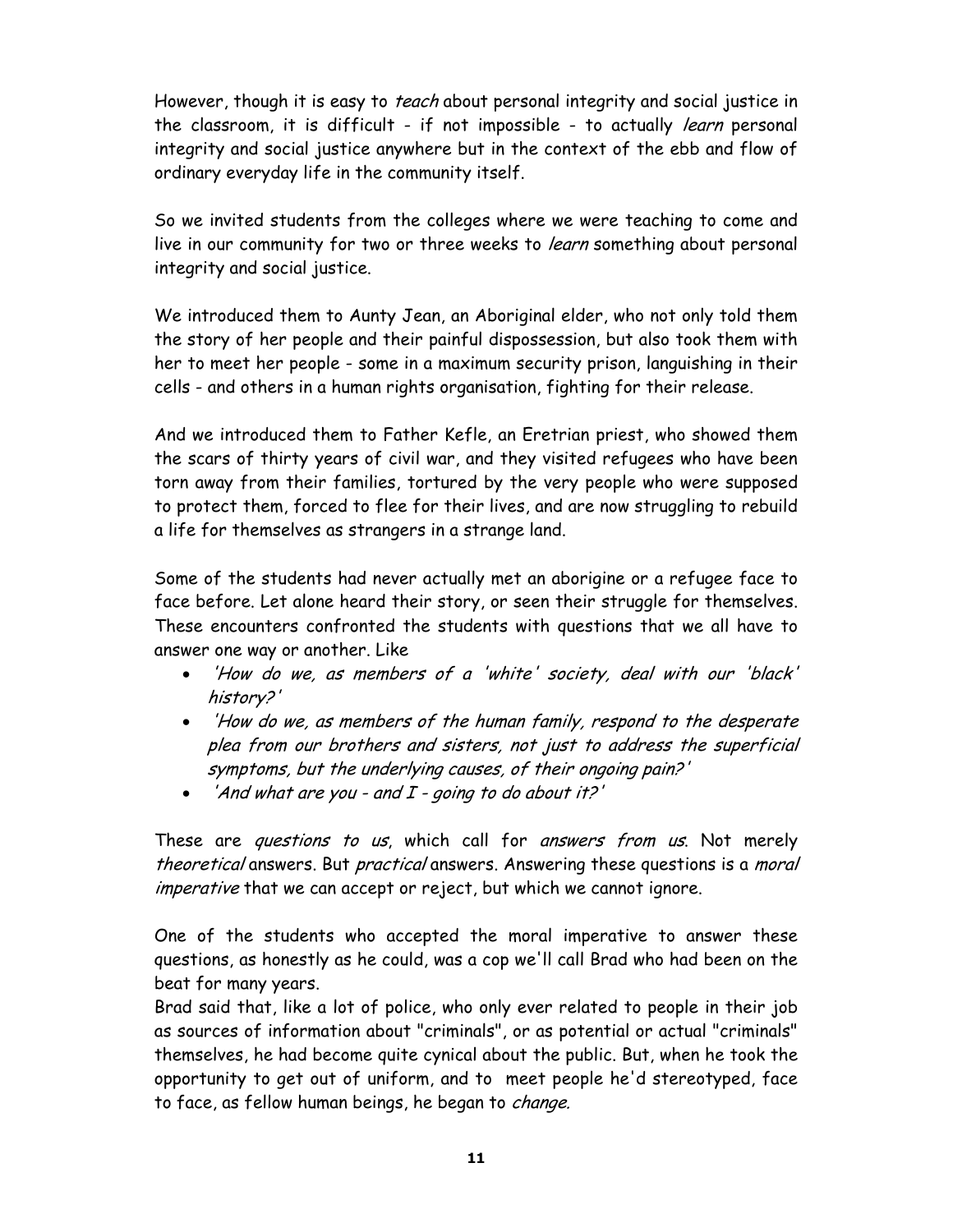The first stage of change was in terms of *perspective*. What we see depends on where we stand. And standing with the very people he had often been expected to take a stand against, helped Brad see a different side to the struggle on the streets than the one he'd seen before.

The second stage of change was in terms of *responsibility*. What we hear depends on whom we listen to. And listening to people who he and his fellow officers didn't normally listen to helped Brad not only hear a different side to the story of the history of our society than the one he'd heard before, but also accept his part as a police officer in perpetuating that history.

The third stage of change was in terms of *pain*. How we feel depends on what we do. And recognising that what he was doing as a police officer was often part of the problem, rather than part of the solution, helped Brad feel the impact of the issues much more acutely than he'd ever felt them before.

The fourth stage of change was in terms of *responsiveness*. We have two options for managing the pain that comes from recognising the gap between who we are and who we are meant to be. One option is rationalisation - changing the ideal, so it is closer to who we are. The other option is *transformation* changing the reality, so we are closer to who we are meant to be.

The chance for Brad to choose *transformation* rather than *rationalisation* came along one day quite unceremoniously when a local *Murri* asked him for a smoke. Instead of moving on - as he usually did - this time Brad chose to stop, and have a smoke and a bit of a chat - like he would have done with any of his other mates. This small change was a big deal for Brad.

This was the stage of realisation Brad was at when he completed the course. I spoke to him about how encouraged I was about the stages of change he had gone through so far. But I cautioned him, saying, that it would all be in vain, unless he continued to take the change a stage further. The fifth stage of change is in terms of *practice*. We are what we do repeatedly. Transformation, then, is not an act, but the habitual practice of personal integrity and social justice.

All quality community development training provides the opportunity for transformation.

#### **3.3 Spiritual Training**

We need to begin with the realisation - our world is in trouble; and religion which was meant to make things better - has often made things worse. We do not suffer from the lack of religion, but from the lack of love. So, if we are to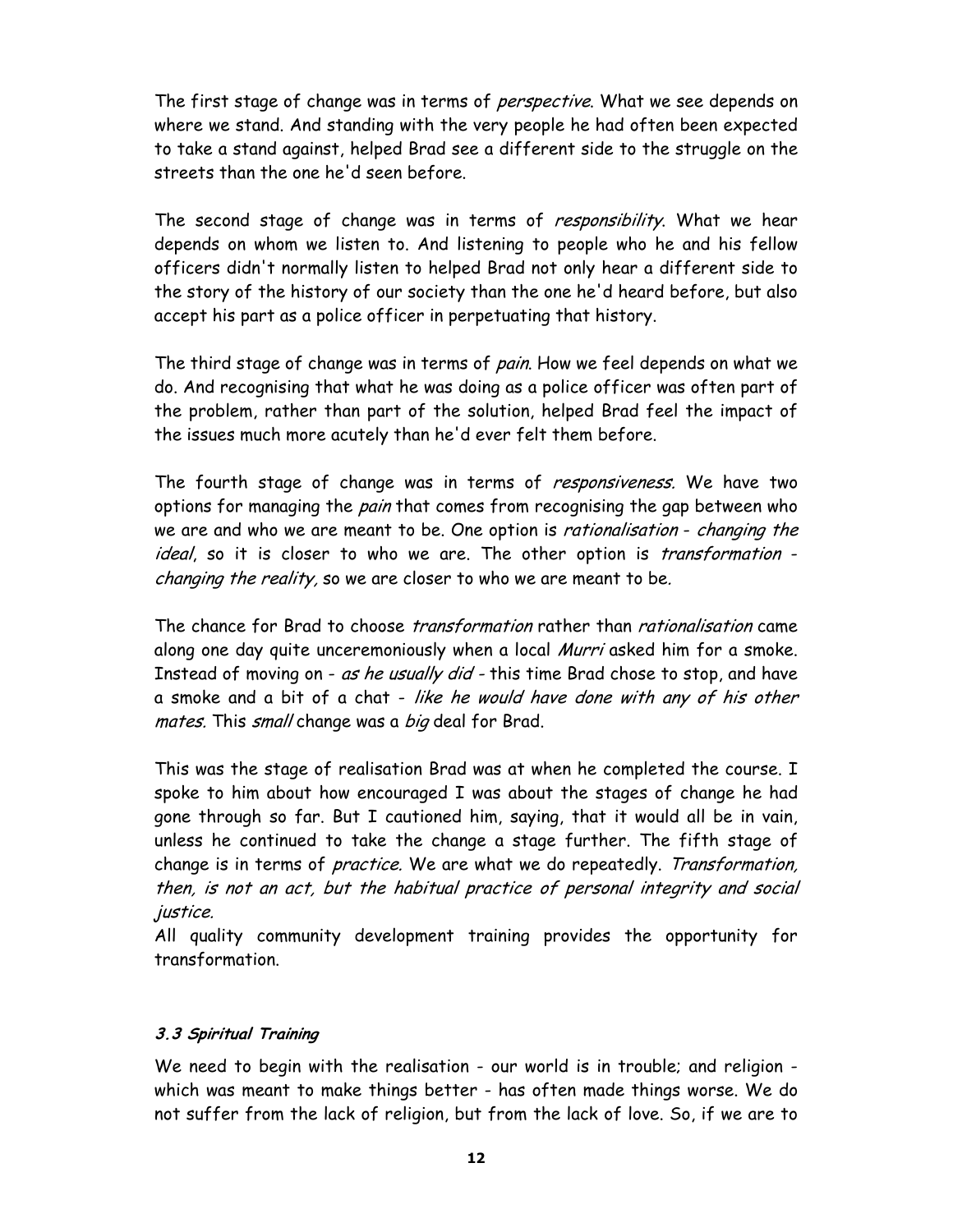have any hope of survival, we need to find a way to be able to care for ourselves, and for our world, once again. It is my view that a radical spirituality of compassion is not merely our best hope; it is our only hope.

But, we may well ask ourselves, how can this generation, which is more troubled than ever before - more disillusioned, more lonely, and more depressed; more anxious, more angry, and more aggressive - how can this generation rediscover the capacity to care enough to save us from destruction? Especially when so often so many of us experience so little care ourselves in the increasingly dysfunctional families, disintegrating communities, and destructive political economies that shape our lives? And, everywhere we turn, we are encouraged to opt, not for care, but for the slick quick-fix kill, which doesn't bother about trying to solve problems, it simply blows them away?

The psychologist, Dan Goleman, says that the question about the survival of humanity is a question that all of us will have to answer in our own 'hearts'. He says that at the 'heart' of the matter is 'empathy'. 'Empathy' is the capacity for us to 'feel how others feel'. It is, he says, in 'empathising' with potential victims - people in danger or distress - and 'feeling how they might feel', that we can be motivated to refrain from harming them, and, hopefully, even perhaps consider helping them. $^1$  Empathy is the basis of compassion. $^2$ 

The philosopher, John Macmurray, says that while most of us might be willing to give intellectual assent in our 'heads' to the priority for us to rediscover our capacity for empathy, it simply will not happen, unless all of us give some emotional affirmation to that intellectual assent in our 'hearts' and make it happen!<sup>3</sup>

The issue is not so much a conflict between our 'heads' and our 'hearts', but a conflict that we have in our 'hearts'.<sup>4</sup> In our 'hearts' we know that we cannot live without love. And that love involves an enhanced 'sensibility' - an enhanced appreciation of, and affection for, one another's lives. But, in our 'hearts', we also know that if we develop an enhanced 'sensibility' towards the beautiful, yet painful reality of one another's lives, it will inevitably entail great agony as well as great joy. So we vacillate. Wanting to become more loving, and wanting to become anything but more loving. Both at the same time.

As we prevaricate we are tempted to withdraw from 'sensibility', which involves a greater sensitivity toward the total reality of one another's lives, into 'sentimentality', which involves more sensitivity to those parts of one another's lives which are less painful, (like rumour, innuendo, scandal and trivia), and less

4 Ibid., 55

 1 Goleman, D. Emotional Intelligence, (New York: Bantam Books, 1995) 119

<sup>2</sup> ibid 328,329

<sup>3</sup> Macmurray, J. Freedom In The Modern World, (London: Faber&Faber, 1958) 28-29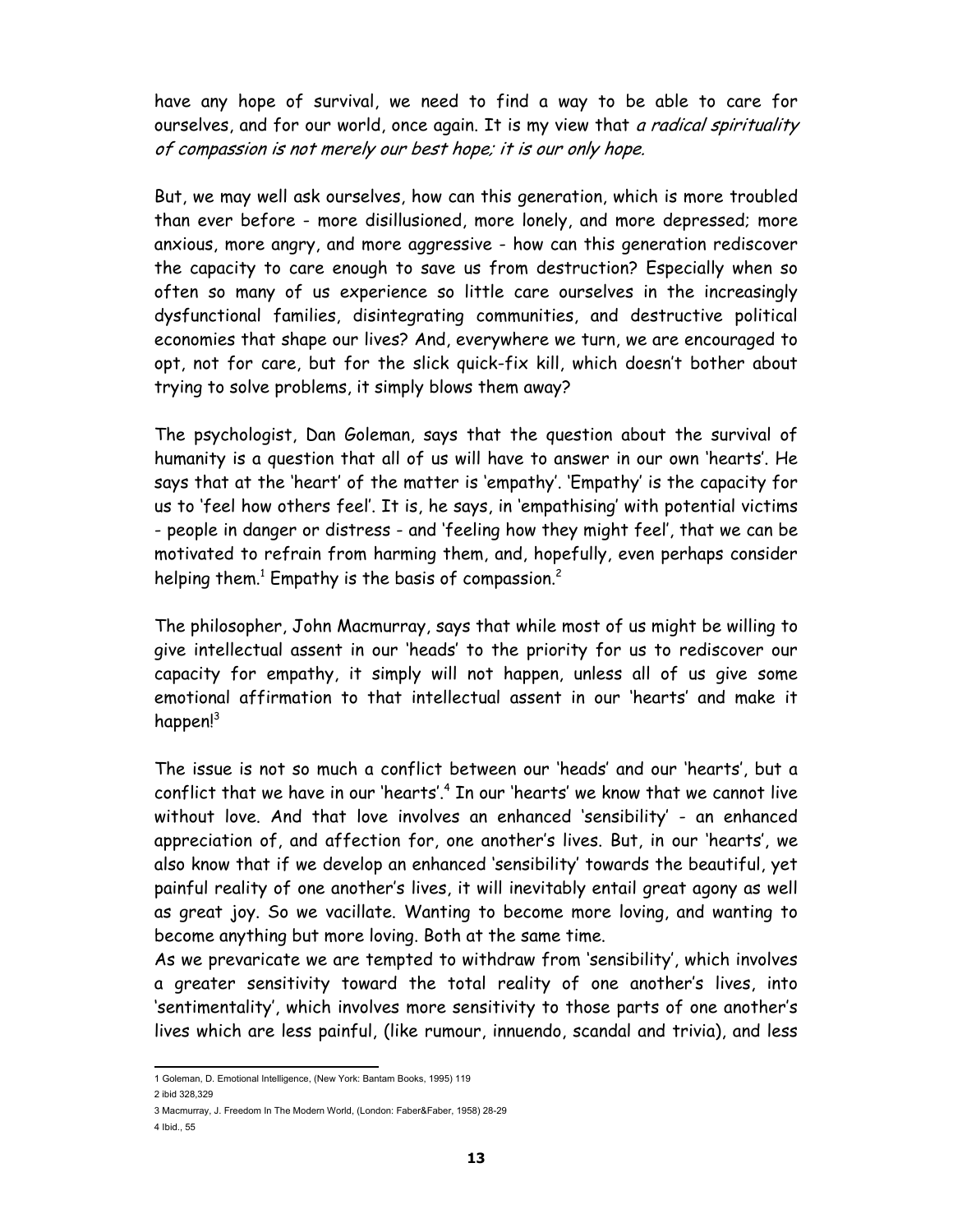sensitivity to those parts of one another's lives that are more painful, (like disadvantage, disability, disease and death).<sup>5</sup> Thus we tend to retreat into an unreal world of info-tainment, sit-coms, chat-shows, and hot-gos magazines, which give us the illusion of relating to the real world, without relating to the real world at all.

But, the only way we can live, is to live in the real world. And the only way we can live in the real world, is to love the real world. And the only way we can love the real world, is to overcome our fear of the suffering that love in the real world involves. We must not allow our fear of the suffering to so take over our lives that we put all our efforts into building up our defences against the world, and so alienate our selves from the very reality to which we need to relate. We need to find a faith that can help us overcome our fear of the suffering, so that we can embrace the world as it is, love it, warts and all, and live our lives, with friend and foe alike, to the full.<sup>6</sup>

It would be my hope that any training we would provide would serve as a step along the way for people exploring a spirituality of compassion that is essential for developing 'community'.

#### **3.4 Experiential Training**

I have found when I talk to people about 'community', most people respond very positively. Sociologists Bell and Newby say, 'everyone - even sociologists - has wanted to live in a community.'

Some say it is because 'community' is a 'touchy feely' word, like 'love', 'romance', 'friend-ship', 'marriage' or 'family', and the concept has 'warm fuzzy' connotations. Certainly, according to Williams, in his book Keywords, the word 'community', 'unlike all other terms of social organisation, (such as 'group', 'party', 'network', 'association', or 'institution') is 'never used unfavourably.'7

It maybe an overstatement to say that the word is never used unfavourably. But some say that the reason the word 'community' is hardly ever used unfavourably is that we have for-gotten how parochial and oppressive 'communities' can be.

According to Bryson and Mowbray, 'In drawing on the historical notion of community, the Nelsonian touch is applied by communitarians, (turning a blind eye) to the tensions and conflicts that were ordinary parts of their archetypal

 5 Ibid., 88-90

<sup>6</sup> Ibid., 58-59

<sup>7</sup> Williams, R. Keywords: A Vocabulary Of Culture And Society (London: Fontana, 1976) 66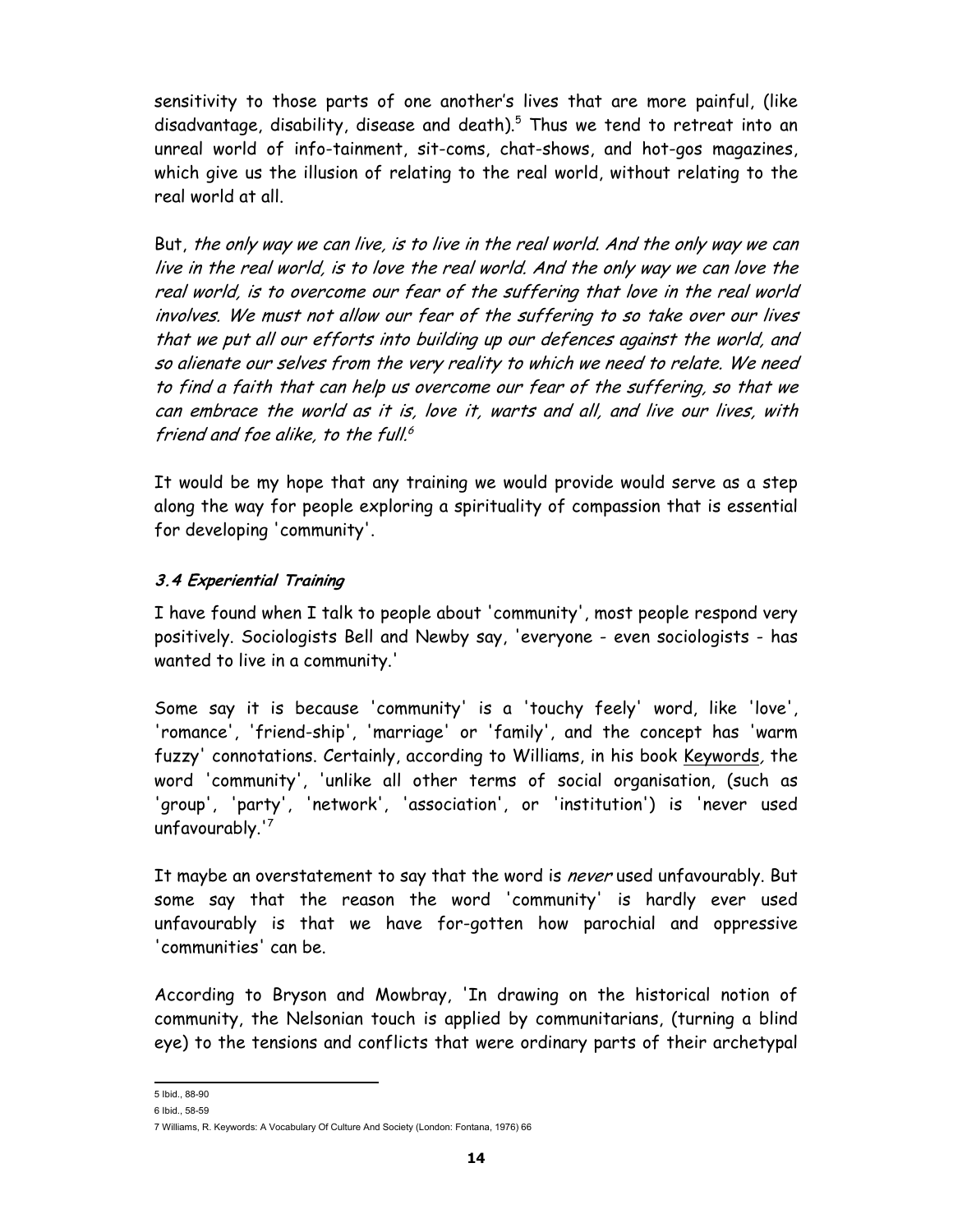communities. Gross inequalities, rigid status, blood feuds, intolerance, bondage and ignorance are carefully forgotten, so that "real community" is seen only in terms of cooperation.'8 And, for some, that may be so.

But the reason the word 'community' is hardly ever used unfavourably by the people I talk to is not that we have forgotten how parochial and oppressive 'communities' can be. Quite the contrary. We remember very acutely the 'tensions and conflicts', that so often have characterised our 'communities'. Yet, for us, the word 'community is essentially a qualitative term which refers to "the way we ought to be', liberated from 'intolerance, bondage and ignorance', rather than 'the way we are', circumscribed by 'gross inequalities, rigid status, and blood feuds'.

According to Nisbet, our use of the word is quite typical. Whether we are talking about Confucius, Aristotle, Ibn Khaldun or Thomas Aquinas, the notion of 'community' has always been a 'normative prescription' of an ideal for the world, rather than an 'empirical description' of the real world.<sup>9</sup> According to Bellah, this notion of 'community', which we speak about in qualitative terms, may be 'resisted as absurdly utopian. But the transformation of which we speak is both necessary and modest. Without it, indeed, there may be very little future to think about at all.<sup>10</sup>

So, for us, 'community' is not merely a 'warm fuzzy', it is actually a 'framework' for building a better world. Yet there is still a lot of confusion about the meaning of the term 'community'.

As long ago as 1955, Hillery noted no less than ninety-four different definitions of 'community'. And more than a decade later, Stacey stated that 'certainly confusion continues to reign over the uses of the term.' So much so, Gowdy once said in frustration, 'it is doubtful whether the concept of "community" refers to a useful abstraction.'11

After much study, however, Hillery was able to distinguish three distinctive common elements among the myriad of definitions that he had tabulated. Later Wirth, then Gowdy, confirmed Hillery's findings. They found that, to increasing degrees of significance, the components most likely to constitute 'community' were a common physical location, common social connections, and common reciprocal interactions.<sup>12</sup>

 8 Bryson, L & Mowbray, M 'Community: The Spray-on Solution.' Australian Journal Of Social Issues Vol.16 No.1 p.256

<sup>9</sup> Nisbet,R. The Sociological Tradition. (London: Heinemann, 1966) ch.3

<sup>10</sup> Bellah, R. et.al. Habits of the Heart (Berkely: Uni. of Cal. Press, 1985) 286

<sup>11</sup> Gowdy, 1982, 374

<sup>12</sup> ibid p.374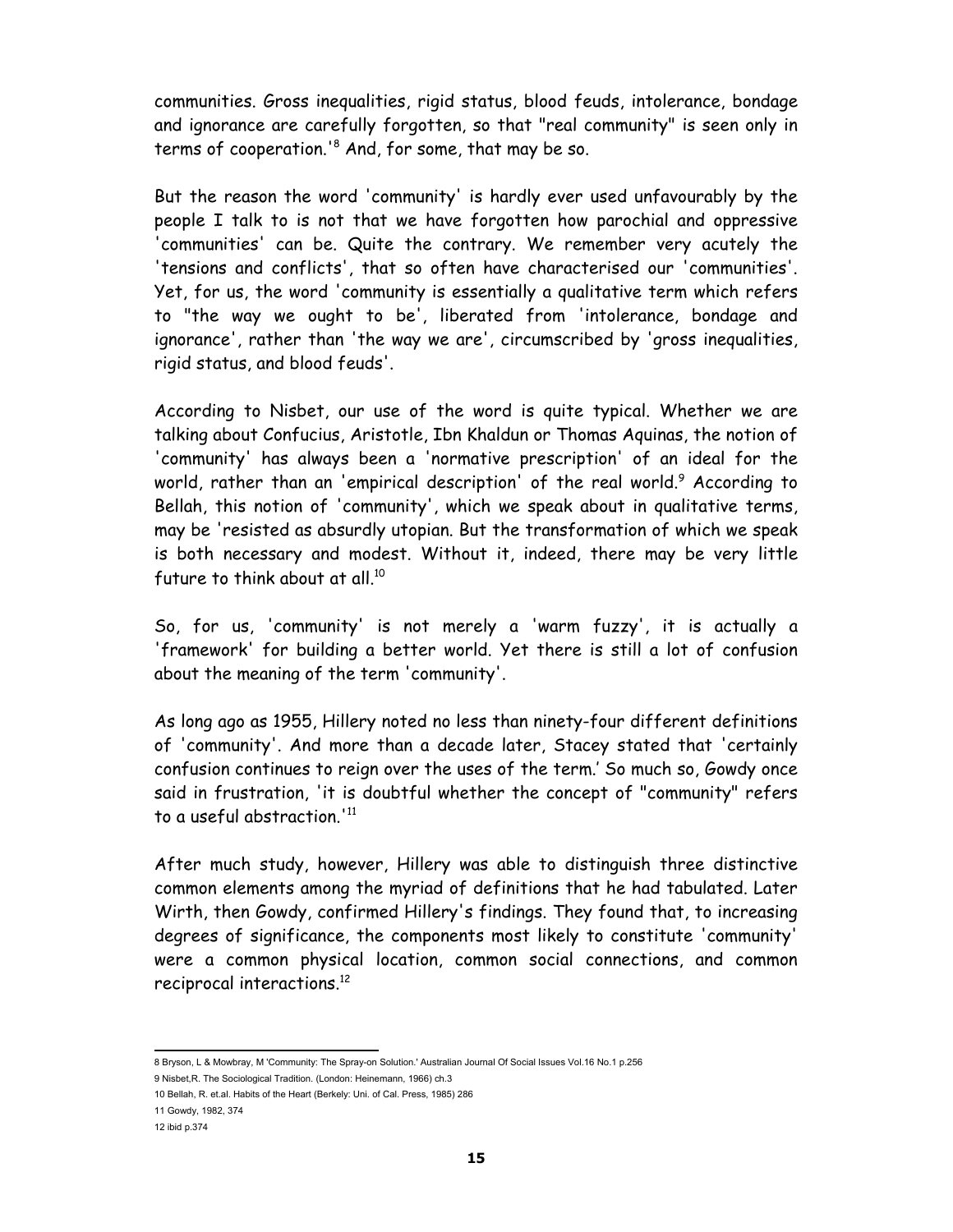Clark, picking up on the quality of common reciprocal interactions as the most important component in 'community', says in his study of Basic Communities: 'community (is) essentially a sentiment which people have about themselves in relation to themselves: a sentiment expressed in action, but still basically a feeling. People have many feelings, but there are two essentials for the existence of community: a sense of significance and sense of solidarity. The strength of community within any given group is determined by the degree to which its members experience both a sense of solidarity and a sense of significance within it'.<sup>13</sup>

In his book on community, psychologist Scott Peck said: 'If we are going to use the word meaningfully we must restrict it to a group of individuals who have learned to communicate honestly with each other, whose relationships go deeper than their masks of composure, and who have developed some significant commitment to 'rejoice together, mourn together', 'delight in each other, make other's conditions our own'.<sup>14</sup>

And after researching five different communities in depth, sociologist Luther Smith wrote: 'The primary indicator of communal well-being is that members feel their fellowship approximates the qualities of a caring family. Hardship and failures will be the occasion for creative solutions and increased resolve. They do not break the spirit of a community. But loss of mutual respect and steadfast caring strikes a deathblow at the very heart of a community. $15$ 

Thus it would be my hope that any training we would provide about 'community' would provide the opportunity for people to *experience* the *'sentiment'* - the 'sense of significance and solidarity' - at the heart of 'community'. That they would experience the training as an experience of learning to develop 'deep mutual respect' for one another - like in a 'healthy extended family' - where they can be free to 'rejoice together and mourn together' with their neighbours'.

#### **3.5 Personal Training**

-

Community development is a *personal* issue - it begins with us!

Leo Tolstoy, the noted author of War and Peace, once lamented, 'Everybody thinks of changing humanity, and nobody thinks of changing himself'. Unfortunately, for Leo Tolstoy's family, that statement included Leo Tolstoy 'himself'.16

<sup>13</sup> Clark, D. Basic Communities (London: SPCK 1975) 4-5

<sup>14</sup> Peck,S. The Different Drum (London: Rider and Co. 1988) 59

<sup>15</sup> Smith, L. Intimacy And Mission (Herald Press, 1994) 98-100

<sup>16</sup> Mead, F. (ed.) Encyclopedia Of Religious Quotations (London: Peter Davis, 1965).400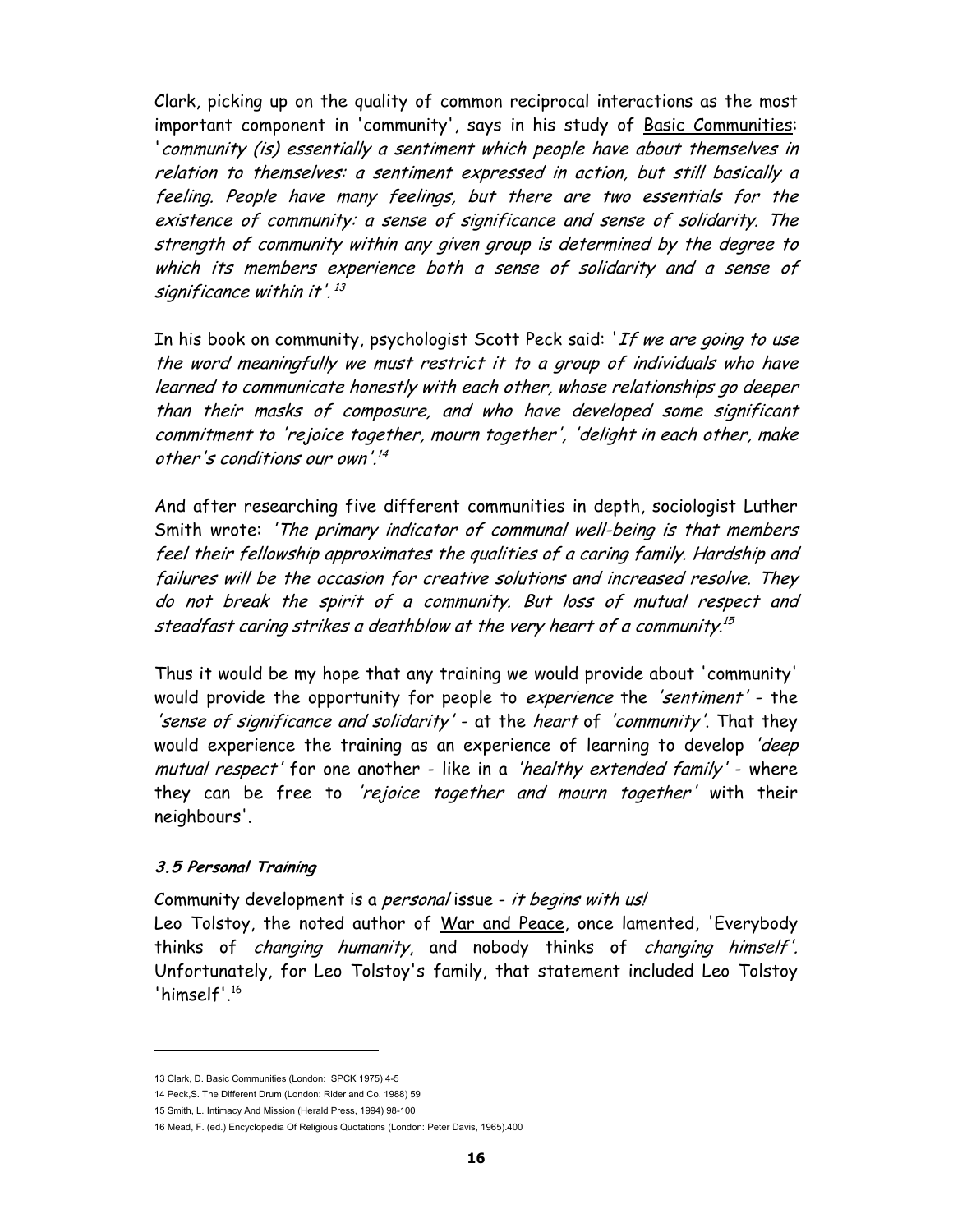Fortunately for us, however, Leo Tolstoy's most famous disciple heeded his exhortation rather than his example. So when he started his movement to change society, Mahatma Gandhi started it by changing himself. This apparently unremarkable process of change in one man's life, was to have such a remarkable impact of international significance, that Albert Einstein was later reported to have said, 'Generations to come, it may be, will scarce believe that such a one as this ever in flesh and blood walked upon this earth.<sup>'17</sup>

Leo Tolstoy and Mahatma Gandhi represent the choice we have: either we can complain about the way things are, or we can change the way things are, starting with ourselves.

Those of us who feel tempted to think that we have no choice, need to think again in the light of Viktor Frankl's findings. 'Frankl was a determinist raised in the tradition of Freudian psychology which postulates that whatever happens to you as a child basically governs your whole life. The limits of your life are set, and, basically, you can't do much about it.'

'Frankl was also a Jew. He was imprisoned in the death camps of Nazi Germany where he experienced things that were so repugnant to our sense of decency that we shudder to even repeat them. His parents, his brother, and his wife died in the camps or were sent to the gas ovens. Except for his sister, his entire family perished. Frankl himself suffered torture and innumerable indignities, never knowing from one moment to the next if his path, would lead to the ovens, or if he would be among the "saved" who would shovel out the ashes of those so fated.'

'One day, naked and alone in a small room, he began to become aware of what he later called "the last of the human freedoms" - the freedom his Nazi captors could not take away. They could control his entire environment, they could do what they wanted to his body, but Victor Frankl himself was a self-aware being who could look as an observer at his very involvement. His basic identity was intact. He could decide within himself how all of this was going to affect him. Between what happened to him, or the stimulus, and his response to it, was his freedom, or power, to choose his response.'

'Through a series of such disciplines - mental, emotional, and moral, principally by using memory and imagination - he exercised his small, embryonic freedom until it grew larger and larger, until he had more freedom than his Nazi captors. They had more *liberty*, more opt-ions to choose from in their environment; but he had more freedom, more internal power to exercise his options. He became an inspiration to those around him, even to some of the guards. He helped others find meaning in their suffering and dignity in their prison existence.

 17 Mehta, V. Mahatma Gandhi And His Apostles (Harmondsworth: Penguin, 1977) 46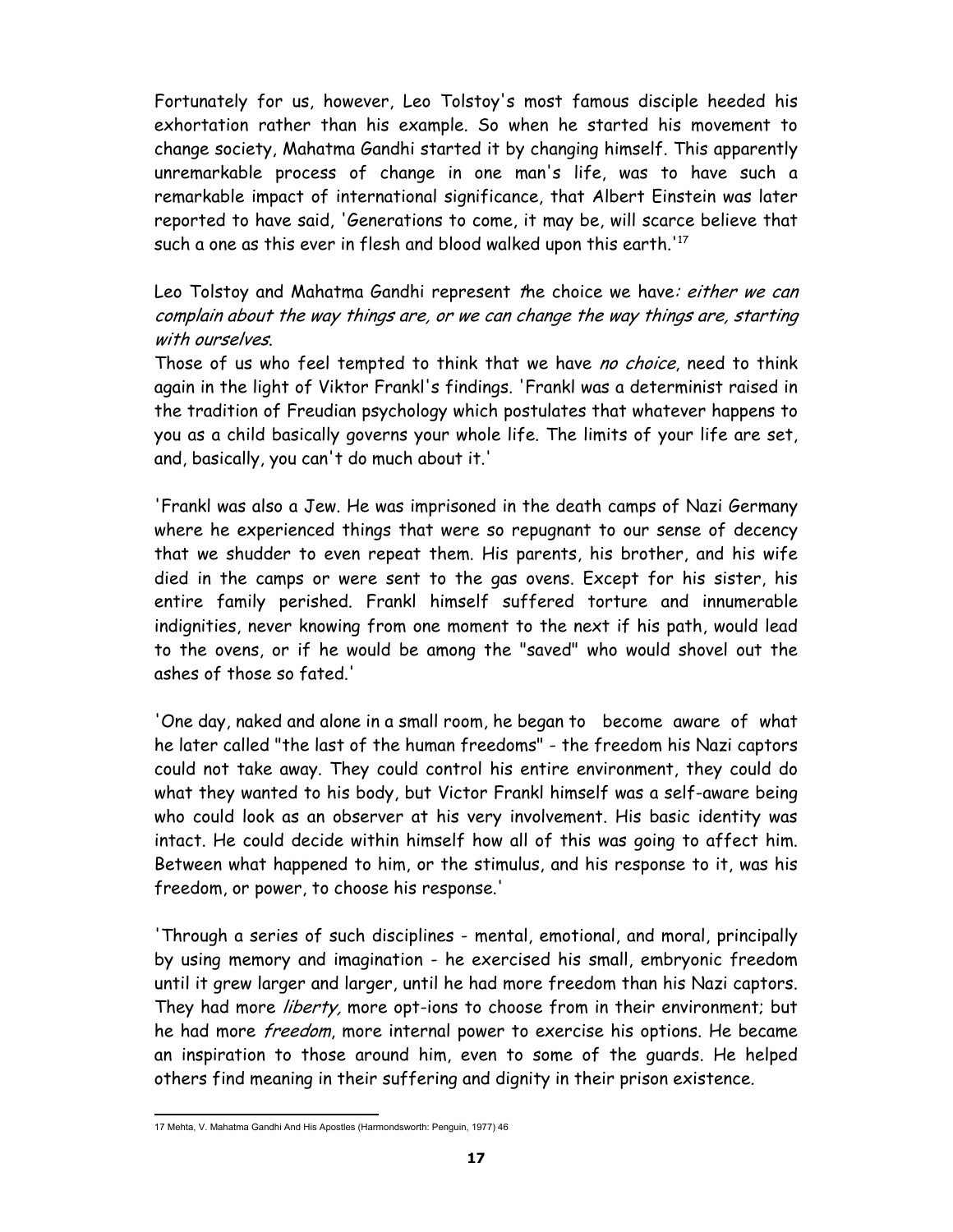'In the midst of the most degrading circumstances imaginable, Frankl used the human endowment of self-awareness to discover a fundamental principle about (humanity): between stimulus and response, (we) have the freedom to choose.'

We all have the ability to choose, but if we want to bring about change then we need to choose to be 'proactive', rather than 'reactive'. 'Reactive people are often affected by their physical environment. If the weather is good, they feel good. If it isn't, it affects their performance.

Proactive people can carry their own weather with them. Whether it rains or shines makes no difference to them. They are value driven; and if their value is to produce good quality work, it isn't a function of whether the weather is conducive to it or not'.<sup>i</sup>

'Reactive people are also affected by their social environment, by the "social weather". When people treat them well, they feel well; when people don't, they (don't function well). Re-active people build their lives around the behaviour of others, empowering other people to control them. Proactive people feel the affects of their social environment, take the "social weather" into account, and decide how they are going to deal with the conditions. Whether people treat them well or not, they do the best they can. Proactive people build their lives around their own behaviour, developing their power over themselves, so as to exercise increasing control over their responses.'

It is only as people become less reactive, and more proactive, that they can actually become more responsible. Stephen Covey, the famous American life coach says, 'Look at the word responsibility - "response-ability"- the ability to choose your response. Highly proactive people recognize that responsibility. They do not blame circumstances, conditions, or conditioning for their behaviour. Their behaviour is a product of their own conscious choice, based on values, rather than a product of their conditions, based on (un-thought-through) feelings.' Covey concedes, this is very hard to accept especially if we have had years and years of explaining our misery in the name of circumstance. But until a person can say deeply and honestly, "I am what I am today because of the choices I made yesterday," that person cannot say, ''I choose otherwise".<sup>18</sup>

It would be my hope that any training we would provide would serve as an opportunity for people to develop an awareness of ourselves as persons - our capacity to choose our response to the world around us, and our capacity to change our world proactively - starting with ourselves.

 18 Covey, S. The Seven Habits Of Highly Effective People (New York: Simon & Schuster, 1989) 69-70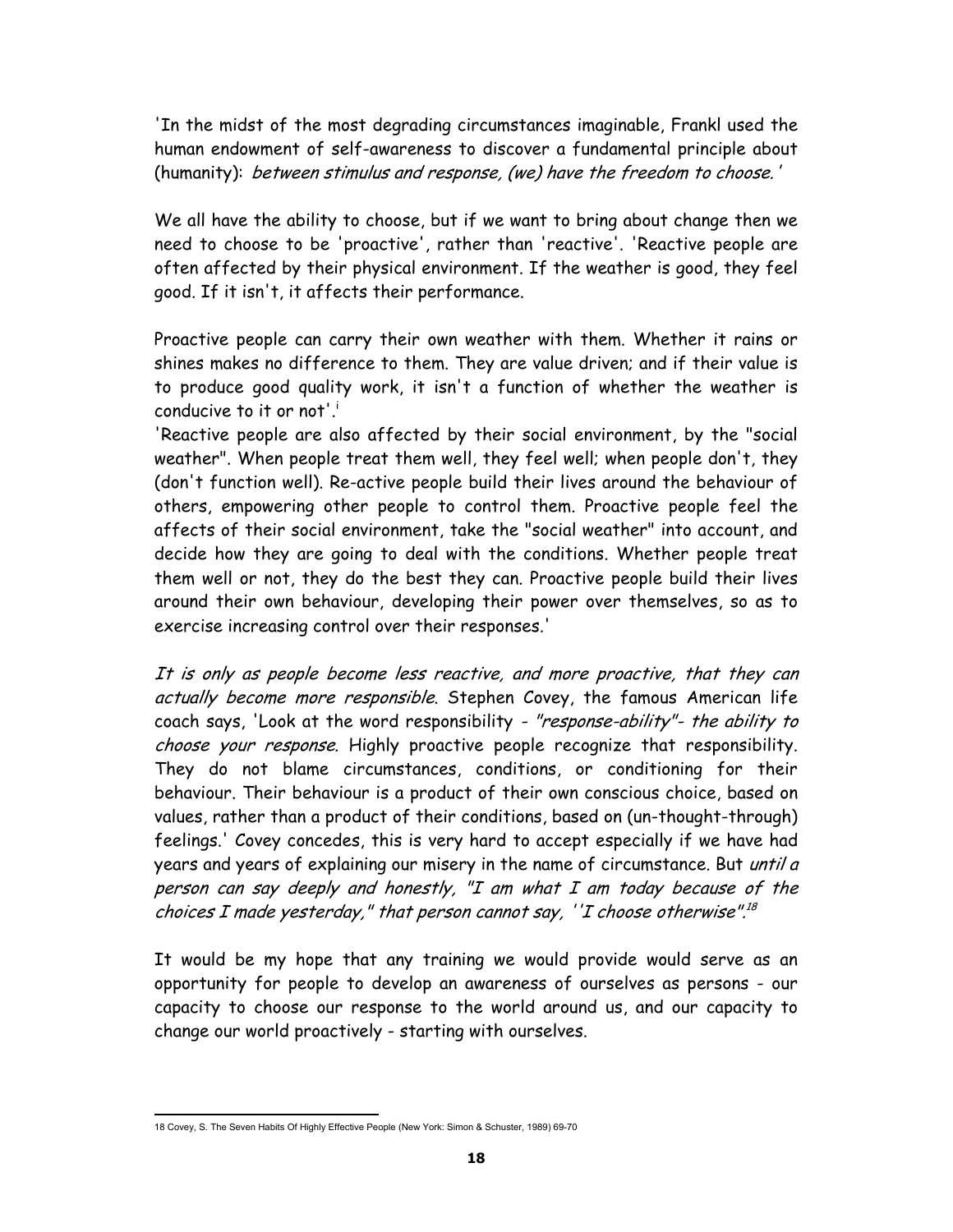#### **3.6 Relational Training**

Community development is not only a *personal* issue - it is also a *relational* issue. Change may start with us, but if it stops with us - it will stop altogether! We need to make changes - but others need to make changes too. Unless we all choose to relate to one another proactively we can never hope to experience a healthy sense of community with one another.

My friend, Mike Riddell says, 'Some people consider it demeaning to have a need for anything else. They follow the illusion of autonomy.' But Mike says 'The teaching of the universe is that all things live together. Nothing is totally independent. All that has life is in relationship.'

Mike says This is not a cause for resentment, but celebration. The tree has need of the soil, the soil has need of the rain, the rain has need of the cloud, the cloud has need of the air, the air has need of the tree, and all have need of (All). None detracts from the other, and in their harmony they allow each other to be fully what they are.<sup>'19</sup>

Mike insists 'Humans are intensely relational creatures. (We) need each other. (We) shrivel with rejection and loneliness, (but) flourish with love and affirmation.' And Hugh Mackay, the respected Australian social researcher, concurs, saying, ''We are social creatures - we thrive on our personal connections with each other. We are at our best when we are fully integrated with the herd; we are at our worst when we are isolated.<sup>'20</sup>

According to activist comedian Fran Peavey, there is potential for connectedness with not just the few with whom we share an obvious and immediate affinity, but all our brothers and sisters in the human family, regardless of the glaring differences and ongoing difficulties between us.

'Those of us working for social change', says Peavy, 'tend to view our adversaries as enemies, to consider them unreliable, suspect, and generally of lower moral character'.<sup>21</sup>

Saul Alinsky, a brilliant community organizer, explained the rationale for polarization this way: "One acts decisively only in the conviction that all the angels are on one side and all the devils are on the other. A leader may struggle toward a decision and weigh the merits and demerits of a situation which is 52 percent positive and 48 percent negative, but once a decision is reached he must assume that his cause is 100 percent positive and the opposition 100 percent negative. Many liberals, during our attack on the then-school superinterdent (in Chicago), were pointing out that after all he wasn't a 100

 19 Riddell, M. Godzone (Lion: Oxford, 1992) 15

<sup>20</sup> Mackay, H. Turning Point (Sydney: McMillan, 1999) 2561

<sup>21</sup> Peavey, F. Heart Politics (New Society Publishers, 1986)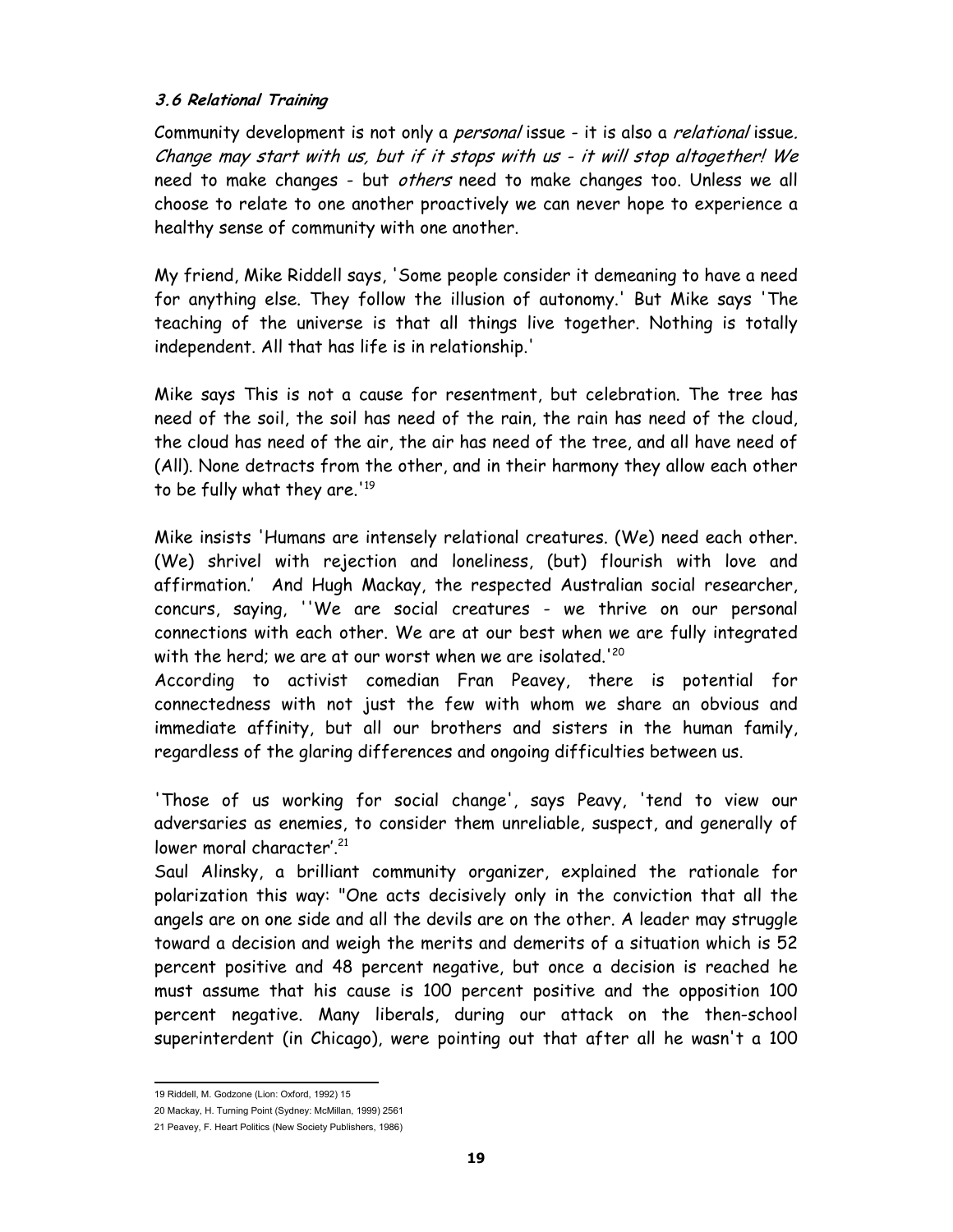percent devil, he was a regular churchgoer, he was a good family man, and he was generous in his contributions to charity. (But) can you imagine in the arena of conflict charging that (he was) a 'bastard', then diluting the impact of the attack with qualifying remarks? This becomes political idiocy."

But, as Peavy points out, 'demonizing one's adversaries has great costs. It is a strategy that tacitly accepts and helps perpetuate our dangerous enemy mentality.' So the strategy may help a group of people achieve a specific outcome in a particular conflict, but the relationships of enmity that the strategy engenders are actually inimical to the development of community.

Hence Peavy says, 'instead of focusing on the 52 percent 'devil' in my adversary, I choose to look at the other 48 percent. To start from the premise that within each adversary I have an ally.' She acknowledges 'that ally may be silent, faltering, or just hidden from my view.'

But she acts on the assumption that 'apparent enemies' are' potential allies' - if not friends.

Robert Putnam refers to Saul Alinsky's approach as 'bonding', and to Fran Peavy's approach as 'bridging'.<sup>22</sup> Bonds are strong connections, between likeminded people, that are exclusive. They produce deep, 'thick' trust', and are essential for supporting one another - for 'getting by'. Community organisers like Saul Alinsky help like-minded people bond pretty well.

Bridges are weak connections - between people who are not alike - that are inclusive. They produce broad, 'thin trust', and are crucial for co-operating with others - for 'getting on'. Community animators like Fran Peavy help people who are not like-minded *bridge* the gap.

Robert Putnam says that if we are to develop healthy communities that we need to move beyond merely bonding with people who are like-minded people - against people who are not like-minded - to bridging the gaps between people who do not appear to be alike at all.

'Community' may be an ideal that is worth striving for, but it is not an ideal that can ever be realised as a result of an ideological battle that we fight for in the name of the 'community'. 'Community', as we have said, is essentially 'a sense of significance and sense of solidarity' that comes as a result of 'developing relationships' that are characterised by 'mutual respect'. The 'loss of mutual

 22 Putnam, R. Bowling Alone (New York: Simon & Schuster 2000)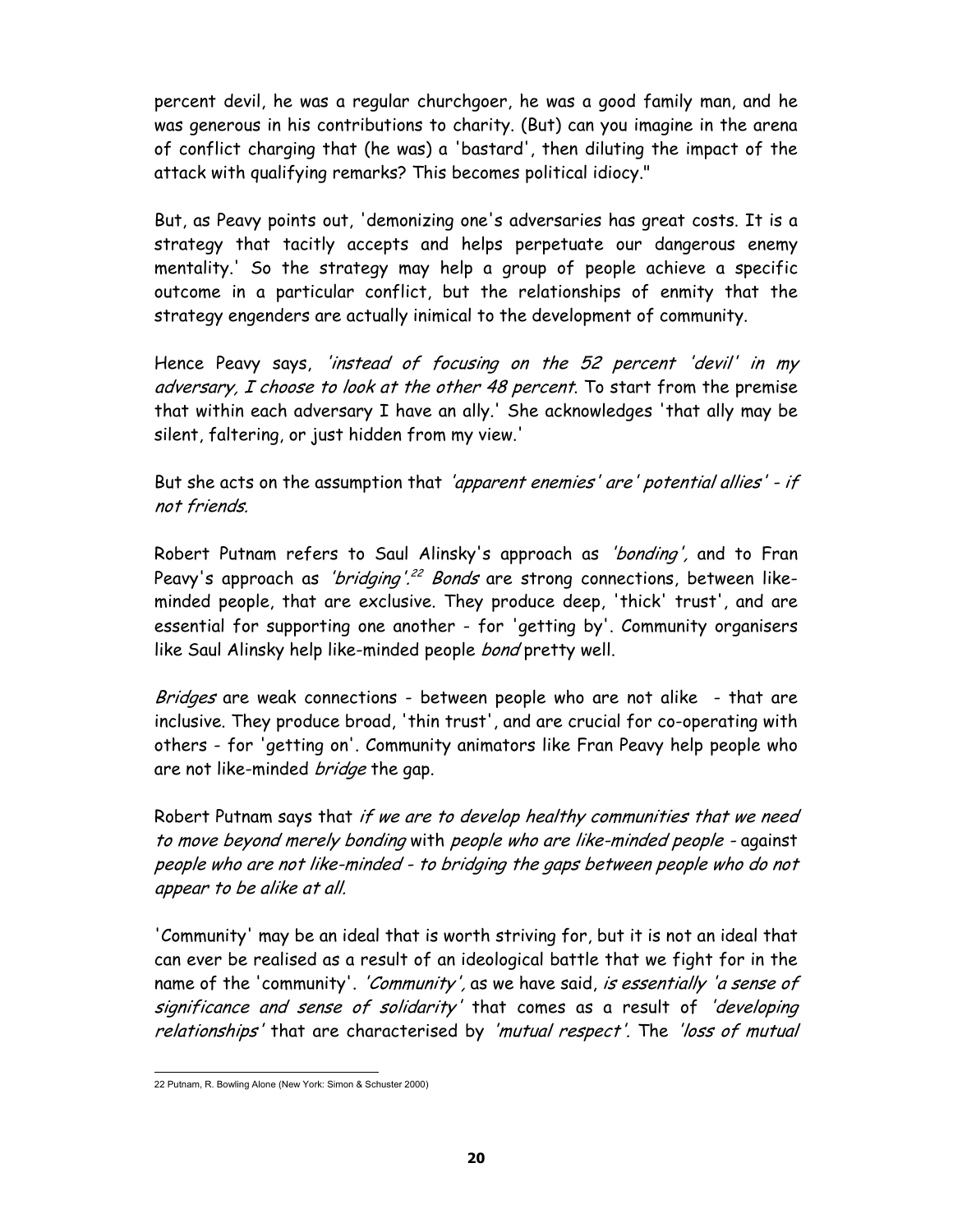respect' in relationships strikes a 'deathblow at the very heart of a community.'

Hence it is vital for us to keep in mind the aphorism made famous by Dietrich Bonhoeffer, the anti-Nazi German martyr, who said - 'Those who love "community" - destroy "community". Only those who love people … develop "community".<sup>23</sup>

It would be my hope that any training we would provide would serve as an opportunity for people to develop an awareness of ourselves as persons-inrelationships - and of our need to move from dependence, through independence, towards interdependence, characterised by developing relationships of mutual respect between people, regardless of culture, class or creed.

#### **3.7 Principle-Based Training**

Amitai Etzioni, the irascible American communitarian, says when it comes to teaching about *principles* in community development most people think of a lesson in values clarification.

'Students are asked to list what is dear to them - money, reputation, power and then to rank these pursuits in terms of which they hold most important. They fail - and are thus considered in need of moral tutoring - only if they have difficulty in deciding what is up and what is down in their scale of interests.

Etzioni says 'They are further helped to clarify their preferences through exercises such as the 'lifeboat drill', In this exercise students are told to imagine that they are in a lifeboat with a group of people that includes a scientist, an artist, a teacher, and a general (the list can vary). The boat is overloaded, and they must decide whom they would cast overboard first, second, (third) and so on. In this way the students' values are revealed. For instance, do they rank art higher than arms? (Usually the teachers are cast off first and the kids themselves last.)' As long as the pupils are clear on their preferred tossing order, and hence by implication their values, their moral education is considered properly advanced. Under moral reasoning per se, nobody is supposed to discuss the question whether they should have cast (anyone) overboard or ask why there aren't enough lifeboats to begin with.'

 Etzioni concludes, 'Such development of moral reasoning may be helpful, if and when they are provided to people who already have evolved moral commitments. They can help such people sort out how specifically to express and apply their

 23 Vanier, J. Community And Growth (St Paul, 1989) 61-62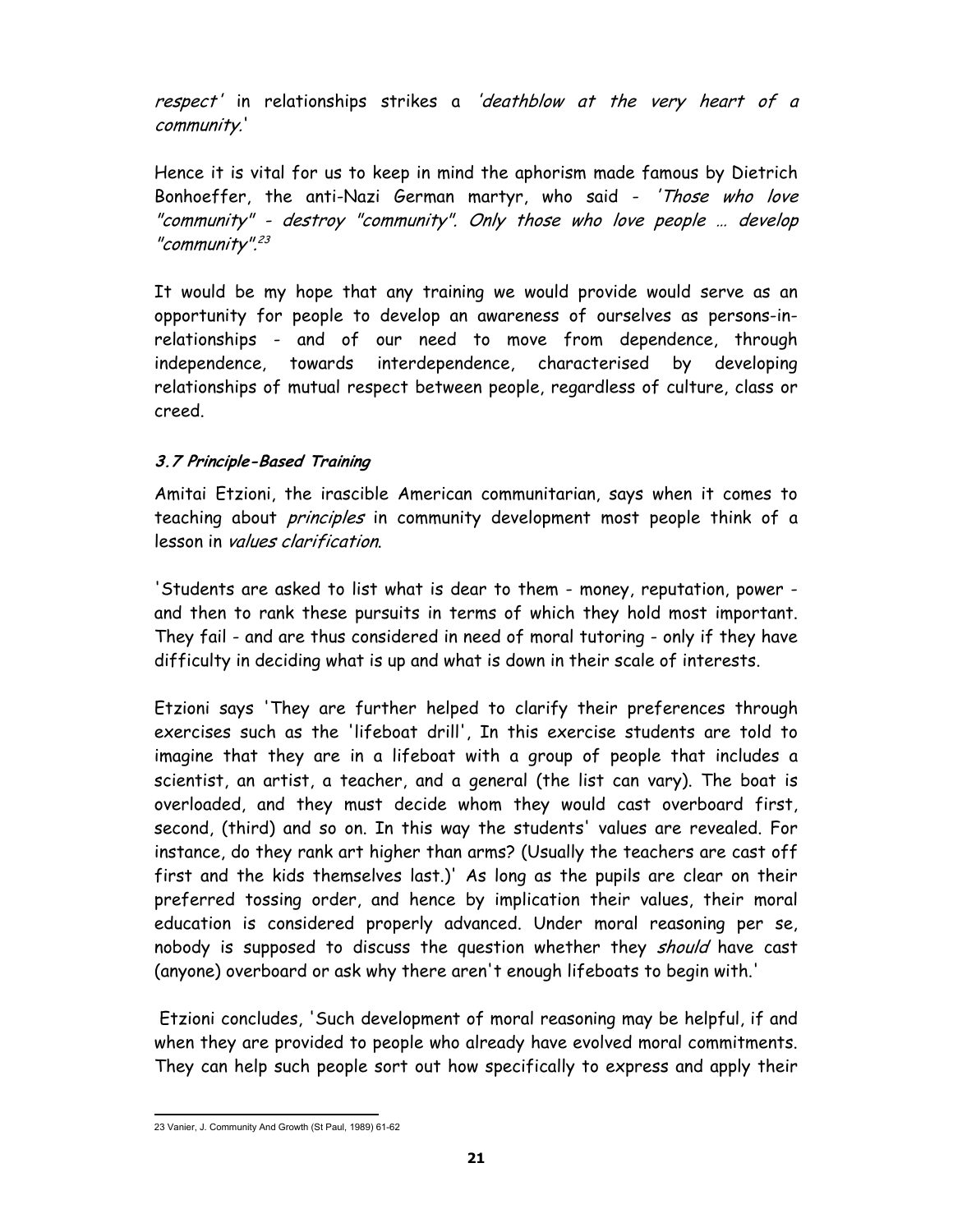generalized sense that they ought to do what is right and to order various moral values when these do not readily dovetail with one another. But for youngsters whose moral commitments are underdeveloped, such classes tend to become idle debating clubs. In moral reasoning teachers are typically expected to be passive discussion facilitators rather than active proponents of values. The students' success in these exercises is based not so much on the depth and scope of their moral sensibilities, but on how well they spin an argument. What is missing between the development of moral reasoning (and the development of) character formation (the ability to guide oneself) is the internalization of (i.e. making part of oneself) commitments to a set of substantive values.<sup>' 24</sup>

If we are to help people develop the *principles* required to develop community, then we need to help them not only clarify their values, but also commit themselves to a substantive set of values - without which healthy community development is a complete impossibility.

I agree with Stephen Covey who says 'these *principles* I am referring to are not esoteric, mysterious, or "religious" ideas. There is not one *principle* that is unique to any specific religion, including my own. These principles are a part of every major religion, as well as enduring social and ethical systems. They seem to exist in all human beings, regardless of conditioning and loyalty to them, even though they might be submerged by such conditions or numbed by (incidents of) disloyalty to them'.

Covey says 'these *principles* are essentially unarquable because they are *self*evident. (They) are quidelines for human conduct that are proven to have enduring, permanent value. One way to quickly grasp the self-evident nature of principles is to simply consider the absurdity of attempting to live an effective life based on their opposites'.

'Principles,' Covey says, 'are not practices. A practice that works in one circumstance will not necessarily work in another, as parents who have tried to raise a second child exactly like they did the first can readily attest. While practices are situationally specific, principles are fundamental truths that have universal application. They apply to marriages, to families, to private and public organizations of every kind. When these truths are internalized into habits, they empower people to create a wide variety of practices to deal with different situations'.<sup>25</sup>

Probably the most important of these principles is what we call 'The Golden Rule' - that is the basis for building the networks of mutual obligation that provide the foundation for community.

 24 Etzioni, A. The Spirit Of Community (New York: Simon & Schuster, 1993) 98-99

<sup>25</sup> Covey S. ibid 34-35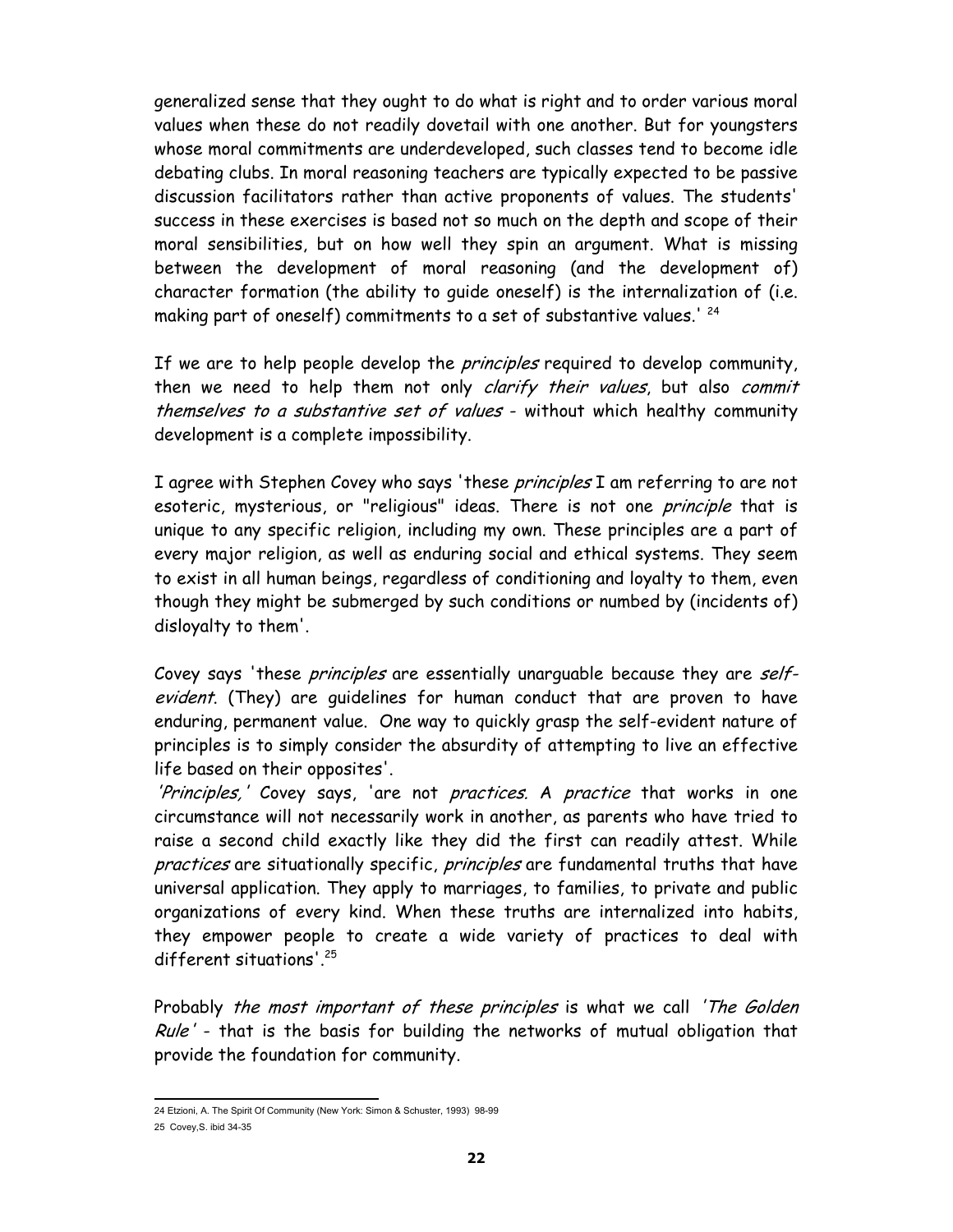A sense of mutual obligation can be either 'specific' or 'general'. If it is specific, the reciprocity is specific -  $I'll$  do this for you if you do that for me. If it is general, the reciprocity is generalised  $-i f$  we do what we can to help other people now, then someday, when we need help, someone may help us. 'The Golden Rule' is a classic call to practice the principle of generalised reciprocity. And the same call is enunciated - with slight variations - in all of the eleven major religious traditions.

In Taoism the call is *descriptive*. 'Regard your neighour's loss or gain as your own loss or gain.' In Jainism the call is *instructive*. 'One who neglects existence disregards their own existence'. In Hinduism, Buddhism, Zoroastrianism, Confucianism, Judaism and Baha'i the call is *imperative* and it is framed in negative terms. 'Never do to others what would pain you.' 'Hurt not others with that which hurts yourself.' 'What is hateful to you do not do to your neighbour.' 'Do not impose on others what you do not yourself desire'. 'Desire not for anyone the things you would not desire for yourself.' While In Christianity, Islam and Sikhism the call is *imperative* and it is framed in *positive* terms. 'Do unto others as you would have them do unto you'. 'Do unto all people as you would they should do to you'. 'Treat others as you would be treated yourself.'26

| The Golden Rule       | Hinduism              | Buddhism               | Zoroastrianism         |
|-----------------------|-----------------------|------------------------|------------------------|
|                       | 'Never do to others   | 'Hurt<br>others<br>not | 'Do not to others      |
|                       | what would pain you'  | which<br>with<br>that  | what is not well for   |
|                       | -Panchatantra 3.104   | hurts yourself.'       | oneself.'              |
|                       |                       | - Udana 5.18           | -Shayast-na-shayast    |
|                       |                       |                        | 13.29                  |
| Jainism               | Confucianism          | Taoism                 | Baha'I                 |
| neglects<br>'One who  | 'Do not impose on     | 'Regard<br>your        | 'Desire not for any-   |
| existence disregards  | others what you do    | neighbour's loss or    | one the things you     |
| their own existence'  | not yourself desire.' | gain as your own loss  | would not desire for   |
| -Mahavira             | -Analects 12.2        | or gain.'              | yourself.'             |
|                       |                       | -Tai Shang Kan Ying    | - Baha' Ullah 66       |
|                       |                       | Pien                   |                        |
| Judaism               | Christianity          | Islam                  | <b>Sikhism</b>         |
| 'What is hateful to   | 'Do unto others as    | 'Do unto all people as | 'Treat others as you   |
| you do not do to your | you would have them   | would<br>they<br>you   | be<br>would<br>treated |
| neighbour.'           | do unto you'.         | should do to you.'     | yourself.'             |
| - Talmud,             | -Matthew 7.12         | -Mishkat-el-Masabih    | -Adi Granth            |
| Shabbat, 31a          |                       |                        |                        |

In all these traditions the call for us to practice generalised reciprocity is the same.

 26 Tobias, M (ed) A Parliament Of Souls (San Francisco: KQED Books, 1995) 124-5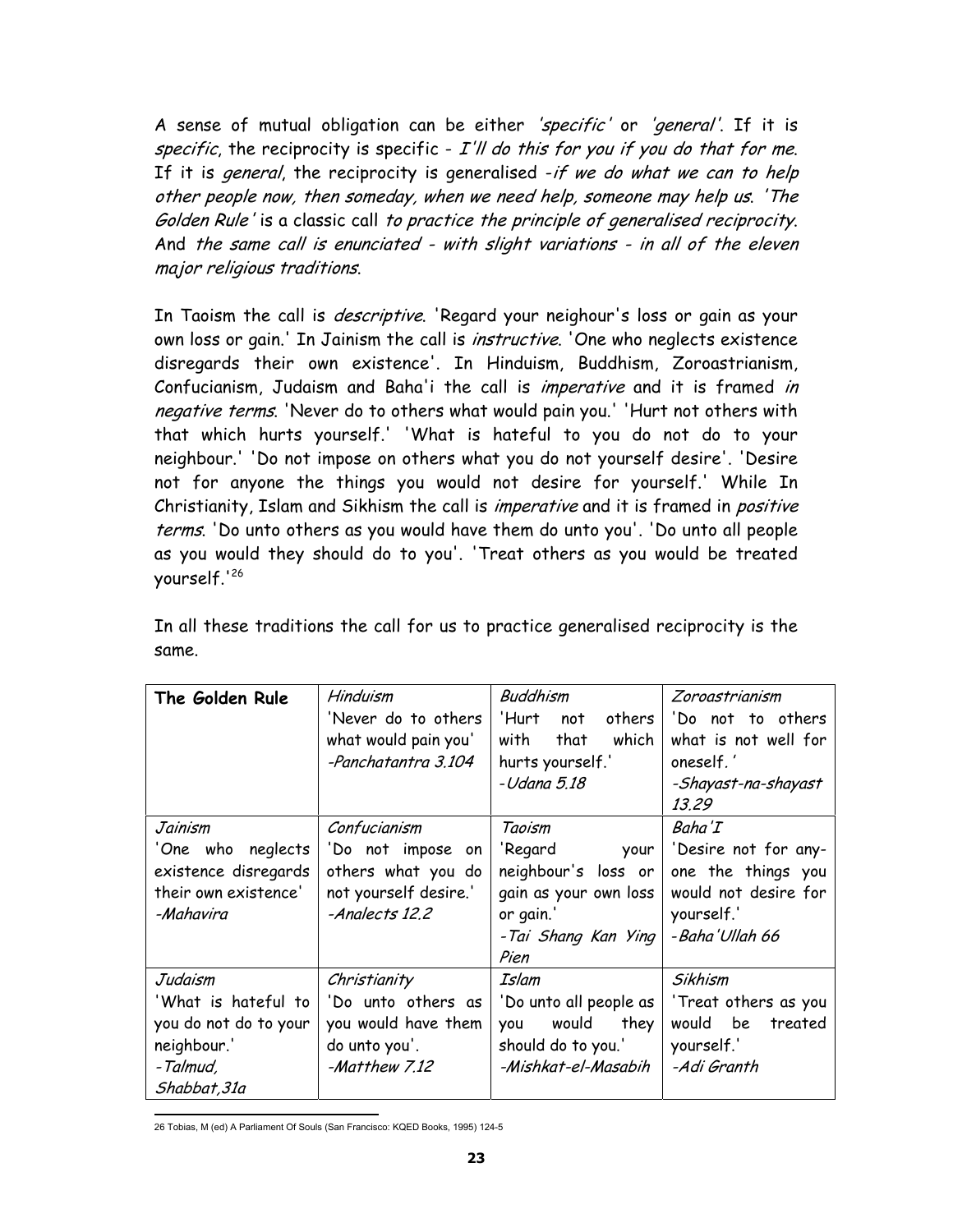There are no short cuts. There are no quick fixes. We cannot hope to develop community in our localities unless we 'do unto others as we would have them do unto us'.

#### **3.8 Process-Orientated Training**

The content of what we want to do is community development. The processes we want to use are *how* we want to do community development. We want to use processes that will not only encourage the development of community but also encourage the development of the people engaged in the development of community.

People tend to get involved in movements when they get excited. We can get people excited either through 'manipulation', or through 'motivation'. 'Manipulation' involves imposing our vision upon others, and pulling their strings to get them to do what we'd like them to do. While 'motivation' involves exploring a vision we share with people, and tapping into their passion about what they'd like to do to in order to make their dream come true.

We need to make sure we develop 'processes' that we use are 'motivational', rather than 'manipulative'. And there a range of motivational processes we can use to help people explore their vision of community - and help them tap into their passion to make their dream come true.

**The first process is helping people Articulate Their Vision.** Articulating our vision is a vulnerable process in which we reveal the desperate hopes we hold dearly in the deepest parts of our hearts.

I remember how scary it was for me when I sat down and wrote out my vision. It seemed too romantic, too idealistic, too unrealistic - and more like Martin Luther King's than my own!

'I dream of a world in which all the resources of the earth will be shared equally between all the people of the earth, so that even the most disad???

I dream of a great society of small communities co-operating to practice personal, social, economic, cultural and political integrity and harmony. I dream of vibrant neighbourhoods where people relate to one another

genuinely as good neighbours.

I dream of people developing networks of friendship in which the private pain they carry deep down is allowed to surface and shared in an atmosphere of mutual acceptance and respect.

I dream of people understanding the difficulties they have, discerning the problems, discovering the solutions, and working together for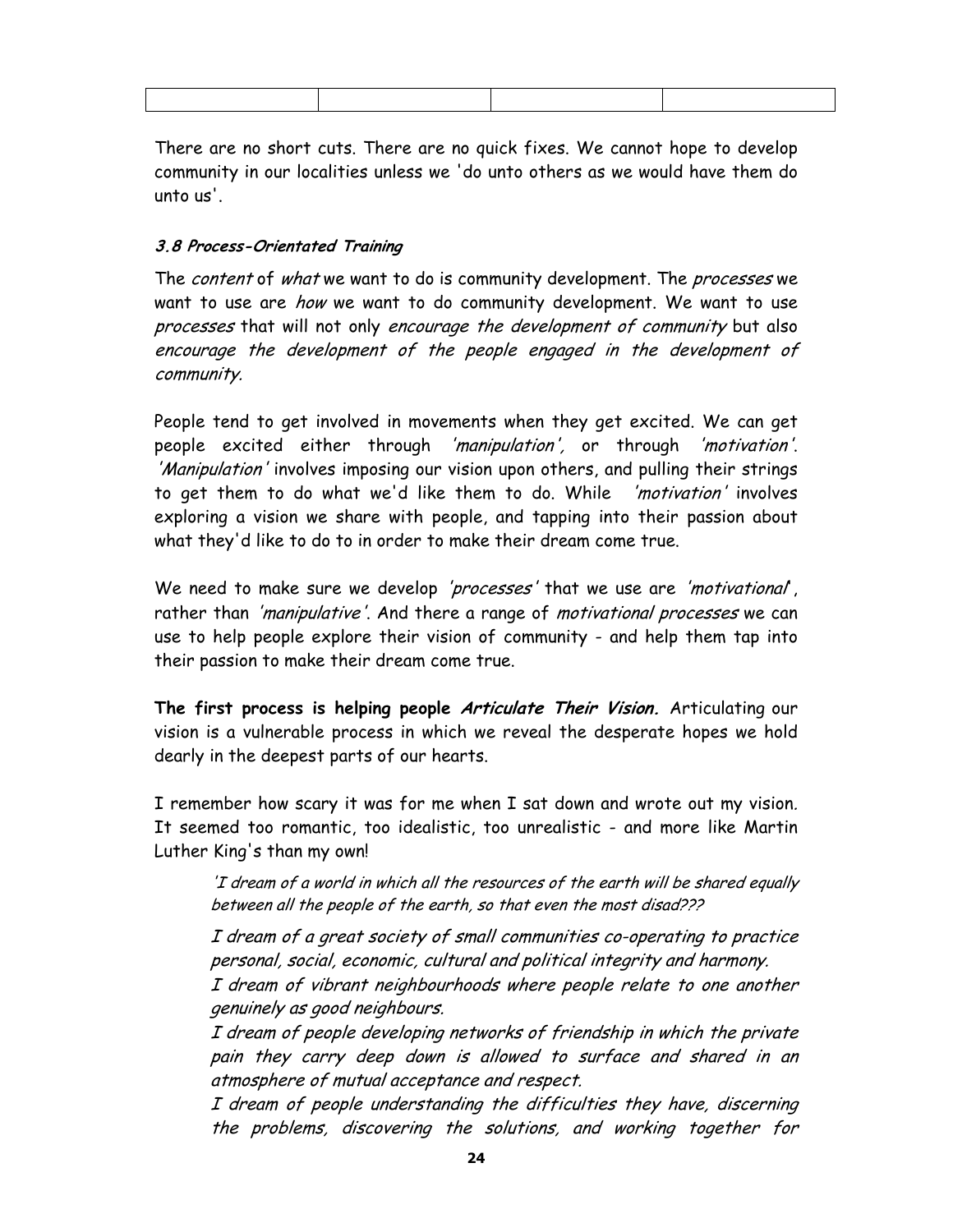personal growth and social change according to an agenda of sustainable justice and peace.'

Every time I share this vision with other people I feel very self-conscious but I have found that if I am prepared to disclose my dream that others will normally be willing to share theirs.

In an atmosphere of acceptance and respect it's easy to get people talking about their vision of the ideal kind of community that they would really like to live in themselves.

**The second process is helping people to Communicate Their Vision Through Stories**. Stories are the best way for people to share their vision. Stories are inclusive. Different people can apprehend them - intellectually and emotionally at different levels. Stories are also inspirational. They put soul into the body, and flesh on the bones of our airy-fairy dreams.

One of the stories that I love to tell people is about Ronnie and Leon.

Some time back a loud fight broke out next door. However, before I could move, my neighbour, Ronnie, sprang into action. Ronnie called out to the angry young man next door who we'll call Leon, whom, he suspected, might be beating up his elderly parents. 'Leon, Leon!' Ronnie cried. 'What's going on in there? Tell me what's going on in there!'

But there was no reply. Only the pathetic sound of crashing and screaming as if bodies were being knocked about the place. So Ronnie rushed through his house, out the front, and round to the neighbour's house where upon he started banging on the front door, demanding some kind of response. 'Leon!' Ronnie cried. 'Come here! I want to speak with you!'

Again there was no reply. But soon the sounds inside the house began to subside, and somebody opened the door. As soon as the door opened, Ronnie walked straight in and, while Leon was hurling his fists about to prevent anyone from interfering in the fight, Ronnie calmly strode up to Leon, put his arm around his shoulders, and carefully ushered him out of the house.

After Ronnie had taken him round the block a few times, Leon was brought over to join us on the verandah. And while I spoke with Leon, Ange my wife, went over to speak with Leon's mum and dad, about what could be done about his abusive behaviour in future.

As I sat there sipping my cup of tea, sharing a plate of biscuits with Leon, I reflected on the events of the evening. It hadn't turned out as I expected. It was far more traumatic than I had imagined it would be. But it was also far more momentous than I had imagined it would be.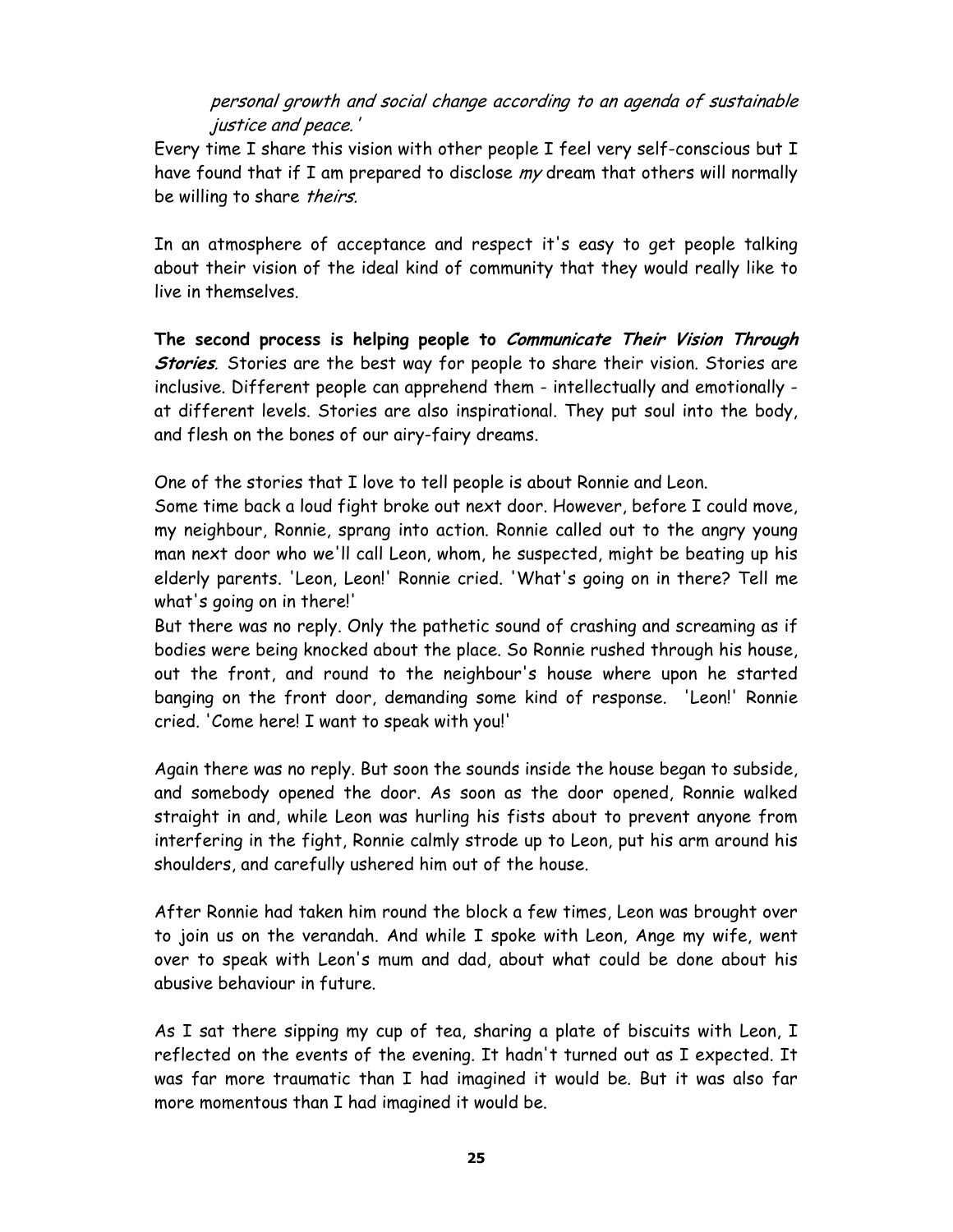This story says it all. People like Ronnie make community a reality in our locality. They assume responsibility for the welfare of their neighbours. They don't project the responsibility to help on to anyone else. They understand that - in a crisis - responsibility always requires action.

They don't prevaricate, but act promptly and appropriately. And, as a result of their action, minimise the damage that we do to one another.

Whenever I tell a story like this, other people soon pitch in with their own stories of people they know who make the dream of community a reality in their locality. And every story they tell encourages people to believe that the dream is not an impossible dream. And every story they hear encourages people to believe that they too might be able to make the dream come true!

**The third process is helping people to Demonstrate The Vision In Their Own Lives.** It's pretty easy to get people talking - and swapping stories about their vision for community. The hard part is helping them clarify their values, check that they are consistent with the principle of generalised reciprocity, and commit themselves to incorporating those values into their lives.

It may be hard, but - deep down - people know that it's got to be done. That they need to demonstrate the values they advocate in their own lives. For it is only as they demonstrate those values in their own lives that they can prove that they are possible to live out in their own locality.

One night I was walking down the street and came across a man being attacked by a couple of hoods, who were stabbing him with the jagged shards of a broken bottle. His face was already covered in blood. And the hands he used to protect his face were already badly cut and bleeding.

I thought, if someone doesn't do something soon, this bloke could be cut to pieces. I looked up and down the street. But no one else was around. I knew I it was up to me to do something myself; but, I must confess, I was tempted to just to walk on by. To pretend that I hadn't seen anything warranting my attention, let alone my intervention.

I was afraid, terribly afraid, and my fear was well founded. There were two men across the road trying to kill someone, and if I tried to help him, chances were that I could be killed too. After all, there were two of them; and only one of me. They looked like street fighters; and I looked like the wimp that I was. I had no weapon, and wouldn't know how to use one even if I had one; and they had shards of sharp glass, that they wielded as wickedly as the grim reaper himself might have swung his scythe.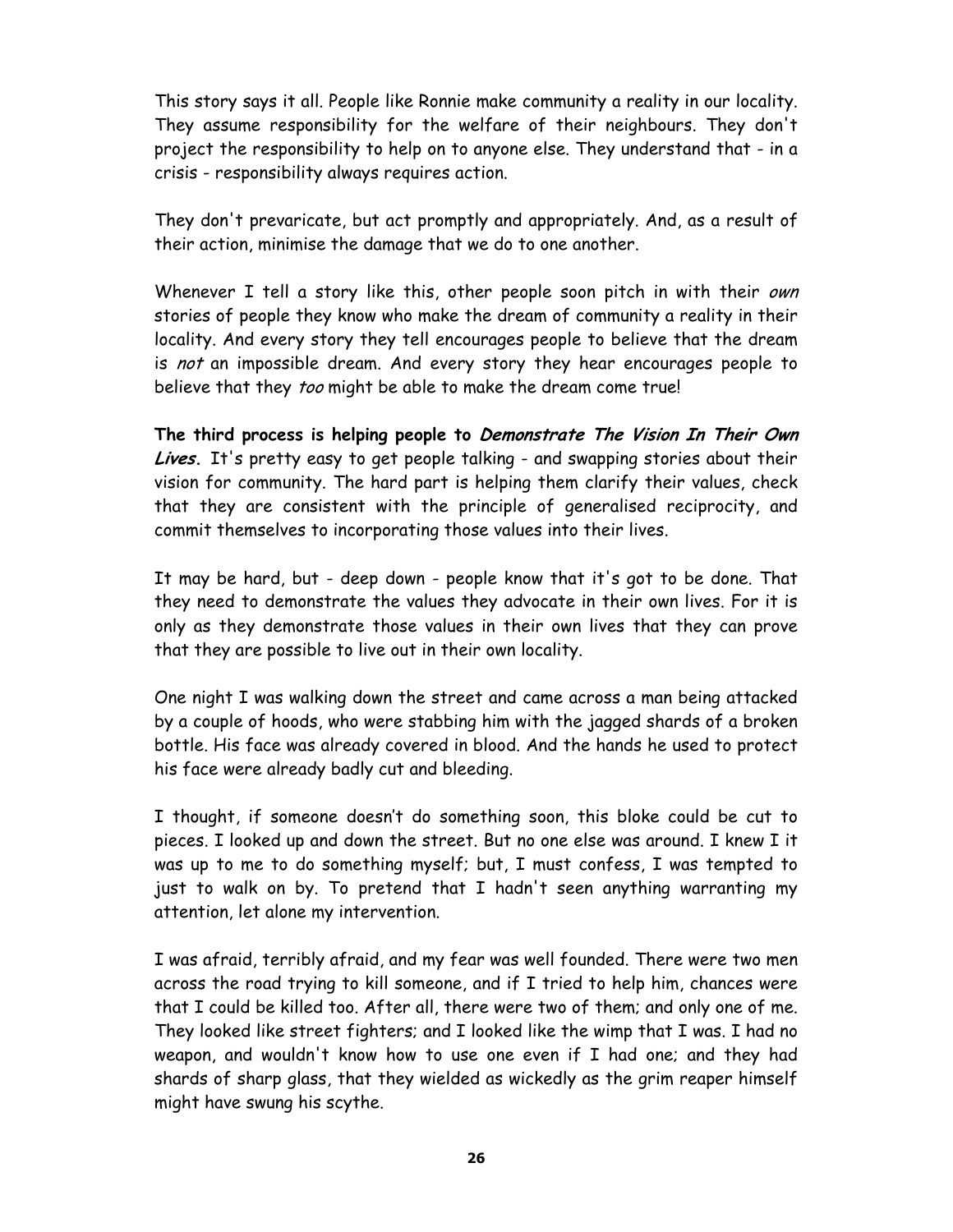But I knew it was time for me to act, so I wrapped the tattered rags of my makeshift courage around me, and, with trembling hands, wobbly knees, and a heart ringing like an alarm bell, crossed the road to intervene in the fight. I didn't rush over and try to crash tackle the assailants. That only ever works in the movies. And even then it doesn't work all the time. I simply walked to within ten metres of the melee, propped, and said from a safe distance the most inoffensive thing I could think of the time, which was, 'G' Day.'

The antagonists immediately turned I my direction. Now I had their attention I tried to distract them from further hurting their victim. But the trick was to do it without them harming me instead. So I said to them, in as friendly a tone as I could muster, 'Can I help you?'

The aggressors looked at one another, then at me, and laughed. They thought it was a big bloody joke. 'Does it look like we need any help?' they asked facetiously. 'No.' I said very carefully. 'It doesn't look like you need any help. But, it looks like he might need some help. What d'you reckon?'

By now they had stopped stabbing their prey, and, in answer to my question, they shrugged their shoulders, and said, 'Well you help him then!' And with that, they walked off, and left me to care for the mutilated man on the side of the road. He was seriously injured, but at least he was still alive. And so was I.

Talk is cheap. Actions speak louder than words. And there here comes a time for all of us when we have to stop merely *telling* the stories and start living out the stories in our own lives.

**The fourth process is helping people to Cultivate Their Vision in the Lives of Others.** We can cultivate the vision in the lives of others by articulating, communicating, and demonstrating the vision of community we have in our own lives, and *inviting* others to participate in the community we are developing with us.

One of the people I decided to invite to get involved with us was a kid in a local hostel with thick glasses, spikey hair, and empty gums named Dean. Dean started his life behind the eight ball. A little kid, at the mercy of big, merciless blokes, in an endless round of foster homes and special schools, Dean was knocked about a lot, and was constantly left feeling completely snookered.

At the age of eighteen Dean was placed in a Linden Court. I remember meeting him well, because at the time the only way Dean knew to express his emotions was by thumping people, and he was apparently so glad to make my acquaintance that he almost killed me.

Since that time Dean and I have become quite good mates. We share a passion for Rugby League Football, and are very passionate supporters of the Brisbane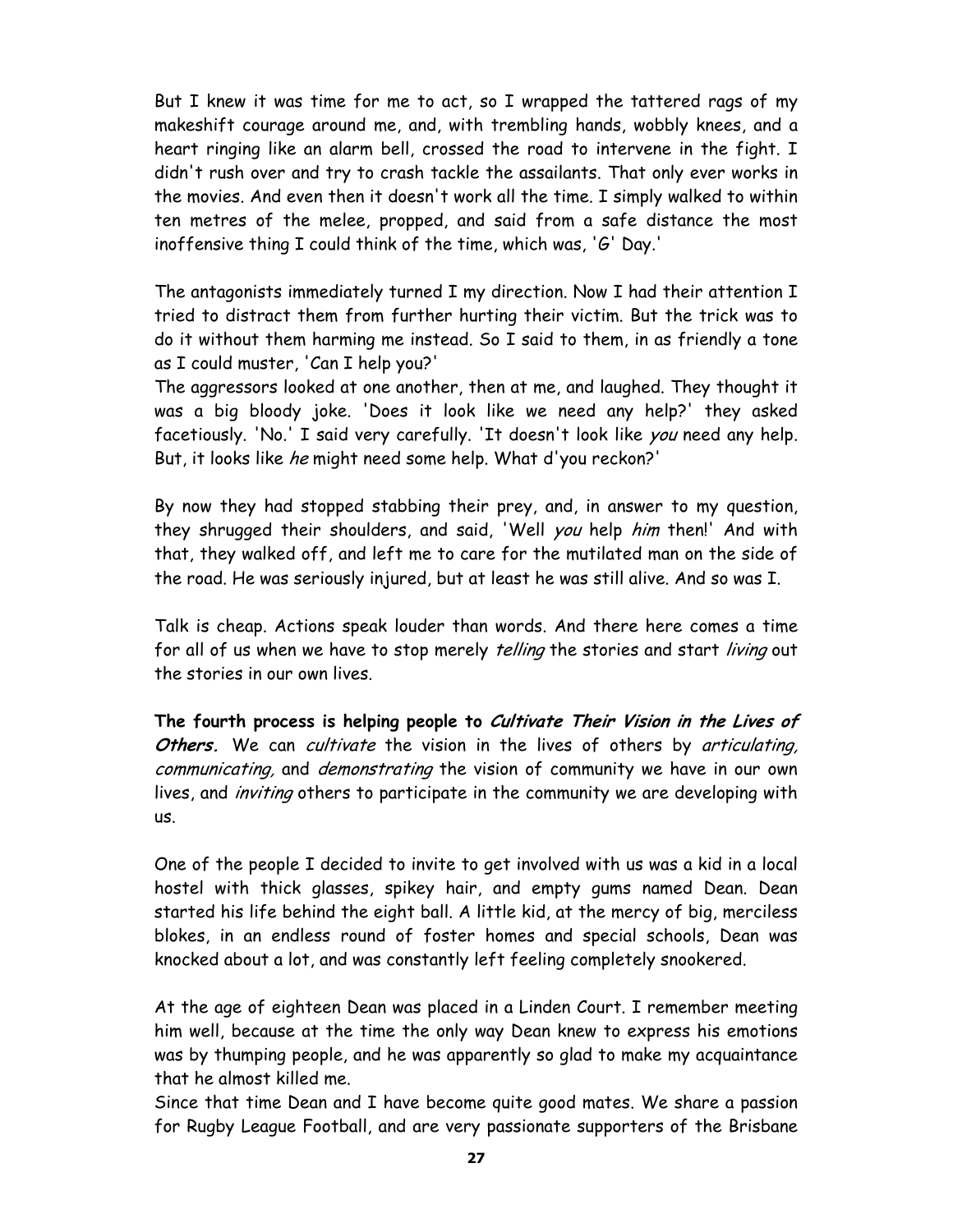Broncos, whom Dean and I reckon are probably the best Rugby League team in the world. We regularly go out together with a bunch of friends, to have a barbecue in a park down by the Brisbane River, and Dean has even been known, to drag me into a game of 'touch footy' now and again - which is really to fast for an old fella like me.

Not long ago, a brother-in-law of mine sadly lapsed into an episode of psychotic despair, jumped off the Storey Bridge, which spans the Brisbane River, and tragically killed himself. Needless to say, I was devastated. When I told everybody at church how devastated I was, I noticed Dean, standing in the back of the room, listening intently to me. Before I realised it, he made his way to the front, where I was standing, and stood beside me, with his arm around me, quietly waiting until I had finished what I was saying. Then, all of a sudden, he embraced me, gave me a huge hug, and said, 'Don't worry Dave. I'll be your brother-in-law.'

I'll never forget that unpretentious gesture of care. It was a sign to me that my dream of our locality becoming a community of people who really cared for one another was coming true.

**The fifth process is helping people to Celebrate The Realisation Of Their Vision.** Each of us, who feel inadequate, need to be helped to realise our capacity to act. And each of us, who feel afraid, need to be helped to realise our courage to act. Each of us, who feel impotent, need to be helped to recognise the potential of our actions. And each of us, who feel insignificant, need to be helped to recognise the consequences of our actions.

We can do this by commemorating every act of truth as a victory over lies, and every act of love as a victory over hatred. Consecrating every act of justice as a victory over brutality, and every act of peace as a victory over bloodshed. And celebrating every risk a person takes to make a stand - no matter how small - as a victory in the battle for light against the darkness.

Each Sunday night, at half-past-six, for the last ten years, Ange and I have met with a large bunch, of up-to-a-hundred people, from all over our own neighbourhood, in the basement of (the rather serendipitously named) St. Andrew's Church.

Sunday night is essentially a gathering of local people - many of whom are physically, intellectually, and/or psychiatrically challenged, and live in extraordinarily difficult social, economic, and political, life-controlling circumstances - who gather together to celebrate their life and faith together.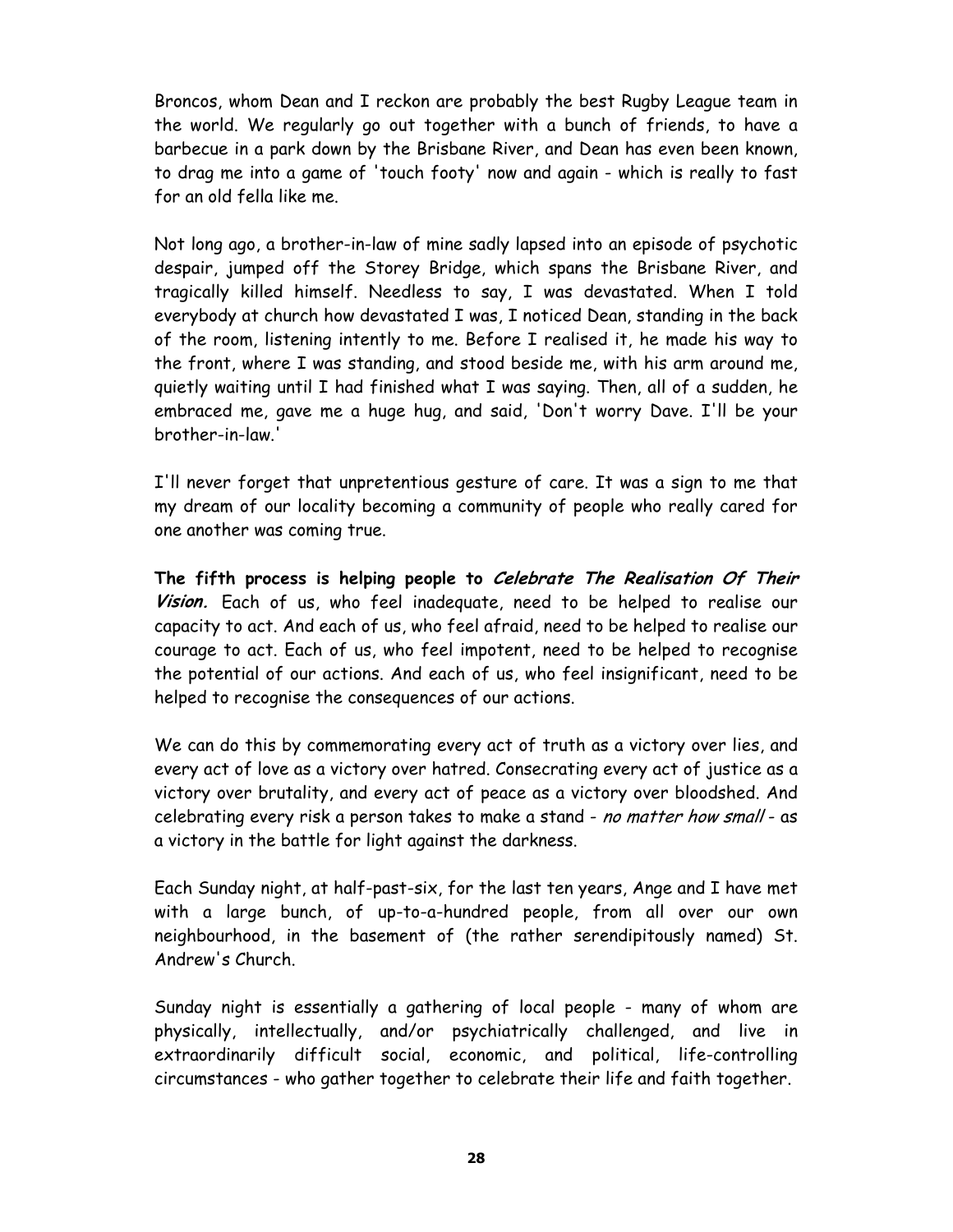One of the locals who you would meet if you came to St. Andrew's one night would be Kay Irwin. Kay goes out of her way to greet everyone who comes through the door at St. Andrew's. Her first words are, 'Hi. My name is Kay. I do dialysis.' Kay has a life-threatening kidney complaint. She has waited for a kidney transplant, in vain, for years. So, three times a week, Kay goes to the local hospital to 'do dialysis.' It's a matter of life and death.

But even though Kay's life has to revolve around dialysis, Kay 'does dialysis' in style. She is upfront about her 'struggle'. She wears the scars on her arms as 'badges of honour'. She challenges people to join her in hospital while she is doing dialysis 'if you've got the guts.' Somehow she transforms her struggle into a sacrament for others. She sells raffle tickets to raise money for kidney research. And she draws funny cartoons to give her fellow sufferers a bit of a belly laugh.

If we are to keep going, all of us need to celebrate every single breath we take and every single step we make - like Kay Irwin does- and encourage those around us to do the same.

#### **3.9 Politically-Committed Training**

Jacques Ellul, the French social historian, says 'at the present moment we are confronted with a choice - the "Brave New World" of Huxley - or a different civilization, which we cannot yet describe because we do not know what it will be; it is still to be created.<sup>27</sup> The creation of this 'different civilization', what  $I$ call a 'community world', is what 'community development' is all about. Community development is essentially a *political* process. It is not a party political process. It is not partisan. It is committed equally to people both on the left and the right. It is not a state political process. It does not project our problems and the solution of our problems onto the state. Quite the contrary it recognises that if we have problems in our communities then we will have to solve those problems ourselves. But it is a *political* process in the sense that *it* involves people continually making corporate policy decisions about the nature of our common lives.

The sociologist Talcott Parsons says, 'the *political* process is the process by which the necessary organization (for making corporate policy decisions) is built up, the goals of action are determined, and the resources requisite to it are mobilized.<sup>"</sup> This may, or may not, have anything to do with the state. But, for community development to take place, this process needs to be 'organised for the people, by the people themselves'. Because it's about empowerment!

 27 Ellul, J. The Presence Of The Kingdom (Seabury, 1967) 42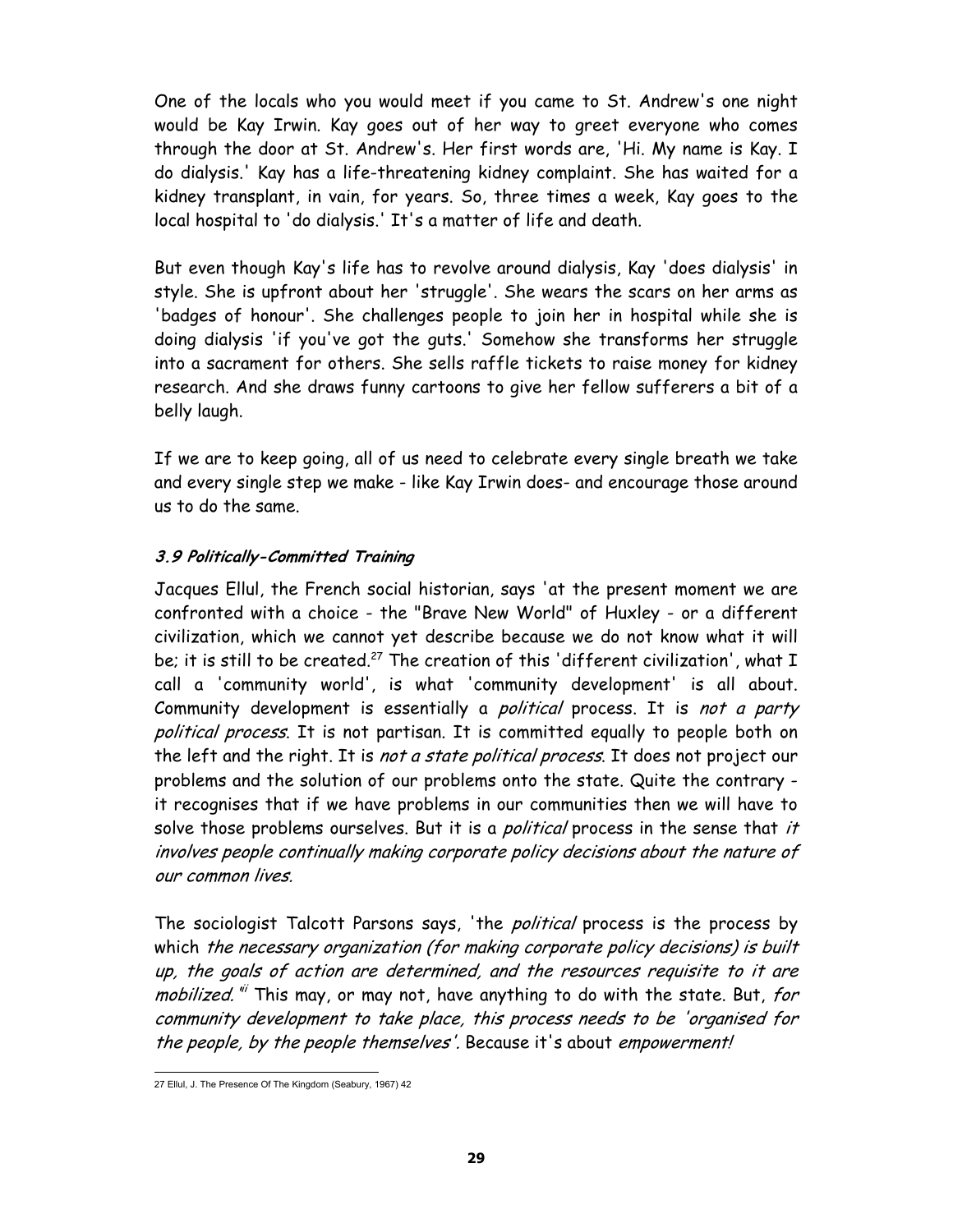There are two ways of understanding power. Traditionally our notion of power has been defined as the ability to control other people. This tradition emphasises bringing about change through coercion – getting others to change according to our agendas. While the traditional approach advocates taking control of our lives by taking control of others, the alternative approach advocates taking control of our lives by taking control of ourselves. This alternative emphasises bringing change by transformation – encouraging one another to change our lives, individually and collectively, in the light of an agenda of sustainable justice and peace.

The traditional notion of power is popular because it often brings quick, dramatic results. But it is characterised by short-term gains for some, and longterm losses for everyone else. Every violent revolution there has been, has sooner or later - betrayed the people in whose name it fought its bloody war of liberation. The alternative notion of power has been unpopular because it is a slow unspectacular process. But it is slowly - but surely - gaining in popularity because people are beginning to realise it is the only way that groups can transcend their selfishness, resolve their conflicts, and manage their affairs in a way that does justice.

The essential problem in any situation of injustice is - that one human being is exercising control over another and exploiting the relationship of dominance. The solution to the problem is not simply to reverse roles, in the hope that once the roles have been reversed, the manipulation will discontinue. The solution is for people to stop trying to control each other.

All of us, to one degree or another, exploit the opportunity if we have control over another person's life. Common sense therefore dictates that the solution to the problem of exploitation cannot be through the dominant approach to power - with its emphasis on controlling others. The solution is in the alternative - the strong but gentle approach - which emphasises controlling ourselves, individually and collectively, through self managed processes and structures.

Some of us believe if we are to help people - particularly the oppressed - we need to manage their affairs for them. But it doesn't matter how we try to rationalise it, controlling others always empowers us and disempowers those we seek to help. The only way people - particularly the oppressed - can be helped, is for them to be empowered to take control over their own lives. This is why we should not take control over others, no matter how dire the circumstances. Our job is not to seek control, but to enable others to take control over their own lives.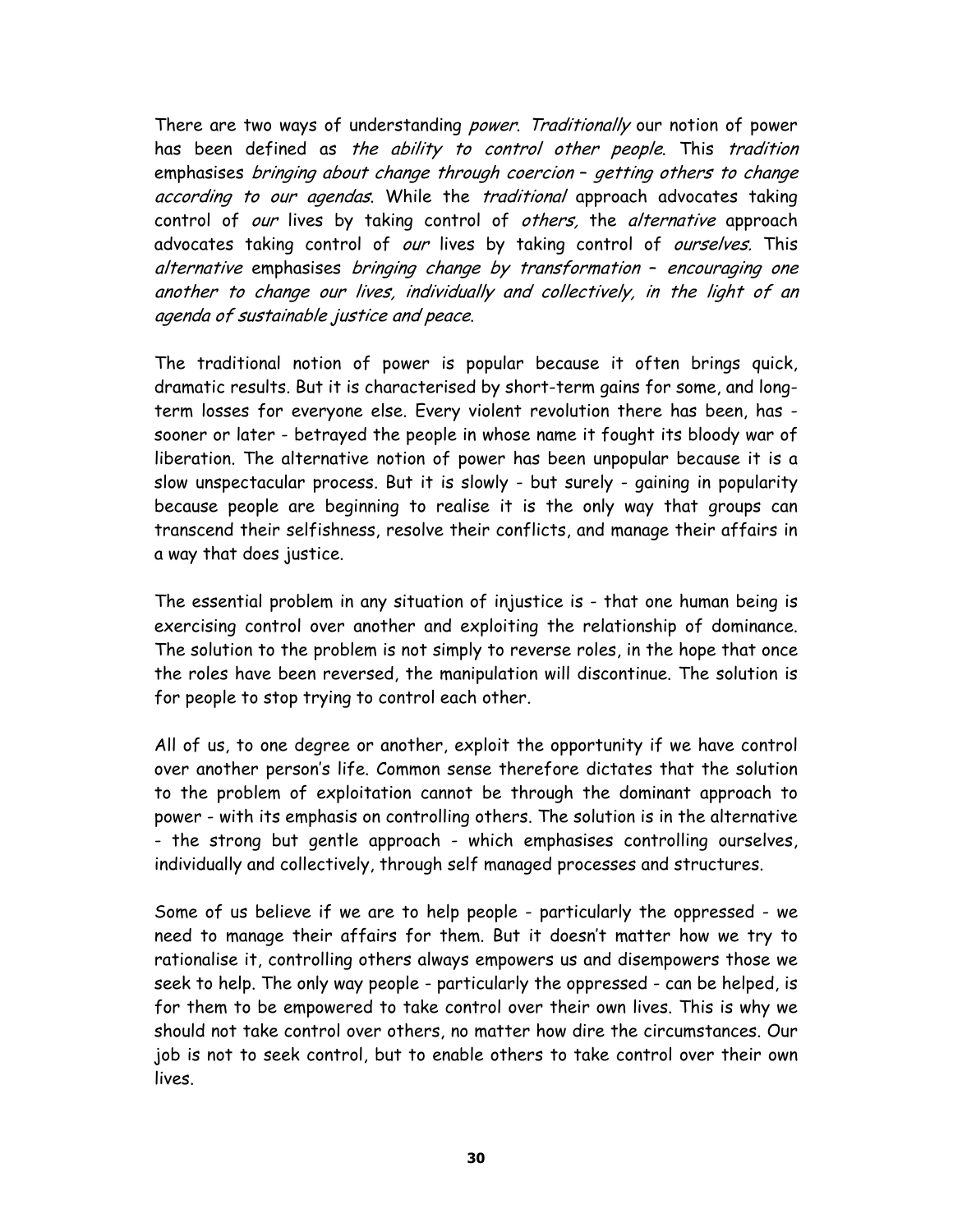The British community worker, Fred Milson says, our work will be able to be judged to have succeeded or failed, 'by the practical demonstration in all feasible areas, that the community (was able to) define it's own needs and organise (it's own) resources to satisfy them.<sup>'28</sup>

#### **3.10 Action-Reflection Training**

We need to remember that - anything that's good enough to do is worth doing badly to begin with - but if we want to do good, then each time we have a go at something, we should try to do it better than we did before. And if we are going to try to do something better than we did before, we need to develop the capacity to reflect critically - but constructively - on our actions.

To develop the capacity to reflect critically - but constructively - on our actions actually requires more than the development *a way* to reflect on our actions. It requires the development of *a way of life* that is conducive to the development a way to reflect on our actions.

We need to make sure we get enough sleep at night, so that in the morning we can wake up not groggy or grumpy, but glad to be alive. And we can give ourselves over to the joy of living.

To prepare ourselves for the day we can take a bit of time just to sense the tensions in our bodies that signal things we are uptight about. Often these are grievances, real or perceived of ways that people thwart our plans. We can note the issues they raise that we need to address. Then open our hands and let our grievances go.

Once we let our grievances go we can begin to let the love flow. We can try to do this by bringing to mind all the people that we are connected to in our community, then one by one, picture their face, speak their name, and pronounce a blessing upon each and every one them, friend and foe alike.

We can often be in a hurry. On the move from morning to night. But at regular intervals throughout the day we can always take the time to stop, to look, and to listen. And to deliberate on the activities, conversations, and undercurrents in our community.

Every now and again we can try to get a bit of distance from our community and put it into a bit of perspective. We can meditate on our community. As it is. And as it might be. Imagining all the things we could do to bring people in the locality together more.

 28 Milson, F. op cit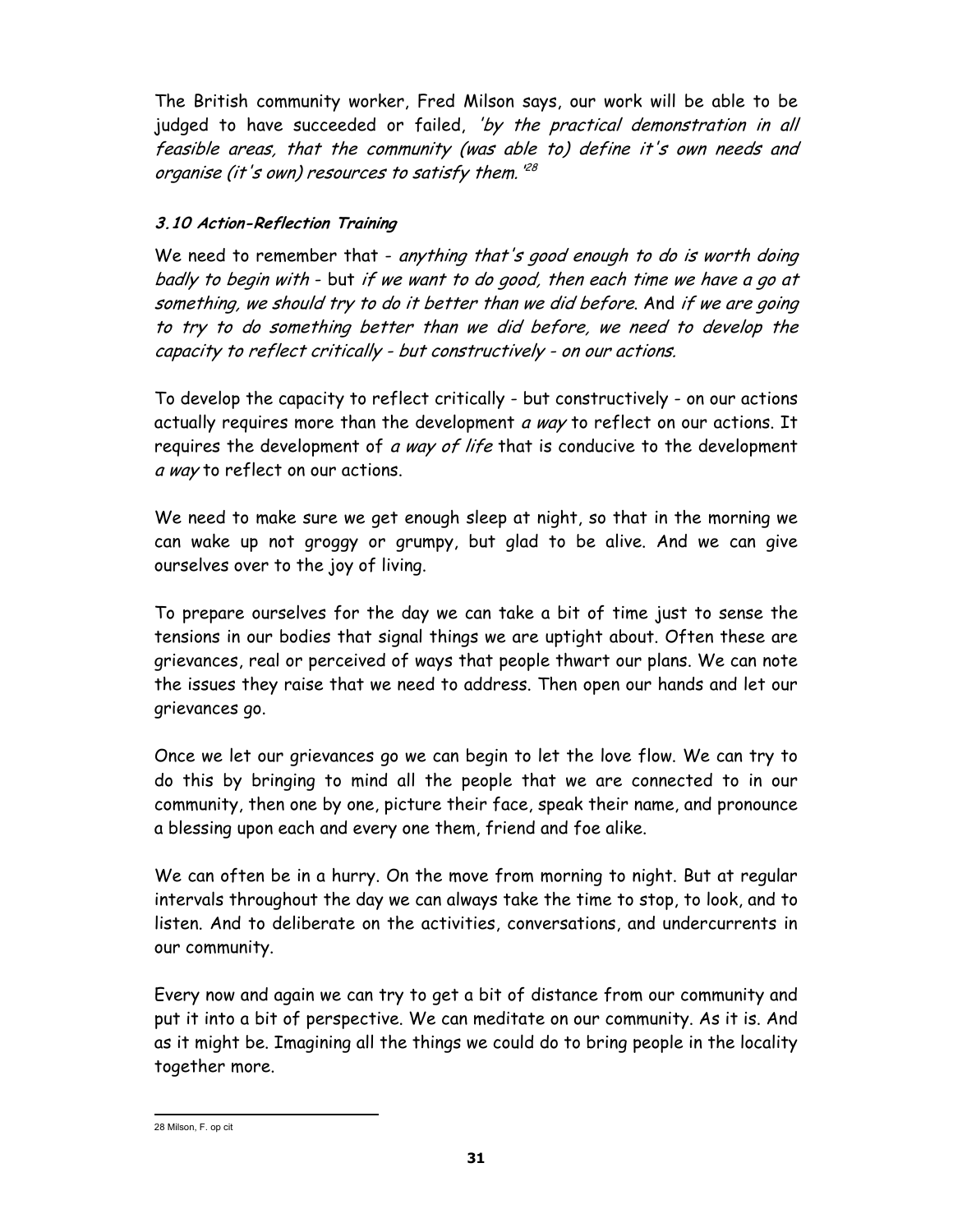Because there's so many things we could do, it's very difficult to figure out exactly what we *should* do. We are often confused. So we can seek clarity by listening to the still small voice of intuition inside us. We can listen until we hear a word that is right for us. Then we can take that word to heart.

We can take it to heart. But not go for it on our own. We can run it by a group of people whose opinions we trust. And together decide on what we are going to do about it. Discern the direction that we ought to take, on the basis of consensus and consent.

Even if we get the direction right, doesn't mean we get the action right. We may actually get it wrong far more often than we'd like to admit. So it's really important to be a part of a group that can help us monitor our progress by reflecting on our actions.

When we reflect on our actions, we are brought face to face with our failures and successes. And if we're not careful we can let our failures discount our successes. So it's important to be a part of a group that can help us not only evaluate our progress but validate our progress.

One of the many things we have done in our community is help set up all kinds of co-ops.

And one of the co-ops that we started in the block we lived in was a chook coop. The idea was to keep some chooks for our neighbours at the bottom of one of our neighbours back yards.

In return for putting scraps for feed in the pen, people could get their eggs for free. When the chooks finished laying we would meet under a mango tree next door for barbecue chicken. At one of those gatherings I remember a Greek woman pointing to the gathered throng, and announcing triumphantly - 'this is just like my village at home in Greece!'

Now - what could be better than that?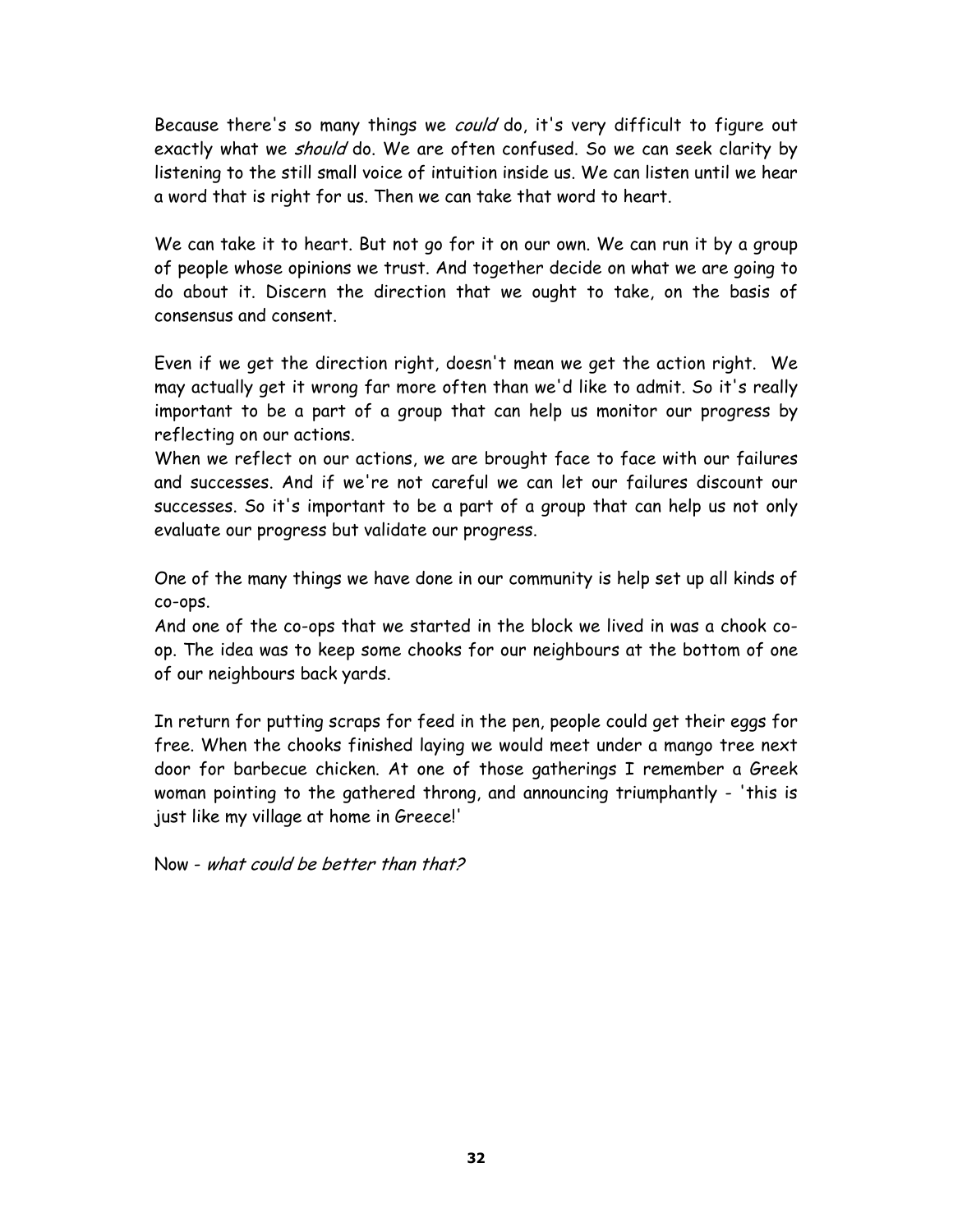## Training and Soul

## Peter Westoby

#### **Introduction**

-

In a previous reflection (published in "Praxis Vol. 1" called 'soulful community development'  $\star$ )<sup>29</sup> I have argued that the vocation of community development is in danger of being co-opted by modernisation. The modern approach is to take anything that is good, fast track it, package it, market it and sell it.

The training projects called "Building Better Communities" (BBC) and "Community Animators Training Strategy" (CATS) could easily be co-opted in this way – a sense of 'packaging', 'one-size-fits-all' for any community.

This brief reflection is a call to keep in mind these social/cultural and economic/political forces for the trainers, team members and partners.

#### **The co-option of community development**

As we move into a new global era of conservatism in the guise of re-allocation of resources away from the poor, the elite will utilise the notion of community and the technique of community development to justify their greed. I sense and see that empowerment is being defined as the poor taking responsibility for their own lives and "professional" community development workers will be contracted to mobilise the poor to build "self-reliant" community organisations.

During such a time more than ever we will need a movement of people committed not to this quick-buck technique but to the soulful tradition of genuine community development - a vocation of solidarity committed to building a soulful civil society. "Building Better Communities" (BBC) and "Community Animators Training Strategy" (CATS) are to be understand contextually within this tradition.

This reflection addresses the issue of how to train people in this tradition. It calls those of us who can influence resources for training to suck in a deep breath and commit ourselves to the real long-term resourcing that is needed to bring genuine transformation.

 $29$  In this paper soul is defined as a process of giving full attention, of awakening, of connecting and of dis-continuity.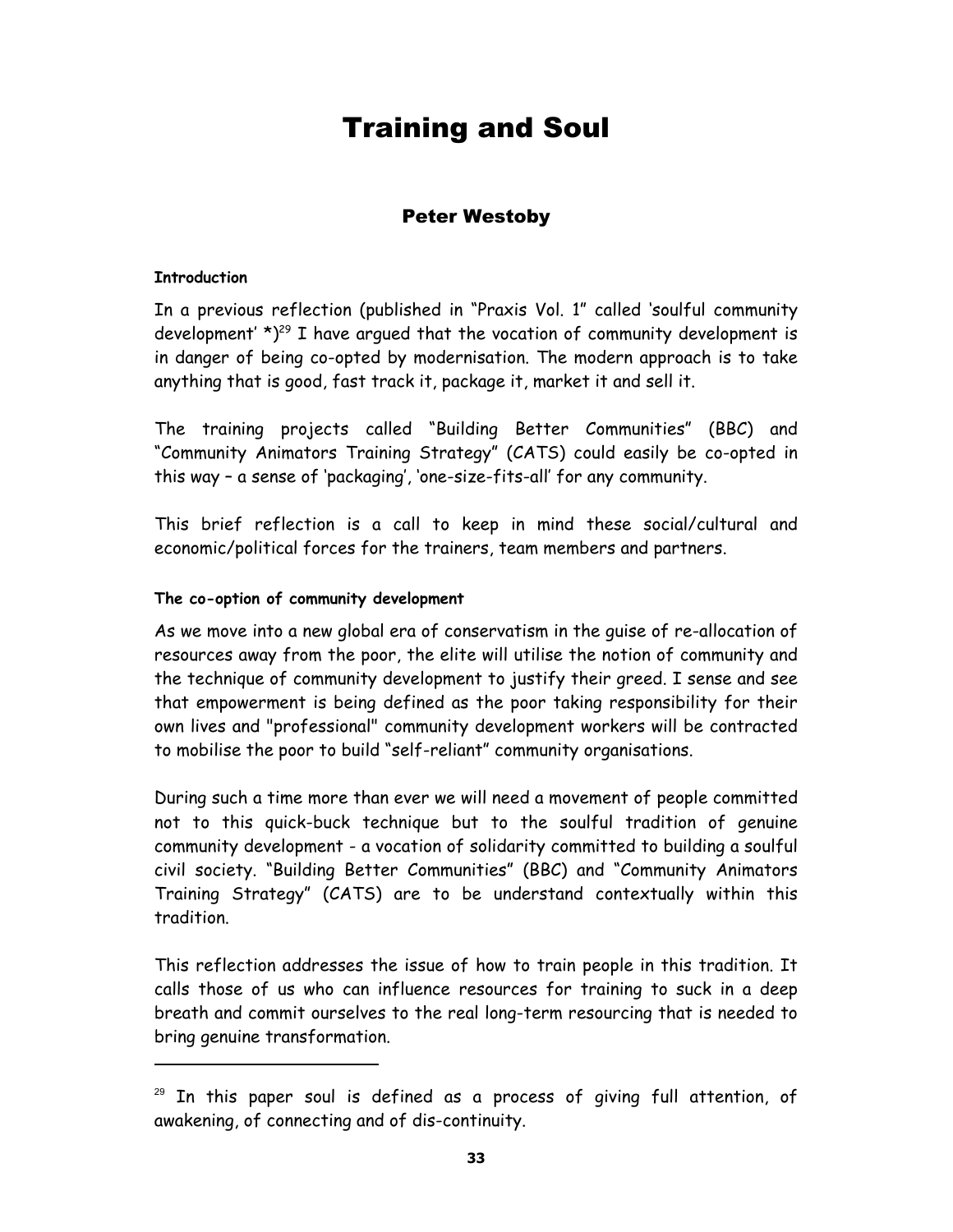We need an 'army' (maybe not a useful metaphor during this historical moment) of change-agents that are passionately committed to soulful community and a soulful vacation. I feel that I write this reflection at some risk. For many, even the notion of change-agent reflects a modernistic approach to development that is, the need for "outside" knowledge and people to "bring" development.

I will however discuss the training of such change-agents despite such risk. In my work I have become more and more convinced that the key to genuine soulful community development is not lots of money, lots of buildings and infrastructure (clinics, schools, roads, water etc.) but the actual quality of the people who dream of a new world and want to take some kind of action - we will call these people the change-agent.

The change-agent, whether an outsider or an insider is the person who can model a new attitude, a new vision, who can bring a fresh energy and insight and who can facilitate the awakening of awareness, imagination and powerful action. It is such a cadre of change agents who will bring fresh hope and a sparkle of transformation in the communities within which they work. The development of such a cadre requires a new commitment from those with powers over the resource allocation of training budgets.

In this reflection I will not concern myself with the methodology, orientation or programmatic issues within the training process - many good books have already been written on such subjects. I will again focus on the heart of training - what is it within training that will awaken people to soul?

#### **Training to Re-imagine**

One way of understanding our context for training is the failure of the imagination of modernity and technique - or put more simply, people can no longer imagine a new society based on anything other than what is!!! The media has dominated our dreams, our education has dominated our minds - our heads are so busy with the new information highway that we have lost the capacity to imagine.

It is the thesis of this reflection that the world that we take as given is really only a long established act of imagination that appears to simply be and claims assent as the only legitimate occupant of the field. It follows then that longimagined lens can be challenged, and a counter given can be imagined. This is the initial role of training for a soulful vocation of community development.

We must train people in a new awareness that the world we have taken for granted in economics, politics and elsewhere is an imagined construct. As it is a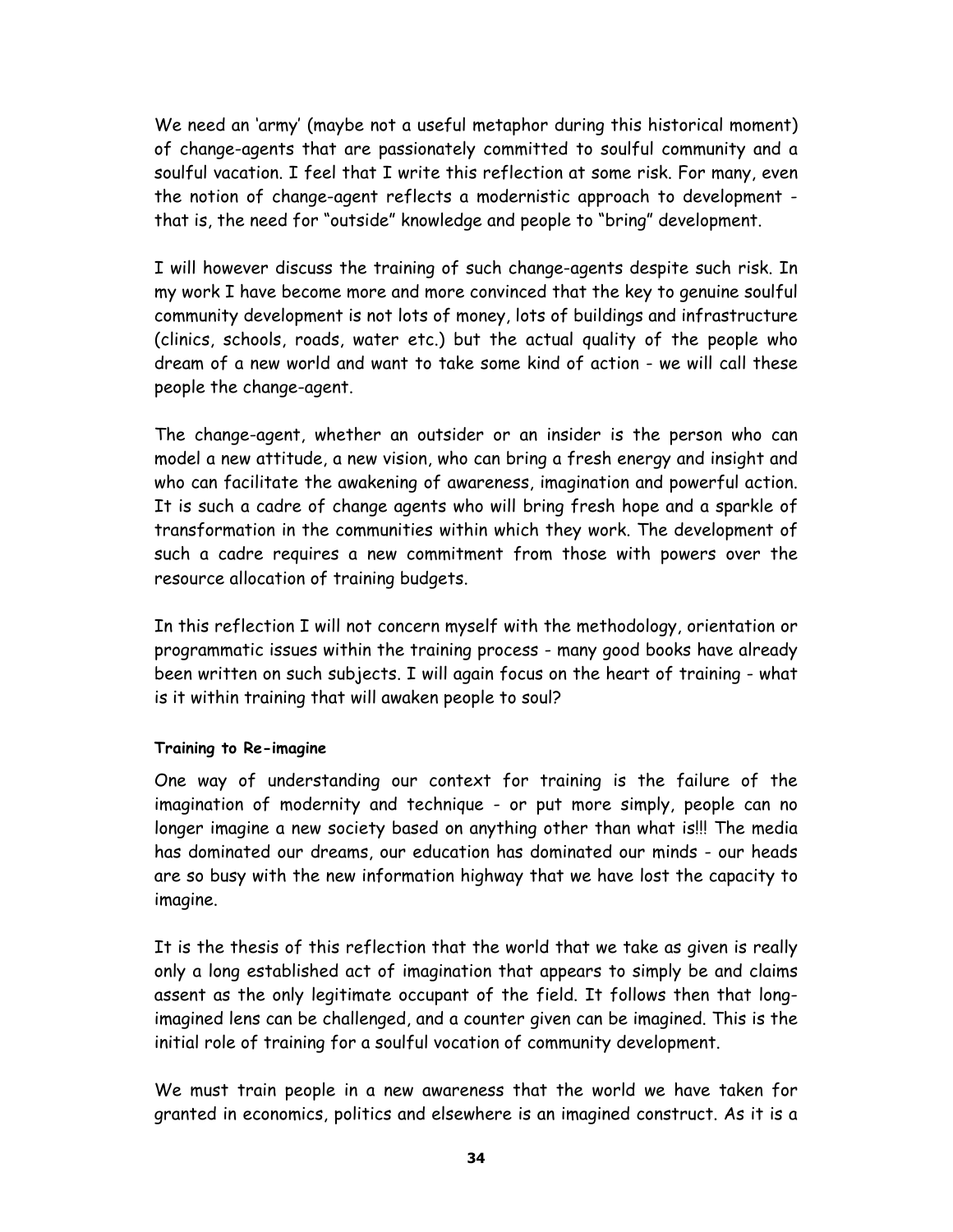construct, then from any other perspective, the world can yet be constructed differently.

Our goal is not to create a new hegemony in terms of what should be, clearly that would undermine all that has been said. Our goal in training is to enable participants to counter-imagine the world.

I once read an ancient Japanese story "Tea for Two" in which a young highly intelligent and most accomplished young student wished to have an audience with The Grand Master. The young student sat down and the master asked if he wished to have a drink of tea. The student said yes and the master started to pour. He poured the tea until the glass was full and then he continued to pour until the glass was overflowing and then he still kept on pouring. The student jumped up startled by the tea flooding over the tabletop and down onto his legs, "Master the cup is full to overflowing". The Master continued to pour, the tea spilling out onto the table and floor. "As you are" the Master replied.

The story illustrates a problem that many of us have. I have learnt that many of us are so preoccupied with progress and development within the parameters defined to us by the current "given" that there is very little space for us to begin imagining a new world. To nurture imagination we need space and silence we need to stop pouring tea into a full glass. A training space is such a space – an opportunity to begin this act of imagination.

In my life there is a reoccurring dream. In the dream I am usually trying to do something or go somewhere. I am racing for a plane or a taxi and I am trying to fill my bag or pack. I always have problems filling my bag; some items fall out or refuse to remain attached. I often miss the plane or taxi. In my dream I am then presented with an alternative; usually it is someone, a friend or relative who is sitting silently or walking up into the mountain to meditate.

The dream has become a story, an image that presents me with two ways of living. One way is the way of the activist - do, do, do - the other is that of retreat, silence and attention. Clearly neither options are the correct way, there is a middle path. This middle path is the way that enables us to 'both' engage with the world and take time out to imagine and re-imagine a new world. Our task in training participants for re-imagination is therefore about providing counter-givens for re-imagination and also encouraging the disciplines that enable the ongoing task of imagination.

#### **Stories and Texts for Re-imagination**

Stories and texts are the vital tools for training in re-imagination - they provide the models, images and pictures that enable us to imagine a new world. We will briefly explore two kinds of story and text. Firstly stories (authors/books) as written texts and secondly models (communities, practitioners) as lived texts.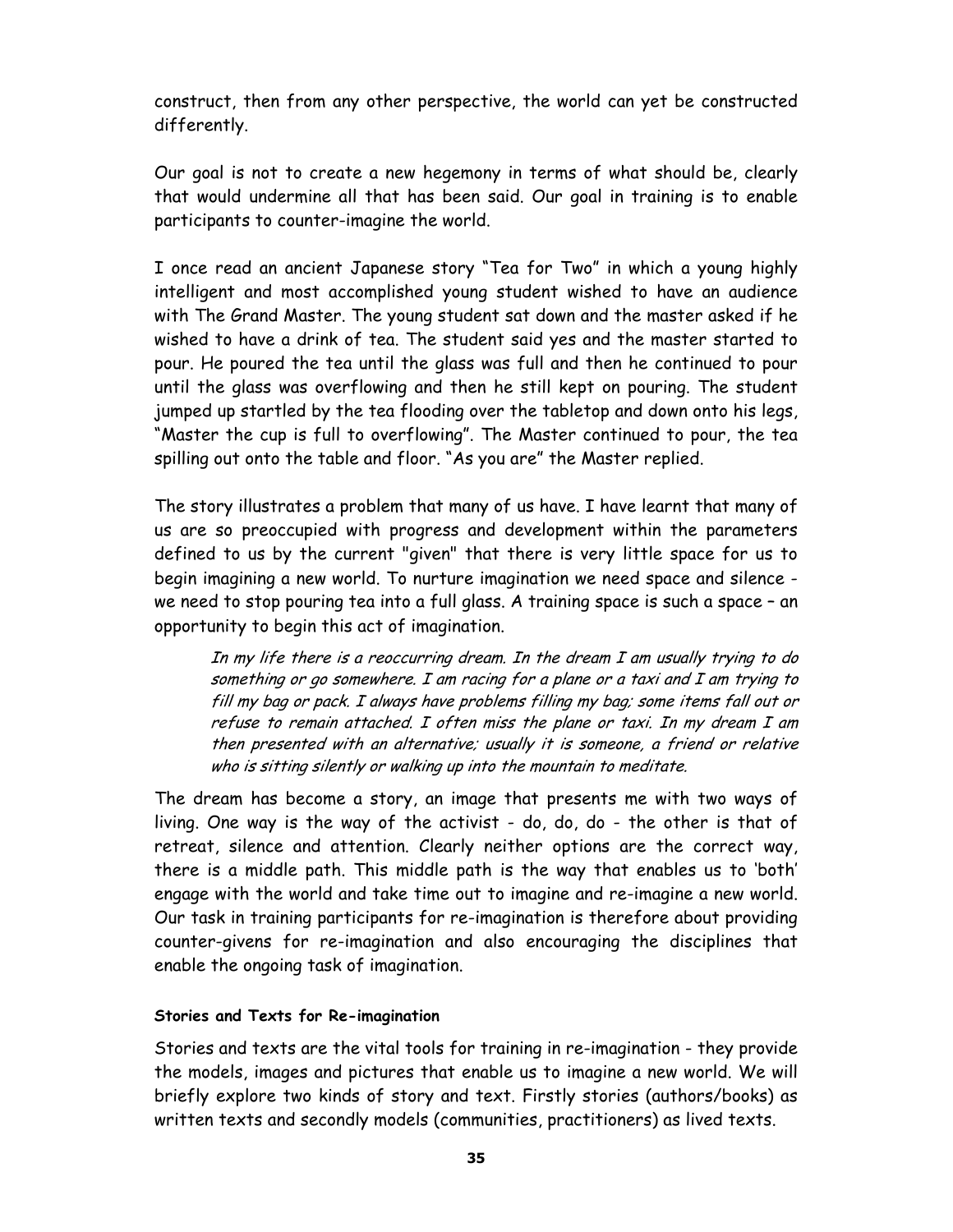Re-imagination is often future-orientated. We are attempting to envisage a new world. But when we consider stories and texts that are rich in meaning we see that often they explore the past. Maybe a story that has matured is one that links the past, present and future in a way that combines the wisdom of the past with the imagination of the future.

As a young student of theology I was always fascinated with two traditions that flowed through the story of the Judeo-Christian scriptures. One was a prophetic tradition - it always wanted to bring change, it demanded transformation – it was present and future orientated. The other was the priestly tradition - it always looked backwards - it liked things as they were and upheld the status quo. Here we saw a mature tapestry emerge that combined the past (what the priests saw as important) with the present and future (what the prophets saw as important).

This is our challenge. A tapestry of texts that links us with the past and provides wisdom and insight but that gives a freedom and flexibility to engage with contemporary concerns and struggles.

#### **Written texts**

Firstly, let us explore the written text. For a long time my reading of the biblical scriptures has sustained me as a text that inspires the imagining of an alternative world. There is something enriching for the soul when we are reminded through such wisdom that everyone dies and no one can take their wealth and riches with them. There is something enriching for the soul when we are challenged to live by an ethic such as "do unto others as you would like them to do to you".

Such texts ignite possibilities that seem beyond reality and they inspire a hope and memories that within history we have often seen the apparently impossible happen. Such scriptures link us to a far distance history and remind us that history tells stories. I often read scriptures and find myself questioning the miracles that occur as some kind of fantasy. But then I am reminded of modern day miracles that I have witnessed. Who would have ever dreamt that the repressive regime in the Philippines under Marcos could have been removed so quickly, or that the Berlin Wall would so suddenly be dismantled? Miracles occur - and they often fly straight into the face of despairing reality.

Scriptures are full of stories and it is the power of story that unlocks imagination. When I talk of texts I am not referring to textbooks. They are often too dry and technical to inspire imagination; they tend to simply inspire ideology. The kinds of texts we are looking for are texts full of story, narrative,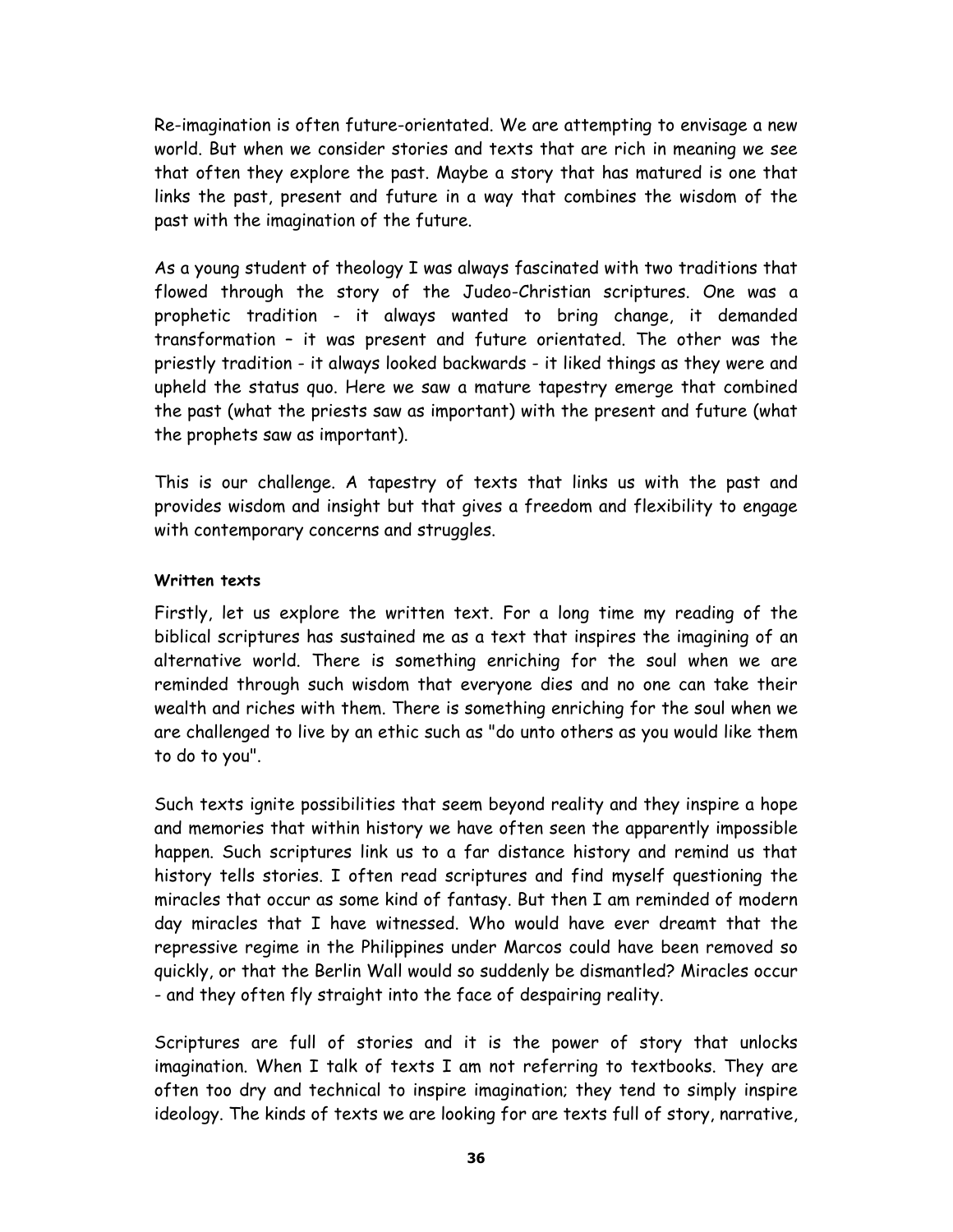and people. Story connects with our reality, we can locate ourselves within a story and identify with characters and events - this is the source of their power.

Other kinds of texts and stories that I have found inspiring are the likes of Herman Hess' "Siddhartha" or Ursula La Guin's "The Dispossessed". There are many options. In these training courses one of the challenges for trainers is to find texts and stories that invoke imagination for trainer and participants, stories that are 'yours', that others can engage with. For those of us who wish to sustain a lively imagination that inspires us to build a community world it is important to collect stories and resources to feed our soul. One must remember that we are constantly being fed stories through the newspapers and TV's that imagine a world that most of us do not wish to replicate. To engage our imaginative faculties we must feed alternative options constantly.

Other important texts for those involved in community development are the stories and writings of many author/activists. They are not ideological textbooks but writings that reflect on experience and are informed by certain values, perspectives and praxis. They are essential as training tools in that they invite learners of community development to consider the many methods and tools available to build a community world. Such author/activists would be Mahatma Ghandi, J.P. Narayan, E.F. Schumacher, Helder Camara, Saul Alinsky, Franz Fanon, Paulo Friere, Marcuse, Sheila Rowbotham, the list could go on. Feel free to utilize texts from such people in the training process.

#### **Models as texts**

The second text that we wished to explore is that of models. Here it is important to nourish our capacity to re-imagine a new world not simply through engaging with written text but with lived text and story. We actually need to see people and organisations that model the kind of values, commitments and concerns that we ourselves are inspired by. This implies the importance of documenting the lives of individuals and organisations that are modelling a new world.

At this point it would be worth saying that the "reading of such text" should not mean that we set out to imitate people, groups or organisations. Soul calls us to our own authenticity. Soul will draw energy and imagination from others but it will integrate and develop its own story.

These two forms of 'text' come together and as one listens to communities stories memory is invoked. This is the power of text and story – memory and a fight against amnesia.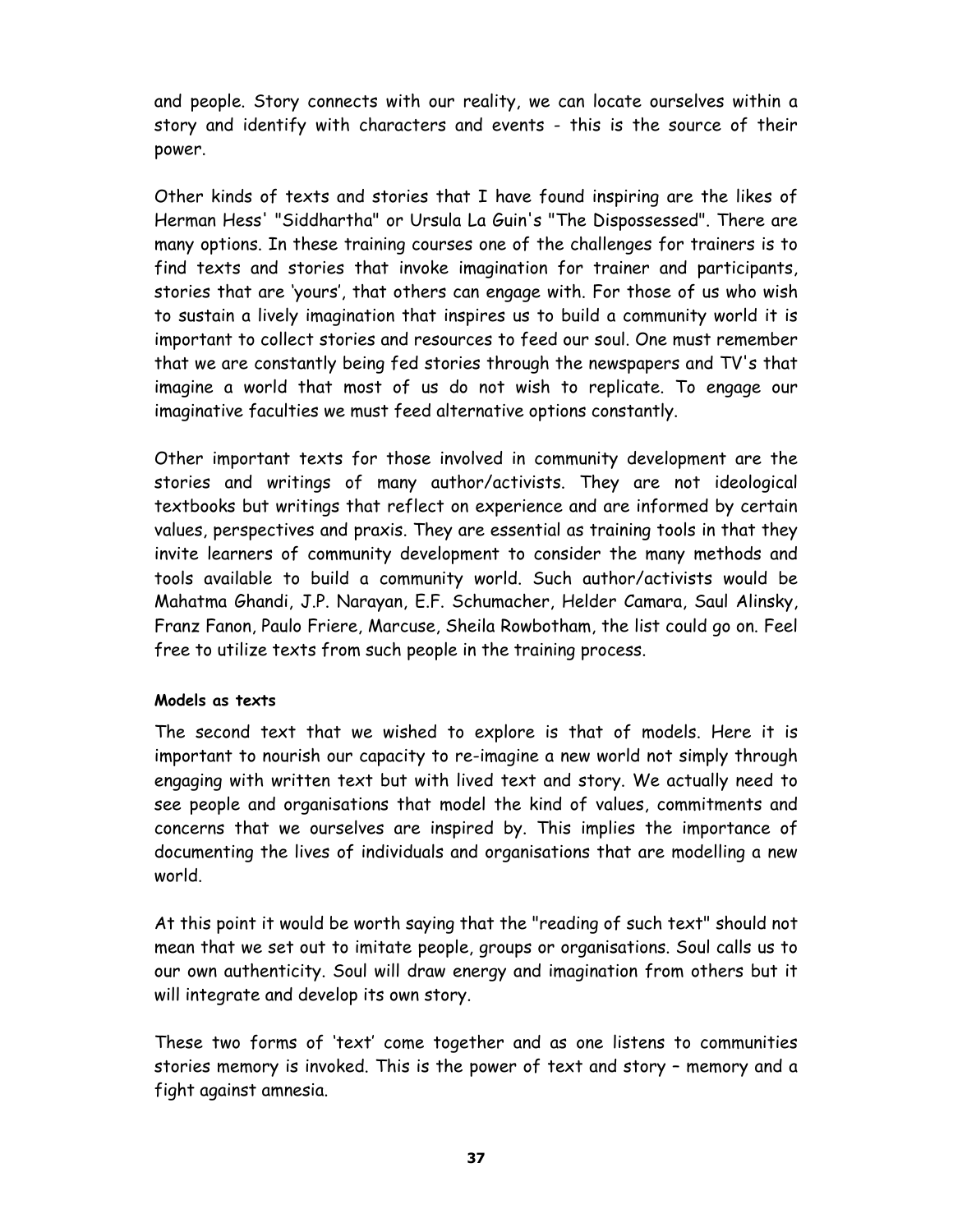I have gained inspiration and fresh imagination from peoples of all walks of life. Many of the refugees I work with in Brisbane challenge me and call me to imagine a world of peace and welcome. Their exposure to the harsh realities of brutality and irrationality, their resilience in the face of alienation and exile touch me deep in my soul. My imagination and memory have been activated in a way that never allows me to forget the reality of our own underworld.

Models of work such as local savings and loans co-operatives, unemployed workers co-ops, support groups, community-youth initiatives inspire me, and ensure that I keep believing that it is possible to bring positive change.

Organisations as models and stories also provide an essential tool in empowering us to imagine and work for a new world. Training people requires us to link participants with such organisations in a way that will enable them to sustain their imagination. We must look out for, participate in and nurture organisations and networks that provide a culture, a tradition, a spirit and a structure that is alternative to what "is given". They can be organisations focusing on anything from local development to global development. They may be corporations, associations, networks - but they have one thing in common; they inspire us to imagine and work for a community world.

#### **Training as Psychotherapeutic Conversation**

Any of us who have been involved in forms of re-imagining the world and transforming struggle end up confronted by our need for healing. Our imagination had wakened us to the hope of a new world and we end up being tripped up by our own undoing. Our practice teaches us to be attentive and in that attentiveness we are confronted with aspects of ourselves that need a deeper exploration. Many activists/ community development workers end up seeing therapists/ counsellors.

In our awareness of the layers of resistance within our society and ourselves we simply end up having to confront all the contradictions that our socialisation and biological make-up leave with us. It is one thing to advocate for a world without the divisions of race, gender and class - it is another thing to live without them in our daily lives. We dream of a non-violent world yet our dreams may be full of violence. We dream of a community world but we often wish to withdraw into our private space and avoid the inevitable conflict and pain of genuine relationships. We find ourselves caught up with a part or parts of our self that we cannot understand or even relate to.

It becomes the task of therapy to unravel the contradictions of the many selves that make us "us". The therapeutic challenge becomes to learn to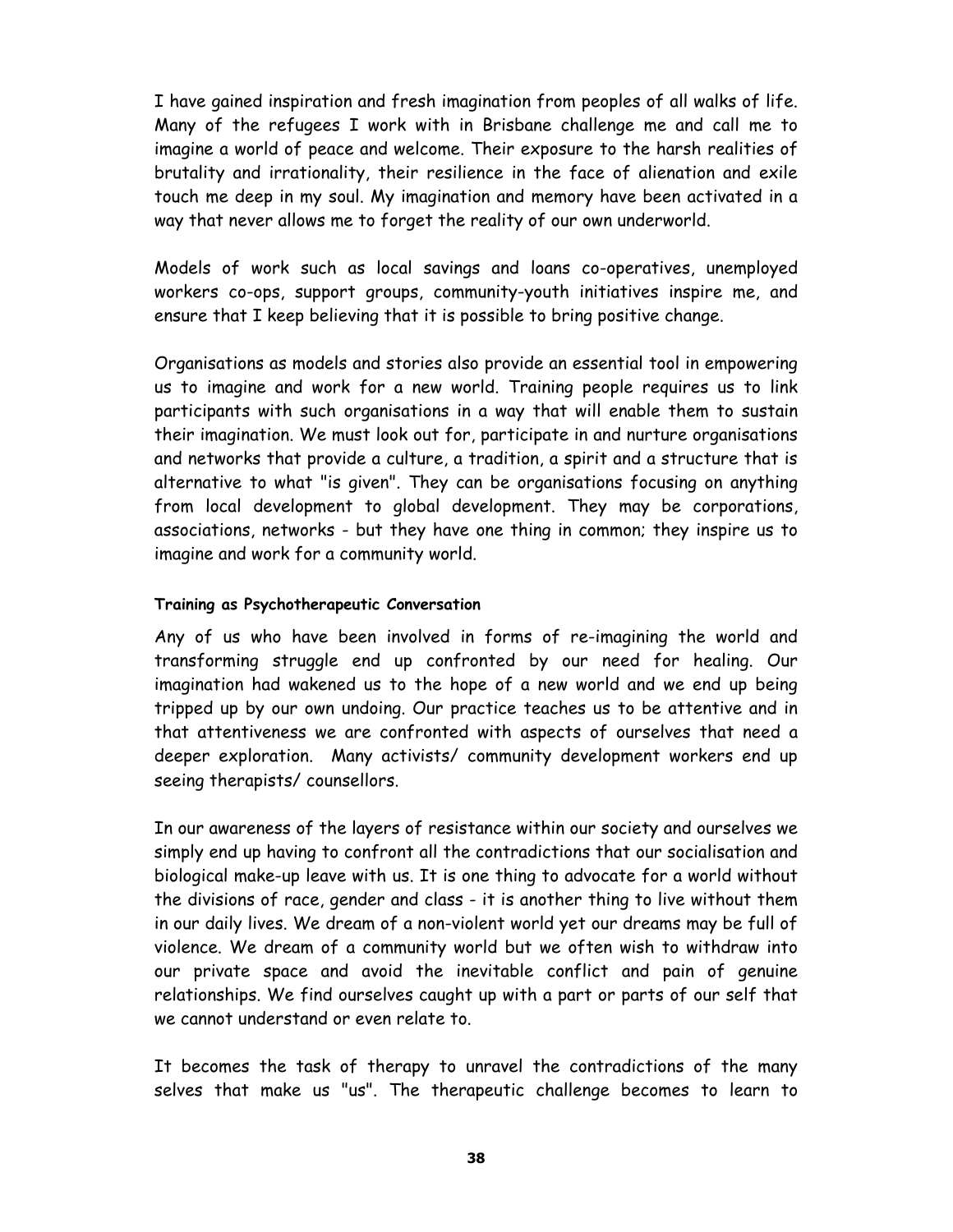welcome, relate to, even befriend the many selves and explore a rich depth of self that before we never knew existed.

Training is in many ways similar to this process of unravelling the psychological contradictions within. However, it is not so much about integrating the contradictions of the psyche but integrating the contradictions of genuine social transformation.

When we start with psychotherapy we often subscribe to a way of viewing ourselves, our perception of whom we are. It is essentially our story – in many ways a fictional story as opposed to a factual one because it will have become distorted through all sorts of processes (amnesia, memory, 'blind-spots', socialisation, internal critics etc.) - we could call it our own myth. It certainly is not a story or myth based on facts, but only our perception, our memory of what has happened in our life filtered through all sorts of lenses.

The role of psychotherapy is to "broaden" the myth, to fill it out. The critical task is to awaken imagination in such a way that we do not limit how we view ourselves to old stories - stories imposed on us from others or ourselves. This awakened imagination can lead to much tension and many dilemmas but if we can integrate the new stories emerging, the other selves - then a more creative, integrated and whole person can emerge.

Training could be understood and informed with a similar process. I have outlined four stages to this process within a training framework:

**Stage 1:** Trainers and participants come with a view of the world. This view is purely an 'act of imagination', or put another way: a story, a myth of how it should be and is. Such a story in no way reflects reality. The story has been informed through parental and educational socialisation, gender, racial, class windows and media/political propaganda. Stage 1 of training requires participants to recognise this – to recognise that as an individual 'I do not know the truth' about the world and "I am willing to work with this group of people journeying with me to experience the world differently'. Recognising this is an act of humility that creates the space for 'training'.

**Stage 2:** One of the key training tasks is to provide models, images and pictures of an alternative world that can be left to linger and challenge. These models, images, pictures (we have called them stories and texts) broaden the myth and unravel the old stories. They do not give the "true" story, (there is no such thing), they simply broaden it! In a way this process introduces us to many ways of seeing the world, many perspectives - or many worlds.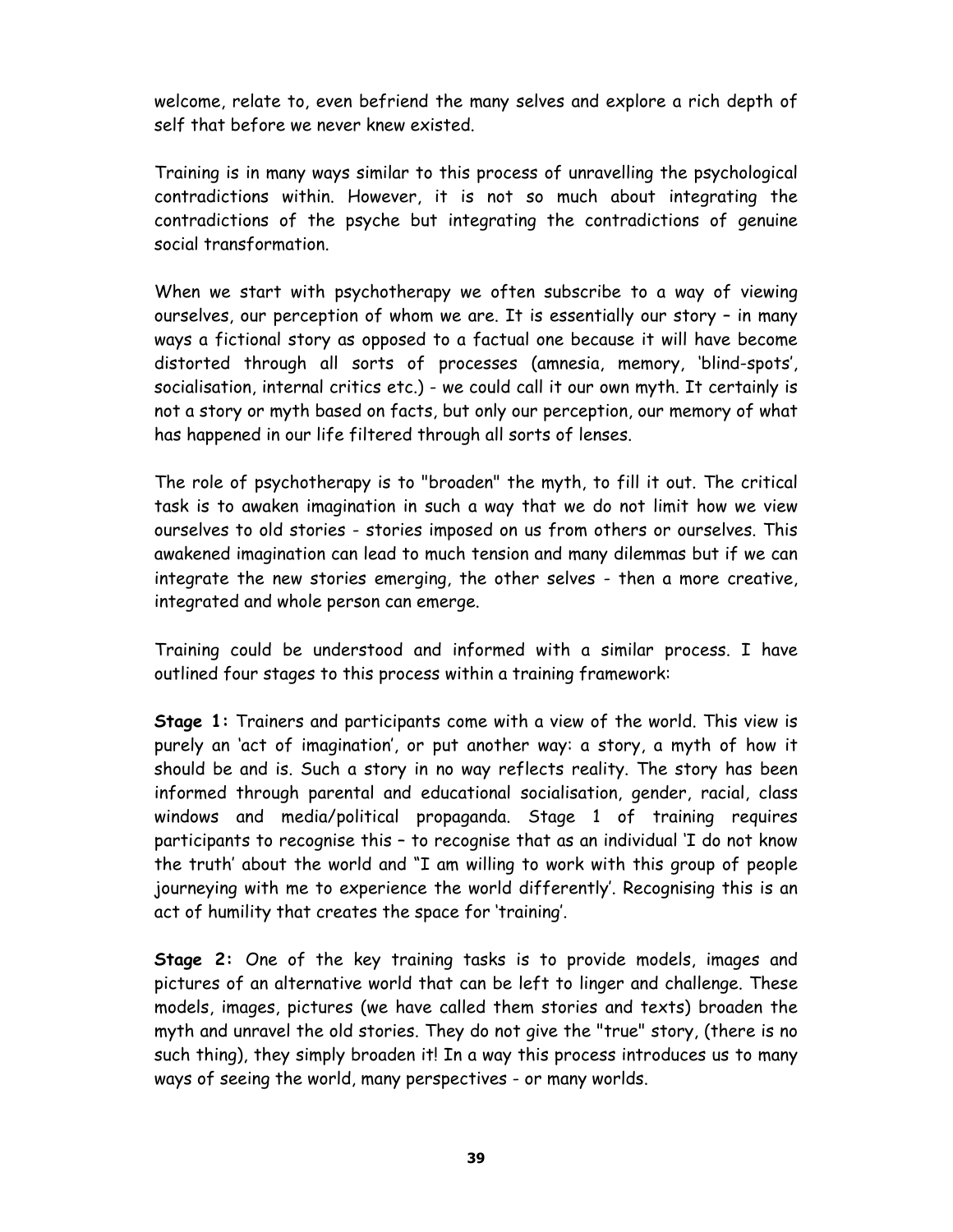**Stage 3:** The next training challenge is to provide space and place for internal struggle in which a dialogue around these stories, perspectives, multiple worlds can occur. Old stories are being evaluated alongside new ones, some myths are broadened, and others are narrowed. There are many tensions and dilemmas and we must encourage one another to engage with these dilemmas with honesty and courage.

Many before us have struggled to make the choice to engage with the marginalised in a struggle for genuine community and justice. Oscar Romero's classic moment of soulful struggle in the desert of El Salvador is an example. There in the desert he knew that he had a choice to either back off from the demands of soul and struggle and accept the world as given by the El Salvadoran government and US allies or he would have to dig deep and find the courage to push on, imagine the world as different, advocate for another truth in opposition to the El Salvadoran government and stand "alongside" the poor with compassion and in solidarity.

The mythology surrounding Moses (the burning bush) and even Christ (at the garden of Gesthemene) lend me to believe that for many of us there will come a moment of such soulful struggle. Often our capacity to deal with these critical moments in a way that will lead us to courage will depend on how sincerely we have struggled with all the small choices and options that have come our way in the toss and tumble of everyday community life.

Or to ground this in the experience of some of the training courses I have run recently in SE Queensland I have often seen people struggling with whether to give up the myth of "young people are 'hoons' and we need to get them out of our community' and expand the story to engage with the complexity of 'hoons' and 'HOONS', the why's, causes, motivations, options and opportunities for response. It is a painful process for people and as a trainer you can see etched on people's faces the process of working out whether to struggle for inclusive or 'excluding' communities.

**Stage 4** The result is transformation or regression. People give up with the struggle and remain content with the given world or they embark on the lifelong journey to live a life that engages with soul and solidarity of mystery, multiple worlds, and hidden worlds.

This is an ongoing circular process. It is the training process itself that must equip participants to constantly engage with the circular process within their work, themselves and networks/organisational forms of support.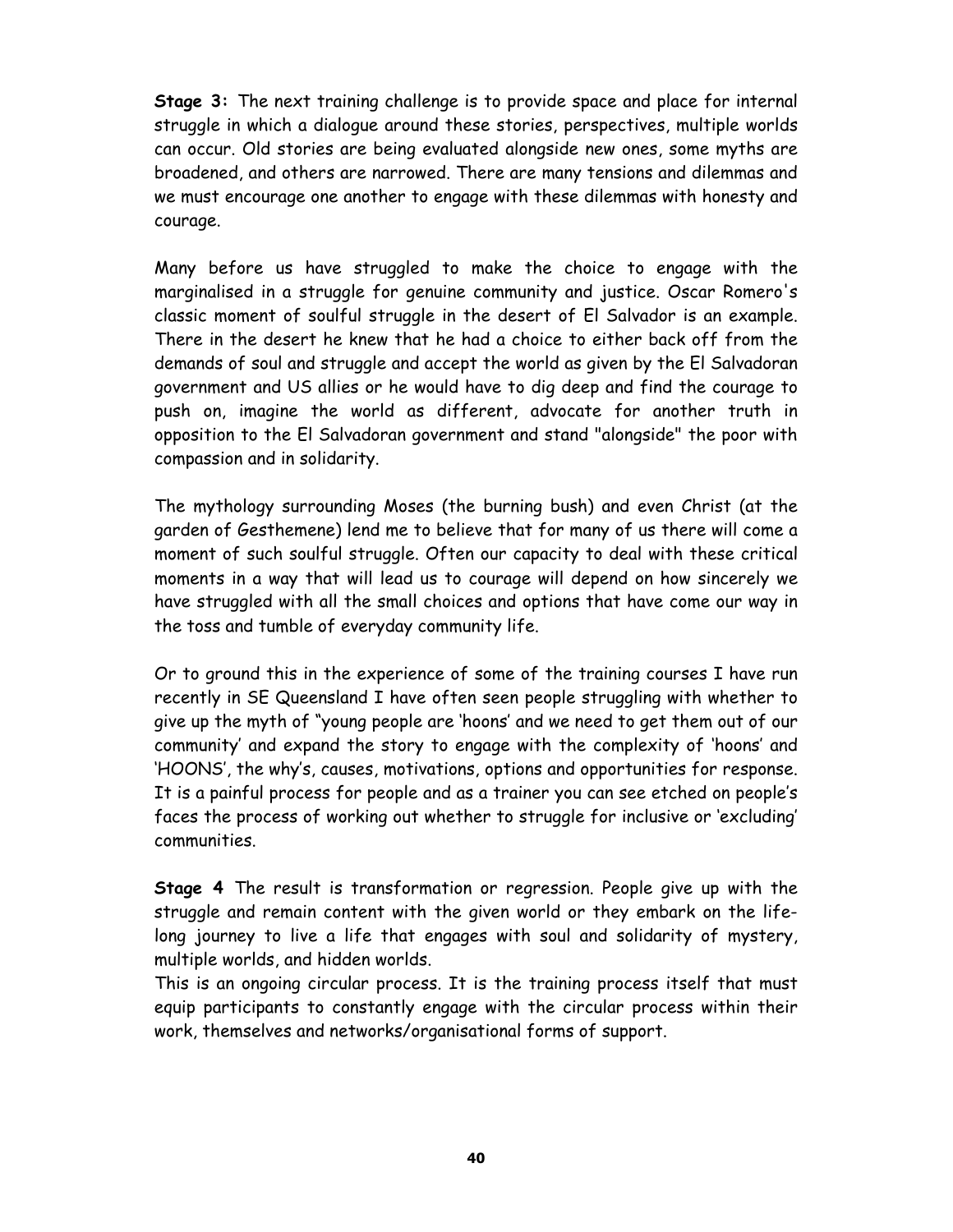#### **Training as inspiration not information**

I have outlined a training framework that advocates for the centrality of imagination, stories and text and psychotherapeutic conversation. Finally I would like to make some points about training as inspiration rather than information.

We live in a world that is flooded with information - news, papers, articles, radio, TV, the Internet – an information highway that I am both thankful to have access to, and yet also quite suspicious of. In my own life I have tried to impose limits on this information highway by not having a TV, only reading the weekend newspapers, subscribing to a reputable International weekly newspaper, and listing to the radio only when driving. I limit this flow because the stories within these information sources serve to disempower me rather than inspire me.

Since we started to run the courses 'called "Building Better Communities" (BBC) and "Community Animators Training Strategy" (CATS), we have advocated that if they are to lead to positive social and community change they must be primarily about inspiration, not information.

The trainer brings themselves, their stories, the texts of others, their own imagination, they create a safe space for 'conversation' – but they do all that with an underlying desire to awaken inspiration. People will be motivated not by information alone, but by inspiration!

This does not mean information is not important (and usually we provide people information oriented articles and readings to engage with when they are at home), but we try to avoid the use of the 'training space' to engage with information.

In the dictionary 'inspire' means 'to breathe in', or to be 'inspired' – that is, to 'have something conveyed to the mind under extra-ordinary influence'. This is how I imagine training – a process of participants and trainers 'breathing in' new possibilities – taking the stories, texts, ideas, imaginations deep into the lungs, deep into the selves, and make them a part of themselves. I imagine 'extraordinary influences' because a training place should be a safe space to imagine new worlds, discuss possibilities and dream up ideas, actions – and that is extraordinary. It does not take place within most people's households, over dinner tables, in Parliament – it can take place in our training spaces!

Most of us are aware that one of the toughest challenges in life is not so much knowing what to do, but having the motivation and inspiration to do it. This awareness underlies the training framework – it is not hard for people to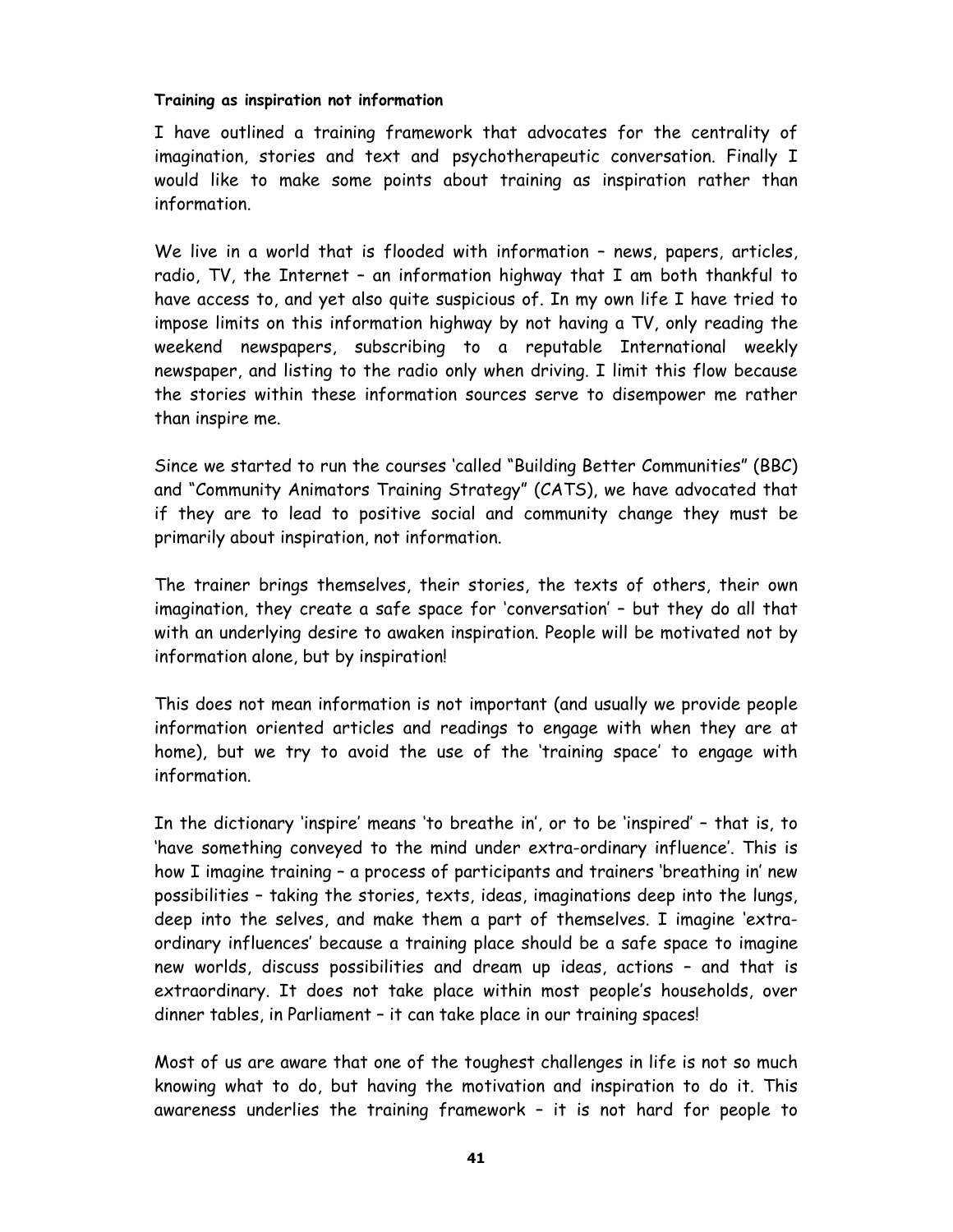awaken to the possibilities of a new and better world, there are plenty of stories and texts that provide wonderful imaginative ideas of what could be – but it is hard to get motivated and inspired to do something and sustain that doing!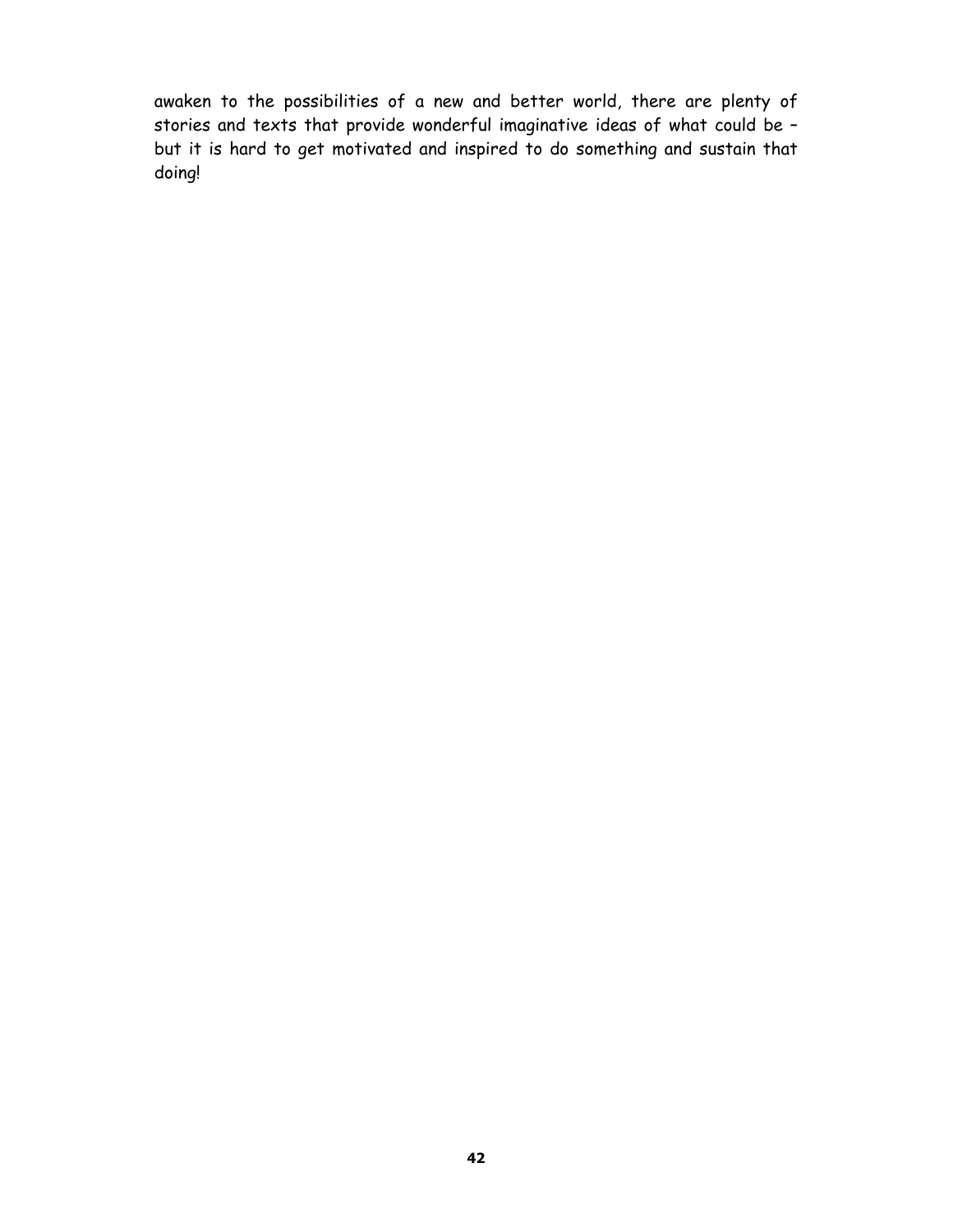# Reviving local communities through community training: some insights from evaluating the Co-op's training course in 2002

#### Helen Beazley

In 2002 the Community Praxis Co-operative ('the Co-op') received its biggest single allocation of government funding for training delivery. The Co-op's brief was to deliver nine community training courses in south east Queensland, in communities that were regarded as disadvantaged using a variety of indicators. An in house evaluation of the course was a condition of this funding. As the main target audience of the evaluation was a funding bureaucracy with its particular accountability requirements, many of the findings make dreary reading. However, scattered through the evaluation report are 'nuggets' of valuable learning which have gone some way in helping the Co-op clarify the philosophy, processes, strengths, weaknesses and outcomes of our course. We have drawn out and now pass on these bits and pieces of insight to other community development practitioners who are interested in exploring training as a way to support ordinary people's efforts to build healthy community in their locality.

#### **Understanding the course**

The evaluation came at a significant time in the evolution of the Co-op's venture into community training. For three years the course had been delivered primarily by the two course developers, Dave Andrews and Peter Westoby. In 2002, with a rapid expansion in demand for the course, we have recruited a number of experienced community workers to become lead trainers for the Coop and have equipped them to deliver the course through a mentoring process. The evaluation has helped document key concepts underpinning the course for the benefit of new trainers and other interested parties. The evaluation's attempts to construct and convey the course's nature, values, philosophy and logic are presented below.

The following is a 'bare bones' description of the Co-op's community training course, although course delivery can vary according to community needs: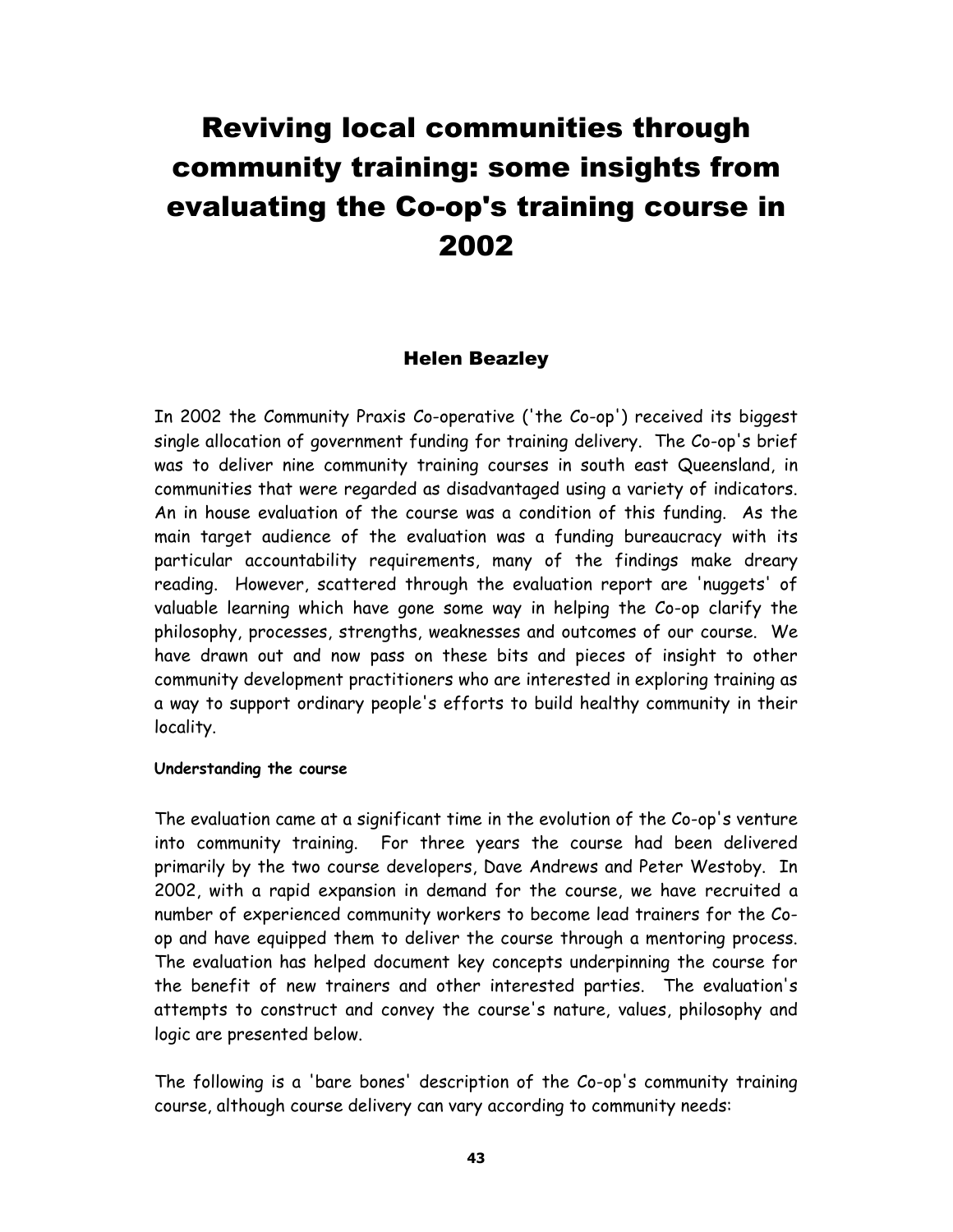| Stages<br>Training  | Organising: building relationships with critical friends, publicity,<br>information<br>night<br>sessions<br>20 hours split over 4<br>Training:<br>to<br>7<br>Follow-up/Mentoring: nature of follow-up varies according to<br>participants and funding arrangements<br>One lead trainer (experienced trainer and community worker) |  |  |
|---------------------|-----------------------------------------------------------------------------------------------------------------------------------------------------------------------------------------------------------------------------------------------------------------------------------------------------------------------------------|--|--|
| facilitation        | and one assistant trainer                                                                                                                                                                                                                                                                                                         |  |  |
| Venue               | Local community space                                                                                                                                                                                                                                                                                                             |  |  |
| Size                | 10 - 15 participants                                                                                                                                                                                                                                                                                                              |  |  |
| Course<br>Structure | 3 core units:<br>The ideal community: - visions and values<br>$\circ$<br>Blocks, barriers and transformation - moving from<br>$\Omega$<br>disempowerment to empowerment<br>Skills for relationship building, connecting<br>and<br>$\circ$<br>developing a community profile                                                       |  |  |
|                     | 3 'how to' elective units (negotiated by the group) often                                                                                                                                                                                                                                                                         |  |  |
|                     | selected from the following suite:                                                                                                                                                                                                                                                                                                |  |  |
|                     | Developing community through communication<br>$\circ$                                                                                                                                                                                                                                                                             |  |  |
|                     | How to get people together around an issue<br>$\circ$                                                                                                                                                                                                                                                                             |  |  |
|                     | How to sustain and nourish a group<br>O                                                                                                                                                                                                                                                                                           |  |  |
|                     | How to 'get things going' and sustain the vision<br>$\circ$<br>Dealing with difficult people                                                                                                                                                                                                                                      |  |  |
|                     | $\circ$<br>Dealing with difficult organisations<br>$\circ$                                                                                                                                                                                                                                                                        |  |  |
|                     | Strategies for working in the community<br>$\circ$                                                                                                                                                                                                                                                                                |  |  |
|                     | Maintaining privacy and dealing with daily difficulty<br>$\circ$                                                                                                                                                                                                                                                                  |  |  |
|                     | Conflict negotiation<br>$\circ$                                                                                                                                                                                                                                                                                                   |  |  |
|                     | Surfing our feelings<br>$\circ$                                                                                                                                                                                                                                                                                                   |  |  |
|                     | How to run a meeting/committee<br>O                                                                                                                                                                                                                                                                                               |  |  |

A dry outline of the course as presented above does not do justice to the way in which the Co-op's understanding of community, community development, training and transformation come together in course curriculum and delivery. These concepts are fleshed out elsewhere in this volume, with the following diagram developed during the evaluation as a preliminary attempt to illustrate the interplay of these concepts.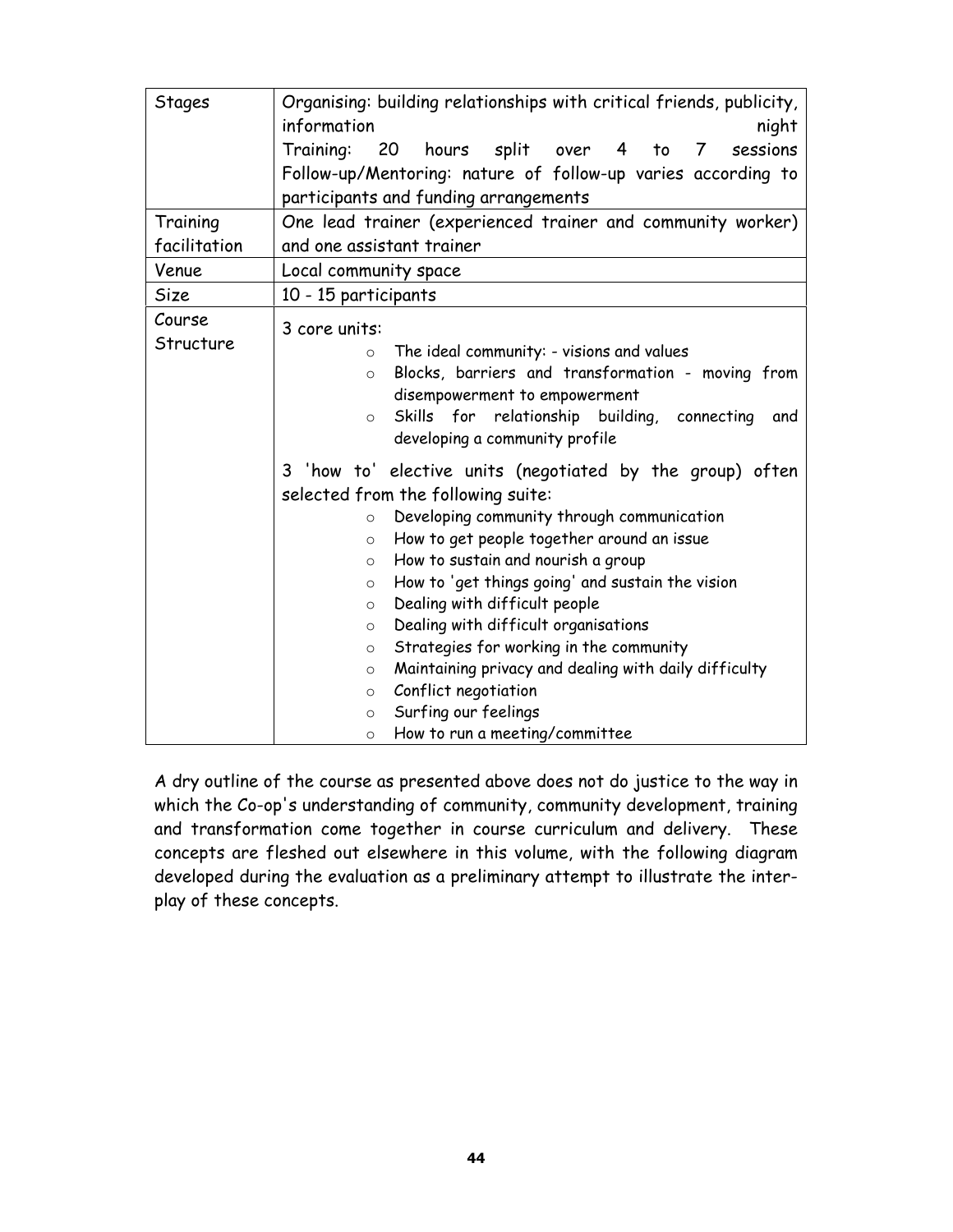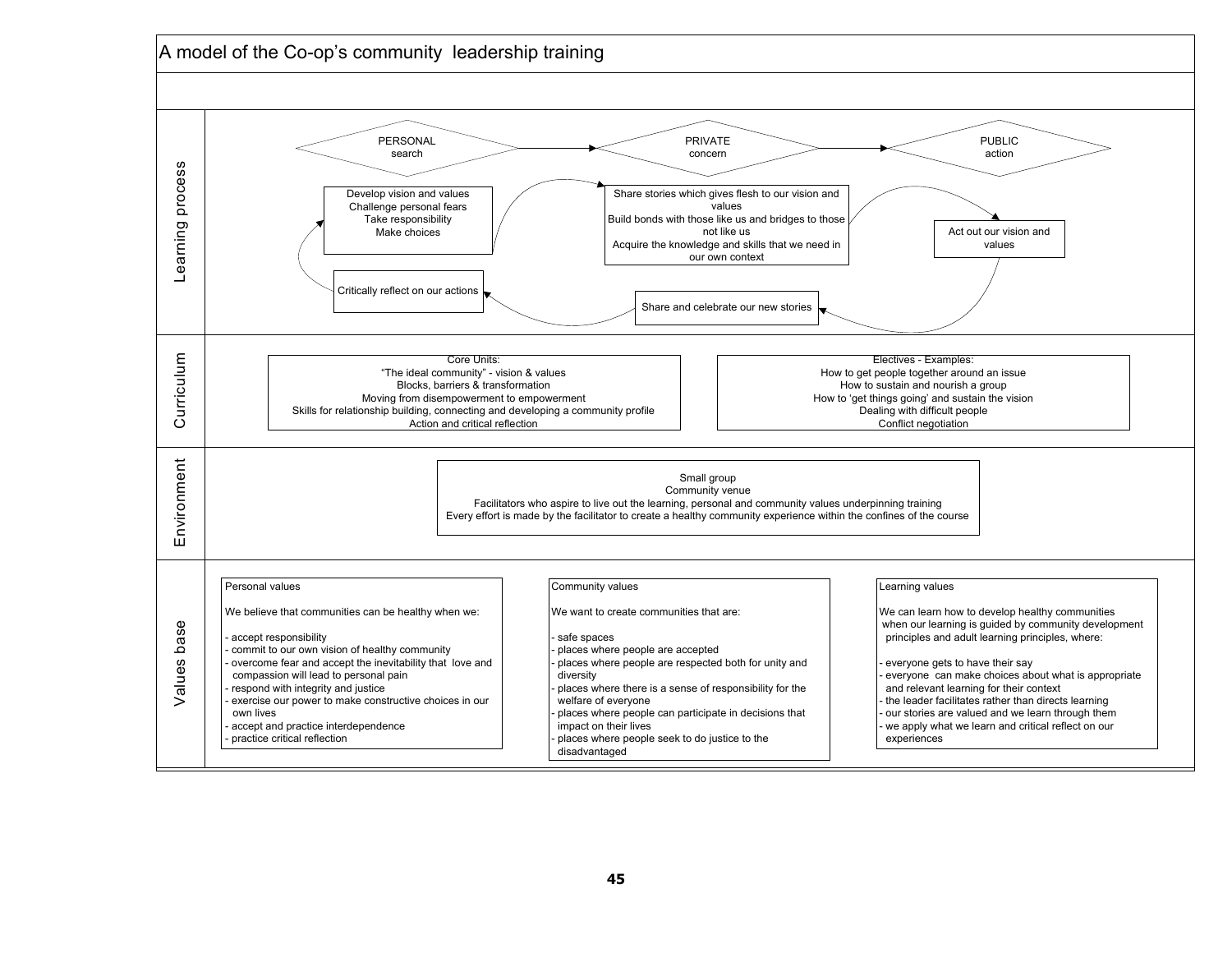To understand the expected inputs, processes, outputs and outcomes of the course, we constructed the course's program logic. The following diagram is adapted from the evaluation report.



#### **Characterising, and characteristics of, participants**

The substantial pool of funding received by the Co-op came from a program to develop the skills of potential community leaders. However, the Co-op never promotes its course as a leadership course nor does it explicitly identify and recruit community 'leaders'. Rather the Co-op has offered the course to anyone interested, with as few barriers to entry as possible. Thus, evaluating the course against the broader program expectations of recruiting 'potential leaders' brought us into tension with the Co-op's open recruitment policy and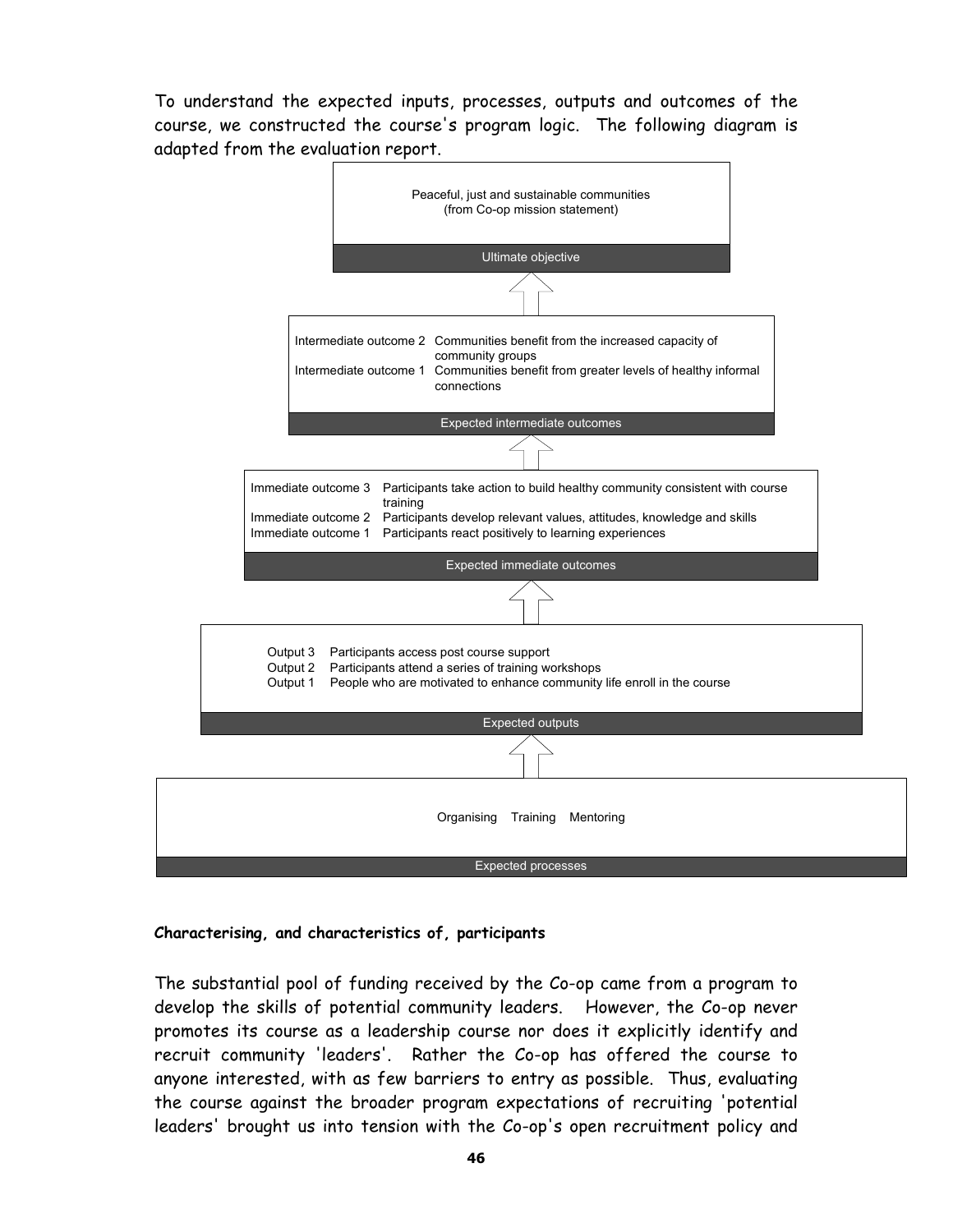led us to more deeply consider the characteristics of hoped-for and actual participants.

In terms of leadership, the Co-op recognises that there are two types of leader who we want to attract and support: individuals who exercise initiative and apply their skills to enhancing informal community connectedness, and individuals who exercise initiative and apply their skills to enhancing civic institutions.

Putnam (Bowling Alone, 2000, pp.92-93) describes these two types of behaviour: In Yiddish, men and women who invest lots of time in formal organizations are often termed machers - that is, people who make things happen in the community. By contrast, those who spend many hours in informal conversation and communion are termed schmoozers….Machers follow current events, attend church and club meetings, give to charity, work on community projects, give blood, read the newspaper, give speeches, follow politics, and frequent local meetings….[Schmoozers] give dinner parties, hang out with friends, play cards, frequent bars and night spots, hold barbecues, visit relatives, and send greeting cards.

Experienced Co-op trainers have commented that many training courses only attend to skill development in the area of formal civic engagement. In contrast, the Co-op values both informal and formal behaviours and pays considerable attention to informal relationships and strategies to initiate and develop these relationships.

While the Co-op wants to principally recruit people who will lead the way in schmoozing and maching, we are happy to include participants whose motivations are reasonably unrelated to leadership development - for friendship or to be personally stretched for example. Perhaps other adult education initiatives could equally meet their needs, such as assertiveness training, a learning circle or self-help group. It is assumed that these individuals are less able or interested in developing and expressing community leadership qualities. Nevertheless, we welcome their participation as the course is structured to provide opportunities for all participants to encounter and generate social relationships, altruism, reciprocity, trust and a sense of belonging, hence enhancing the quality of community life for participants and adding to a community's stock of social capital.

The following table provides a tentative participant segmentation and possible benefits from course participation related to each segment.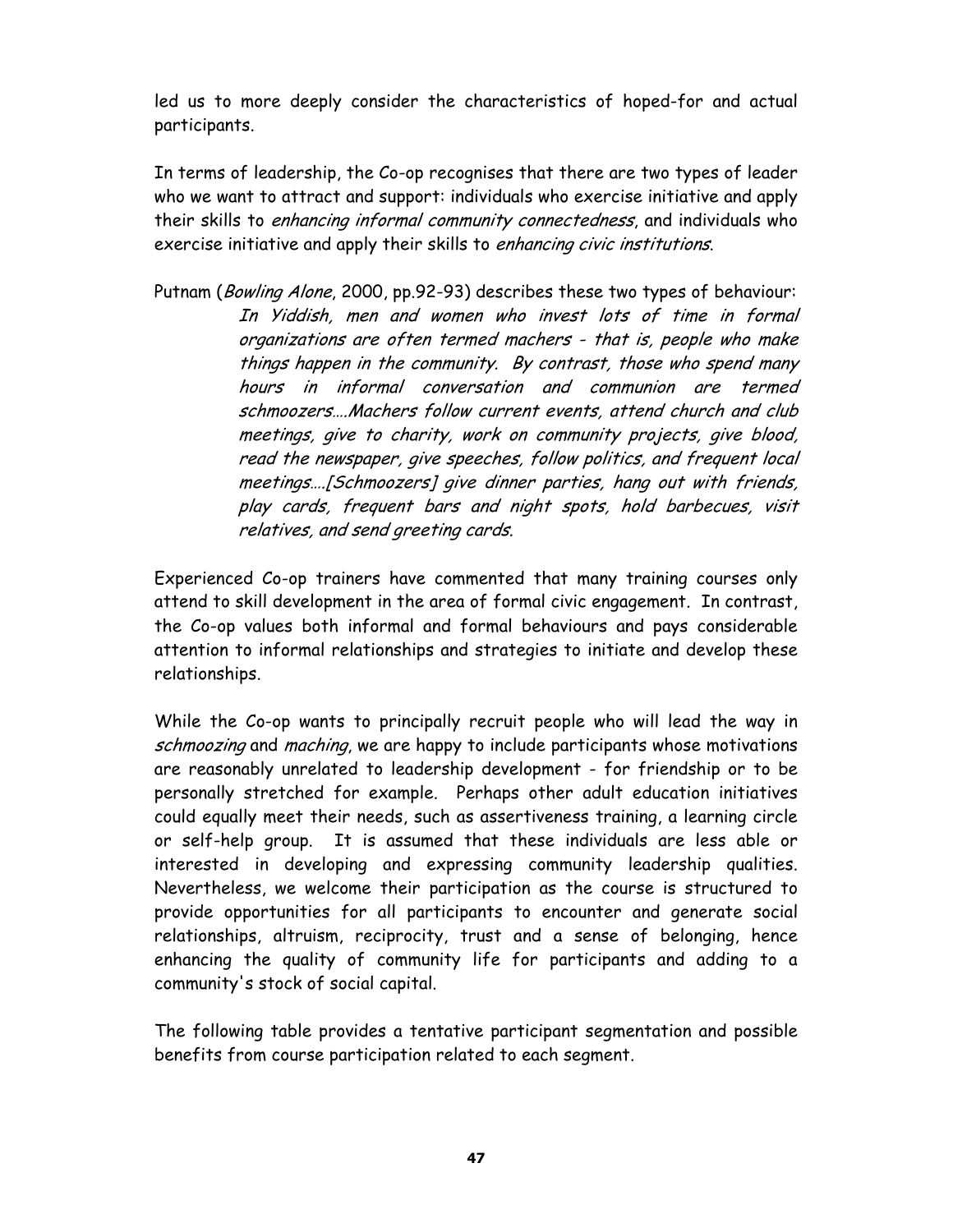| Personal profile                                                                                                                                                                                      | significant   Most<br>Most<br>learning experience<br>from<br>may be:                                                                               | significant<br>individual outcomes<br>participation from participation<br>may be:                     | significant<br>Most<br>community<br>outcomes<br>from<br>participation<br>may<br>be:                                                              |
|-------------------------------------------------------------------------------------------------------------------------------------------------------------------------------------------------------|----------------------------------------------------------------------------------------------------------------------------------------------------|-------------------------------------------------------------------------------------------------------|--------------------------------------------------------------------------------------------------------------------------------------------------|
| The<br>self<br>seeker<br>Wanting<br>personal<br>growth                                                                                                                                                | <i>help</i> Finding satisfaction Volunteering with a $-$ A<br>meaning<br>and<br>moving<br>personal needs to another participant<br>community needs | by community<br>group<br>beyond recommended<br>by                                                     | community<br>group's<br>volunteer<br>capacity<br>strengthened<br><b>Increased</b><br>within<br>altruism<br>community                             |
| The<br>maker<br>Feeling<br>some<br>to<br>isolation<br>extreme<br>and wanting to meet<br>people                                                                                                        | friendship Learning to connect -Sense of belonging<br>through<br>activities,<br>experiences, ideas confident<br>and values                         | sharing within course group<br>-Individual<br>and<br>equipped to make<br>neighbourhood<br>friendships | informal<br>More<br>$\blacksquare$<br>activity<br>within<br>community<br>- Increased sense<br>of belonging within<br>community                   |
| The<br>social-<br>leader/animator<br>Moderate<br>to<br>extensive<br>social<br>networks,<br>and<br>wanting to 'be more<br>involved' to create<br>community<br>better<br>self and<br>life for<br>others | vision of healthy<br>community,<br>understanding<br>notions of bonding different cultures<br>and banding                                           | Developing personal Applying strategies<br>to<br>relationships<br>people<br>from                      | -Development<br>of<br>establish schmoozer'<br>with $\frac{1}{2}$ community<br>leadership<br>-Enhanced bridging<br>capital<br>within<br>community |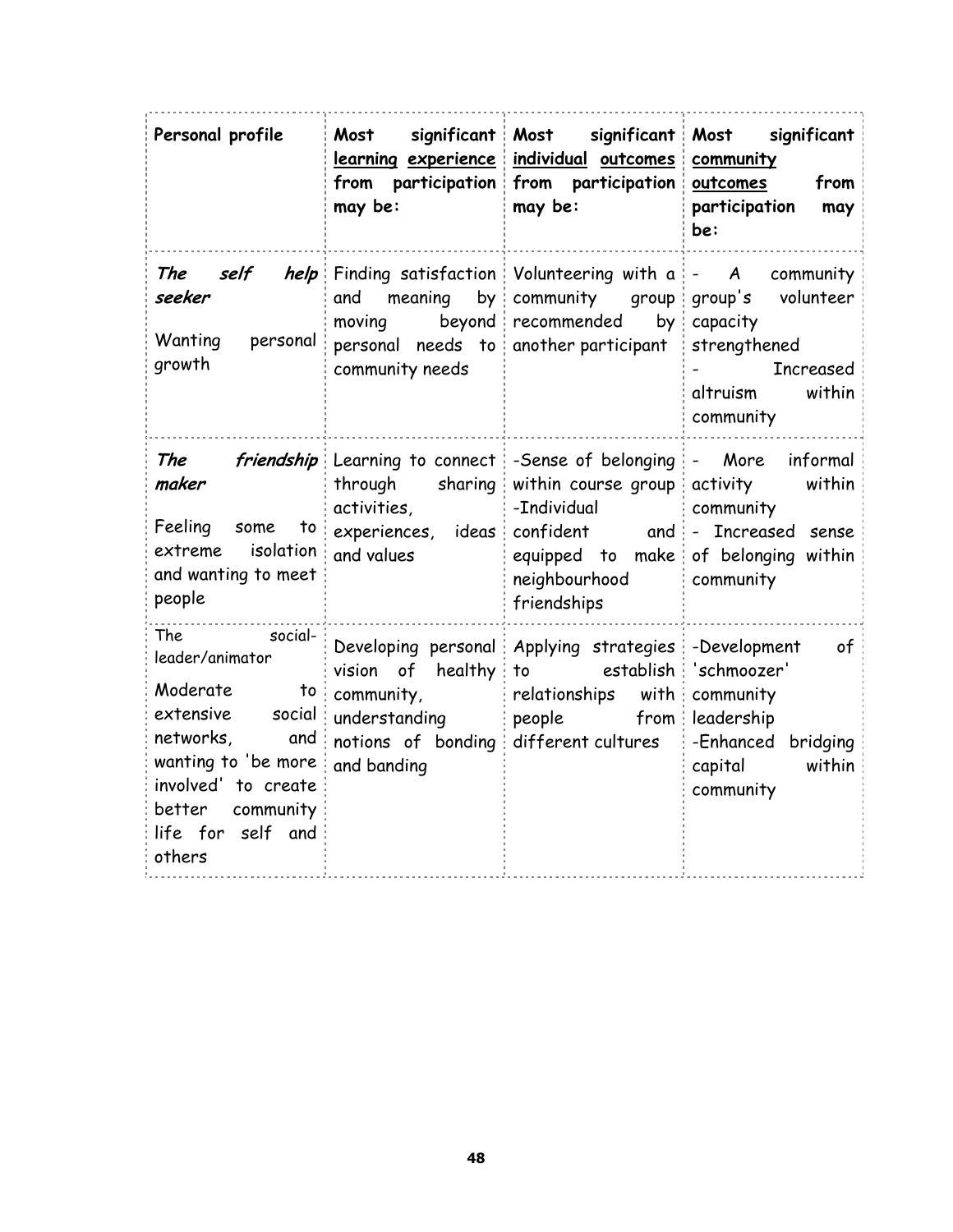| civic-<br>The<br>leader/animator<br>Moderate<br>involvement<br>$\overline{\mathsf{in}}$<br>αi<br>community<br>organisation(s),<br>feeling need for<br>more knowledge and<br>skills to cope with<br>issues organisation<br>faces | understanding<br>to   how<br>intense level of function, healthy are involved in<br>processes,<br>group<br>to<br>how<br>manage<br>$ $ conflict,<br>external<br>environment | Developing greater Knowledge and skills -Development<br>of to support macher community<br>groups organisation | оf<br>they leadership<br>-Healthier,<br>more<br>sustainable<br>community<br>organisations |
|---------------------------------------------------------------------------------------------------------------------------------------------------------------------------------------------------------------------------------|---------------------------------------------------------------------------------------------------------------------------------------------------------------------------|---------------------------------------------------------------------------------------------------------------|-------------------------------------------------------------------------------------------|
|---------------------------------------------------------------------------------------------------------------------------------------------------------------------------------------------------------------------------------|---------------------------------------------------------------------------------------------------------------------------------------------------------------------------|---------------------------------------------------------------------------------------------------------------|-------------------------------------------------------------------------------------------|

Courses also frequently include participants who find it difficult to establish status and a sense of belonging in their community. As well as creating an accepting environment for these participants for their own benefit, the Co-op recognises that including marginalised people in training enables trainers to role-model inclusive community development. As one Co-op member said, "what integrity do you have when you teach inclusivity but your first act is to exclude certain people from the course.''

One information session was attended by Jessica\*, an individual with complex identity issues, a mental illness and high social needs. Trainers were hoping Jessica would decide against doing the course because they suspected her presence would create very difficult group dynamics. Jessica turned out to be one of the most committed participants.

The trainers were able to create a supportive environment for Jessica, and managed group processes in such a way that Jessica was well accepted by other participants. Some participants welcomed Jessica into their own community circle and advocated for her rights for inclusion in the planning of a community event. \*name changed

We cannot ignore the fact, however, that there can be a downside for participants with significant unmet social and emotional needs. The disbanding of a supportive group at the end of training workshops leads to an experience of grief by all participants, but this grief can be very intense for individuals without other social supports.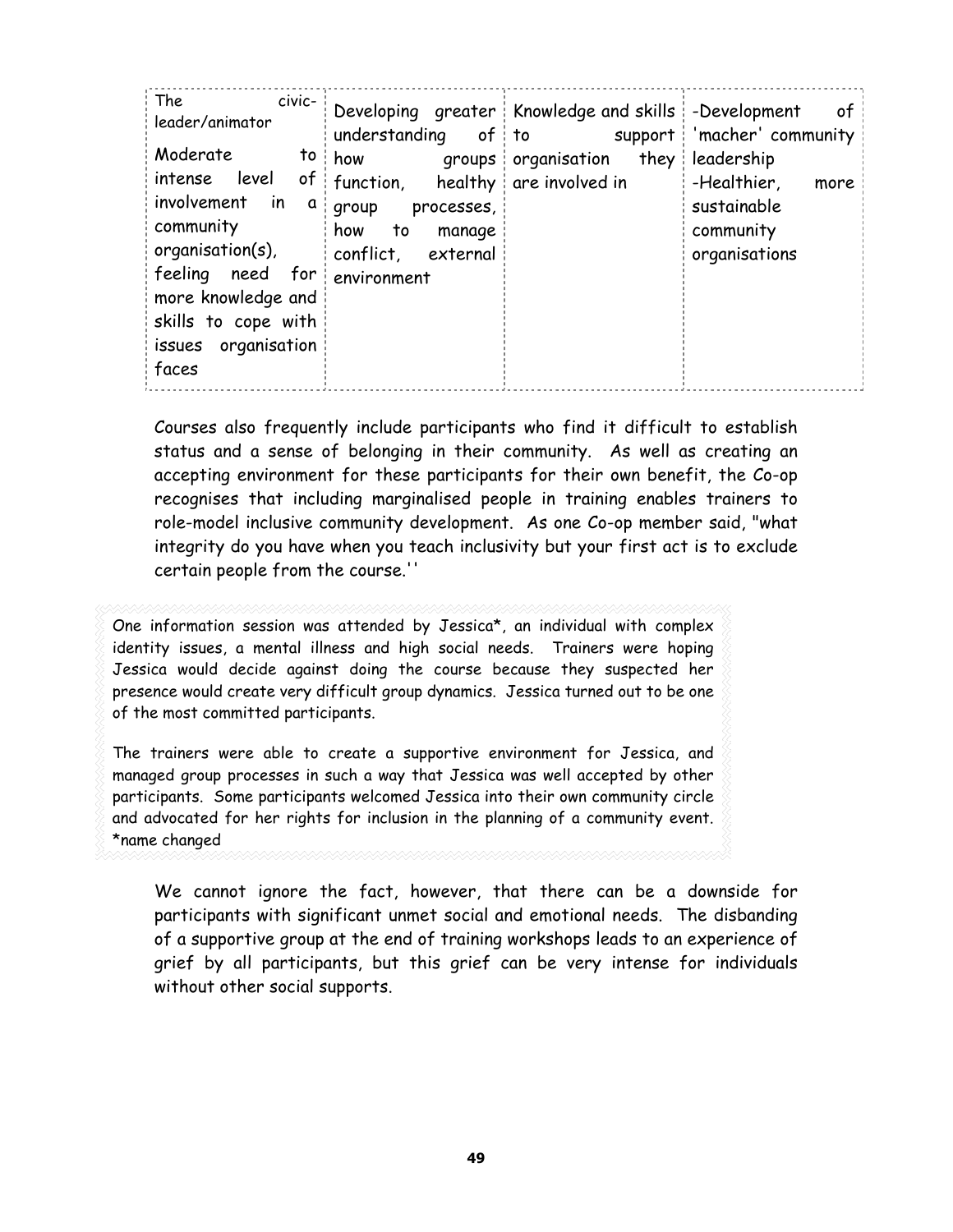**Two lessons in course implementation** 

Will the people come?

Prior to 2002, the Co-op primarily ran courses as a result of being invited by a community group that was seeking to deal with specific issues emerging from a locality. We have discovered that running community training for more generalised community capacity building objectives within communities chosen principally because they are experiencing disadvantage (as required by the funding body for this project) poses significant challenges both in getting people along and sustaining people after the course is finished.

We discovered that we were most successful at getting good numbers along and maintaining enthusiasm after the course was over where there was:

- a pre-existing relationship between Co-op staff and the local community
- **ID** a history of Co-op courses having been run in the area
- strong partnership arrangements between Co-op staff and critical friends (usually a worker in an established community organisation) who can mobilise members of community groups
- community group infrastructure already present in the community, and
- an emerging grassroots initiative motivating individuals to seek training in order to move the initiative forward.

It appears to be difficult to negotiate entry and/or attract a sufficiently large pool of applicants when several of these factors are absent. Mass promotion (newspaper, letter box drops etc) seem insufficient to compensate for a major deficit in the conditions listed above in a locality.

In negotiating course funding in communities where the Co-op has no prior engagement and there is limited formal community activity, we are now looking at securing resources for:

- **Indigm** longer lead in times allowing for more face to face meetings with community leaders and existing community groups, and
- running a series of courses over an 18 month time frame so that the networks formed by participants in one course can be further augmented by graduates of other courses.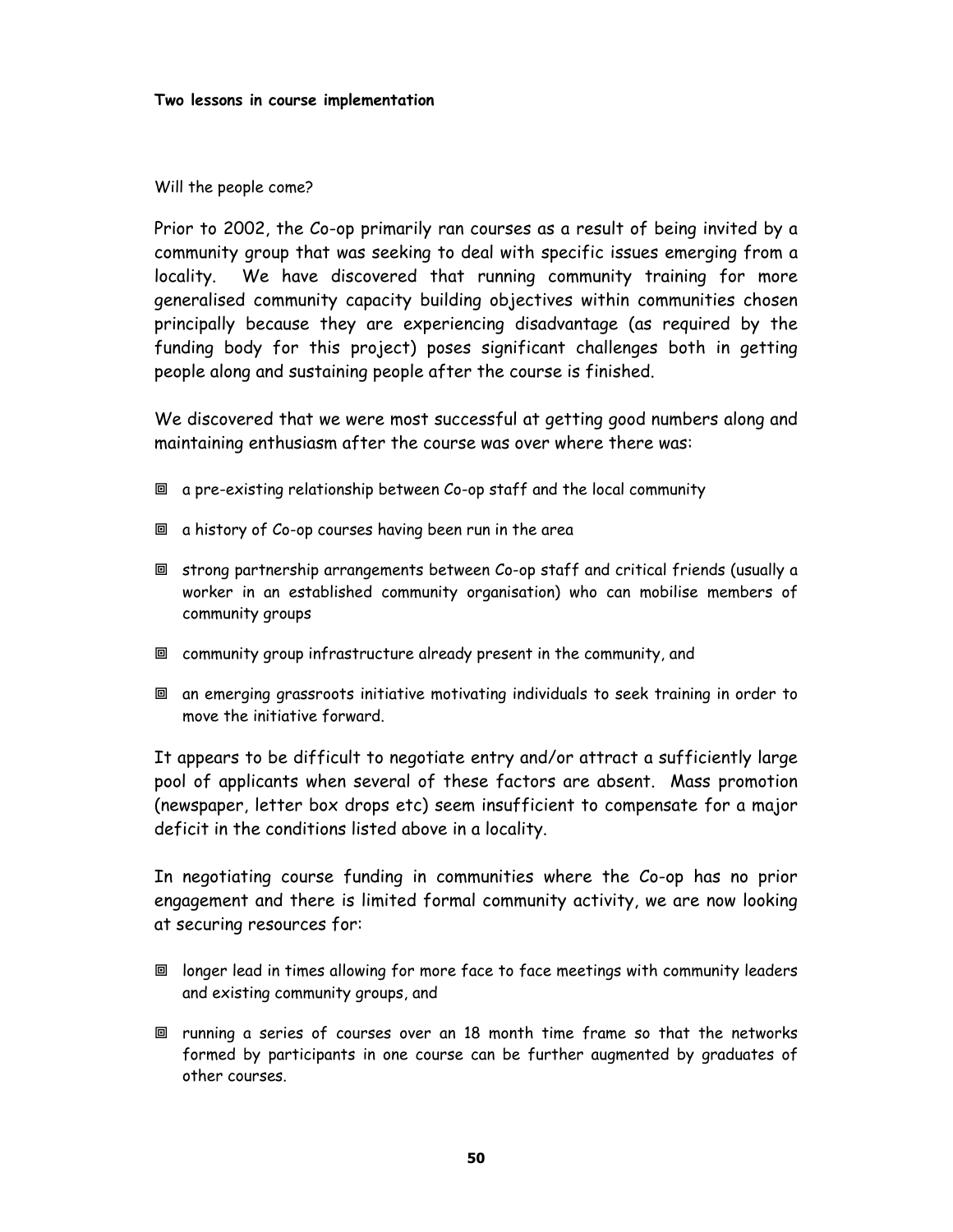#### **Whither the project?**

The Co-op has a high degree of confidence in the learning process and material of its course, and this is born out in participant feedback (see next section). However, one area where we have done a bit of stumbling around is with the issue of the 'project'.

The funding body for the set of courses that were evaluated required as an outcome that participants would be engaged in a new project emerging from the course.

Taking action is critical to the ethos of the course. An important part of the learning process is narrative action-reflection: learning from one another's stories as we experiment with ways to build a better community. Trainers help participants reflect on their actions using frameworks for community building presented in the course. Nevertheless, as the Co-op worked with the concept of 'project', we realised that the term was not adequately descriptive of the kind of outcomes we hoped that participants would achieve through undertaking the course. Our trainers strongly resisted a rigid conceptualisation of the notion of 'project' and preferred to use such language as 'the next step' or 'activity', believing the language of 'project' may be intimidating or foreign to many participants.

Trainers pointed out that some participants start the course with a depth of personal resources which enables their next step in community building to be a large scale public undertaking; for others a courageous next step in community building is to try and resolve tensions with a neighbour; and for other participants the mere act of attending the course and engaging with other participants is a giant step towards embracing community building. We expect that one of the factors that differentiates the Co-op's work from other community leadership initiatives is the way we value all of these actions as legitimate community building activities.

While the Co-op staff favoured this broad understanding of personal and collective actions that the course wished to inspire, data did indicate some confusion and frustration among participants. One participant told us they were not sure "whether people were aware that this…course was meant to lead them into their own project or not." At least one participant left the course disappointed that the course's primary focus wasn't organising around an initiative from the first workshop. Some participants thought that the course should move more quickly to considering community initiatives. While it may be counter to course philosophy to orient the course towards a group project(s) as the sole or primary part of the curriculum, it is important to ensure that the action orientation of each course is appropriate for each particular group. The criticisms above may also reflect a failure to set expectations and clarify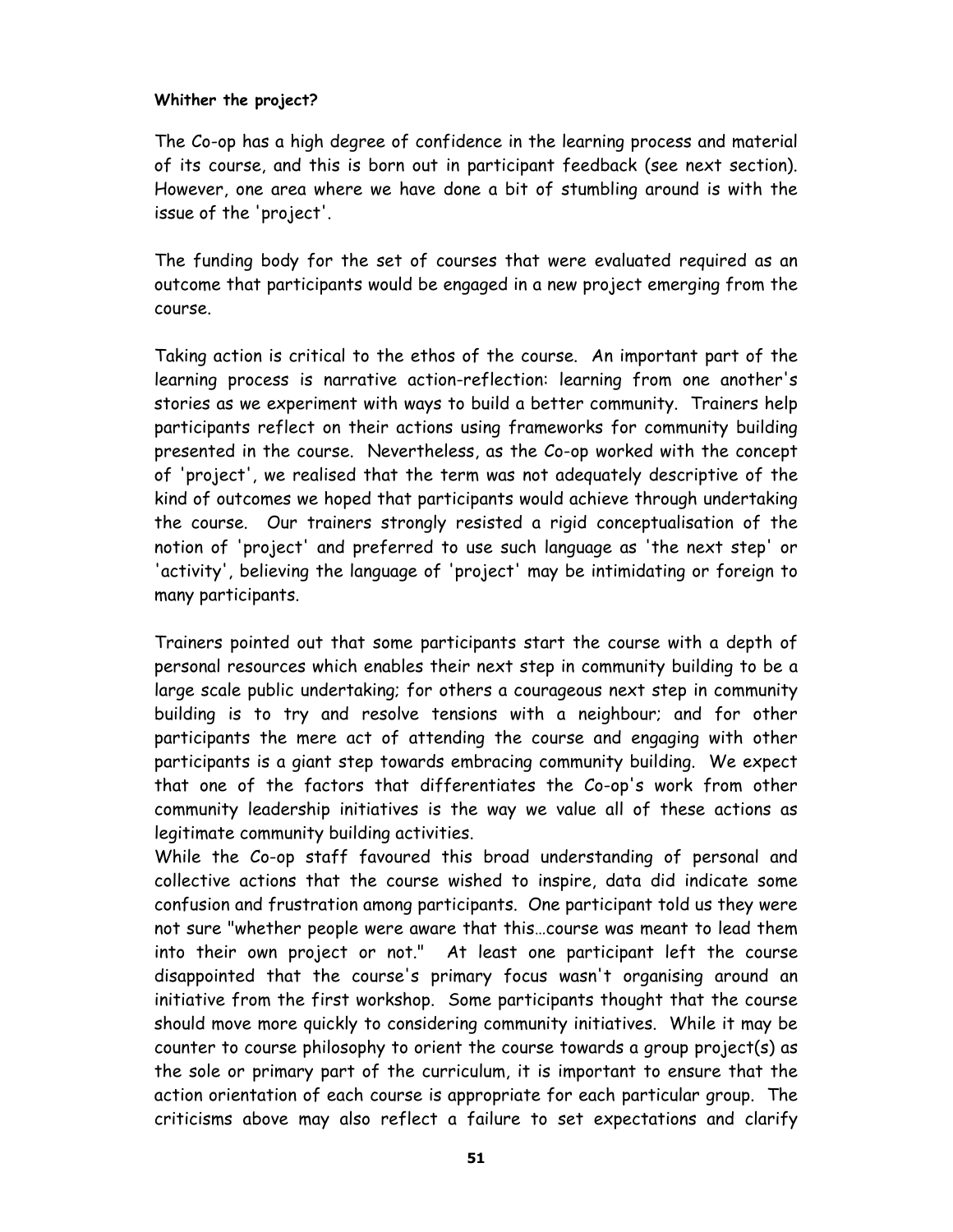purposes of the course during the organising stage and at the introductory stage of training.

#### **Outcomes: stats and stories**

#### **Stats**

With little experience in the science of research, our data collection instruments, methods and analysis would probably horrify the purist. Neverthess, the Co-op offers the following stats to indicate how well we are travelling.

Approximately 12 participants commenced each course, with 84 per cent of participants attending more than half of the workshops. While losing an average of two to three participant per course is in line with Co-op experience, in many of the courses we would have liked to have seen more people commencing (section 3.1 discussed difficulties in recruiting participants)

The overwhelming majority of respondents to our end of course questionnaire reported high or very high satisfaction levels with the quality (98 per cent) and relevance (100 per cent) of training. However, we note that satisfaction levels with the course are probably overstated as the data were collected almost solely from completing participants. In any voluntarily undertaken course, dissatisfied participants often express dissatisfaction with their feet.

It is also important to note that training evaluation literature views satisfaction with a course as a pre-condition to personal change, but does not actually mean that personal change will take place. With this in mind, we followed up some participants to see whether participants thought that the course had actually made a difference in the their level of involvement in their community. The following graph illustrates responses.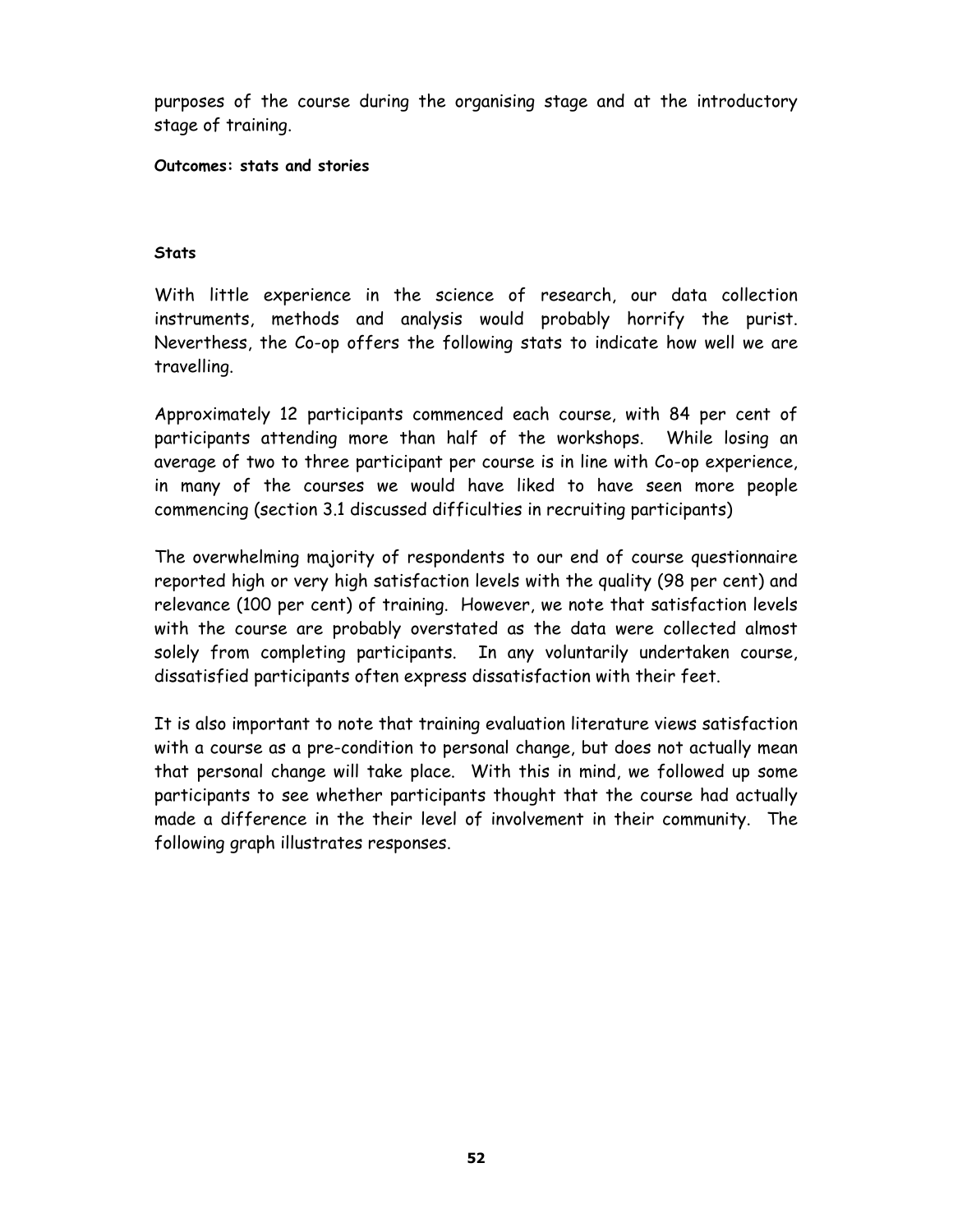#### Course effect on level of community involvement



Thus, the data indicate that in the months since training workshops were completed, most participants believed they had become more or much more involved in the community.

Follow up questions revealed that for many respondents, increased or sustained community involvement related to those activities that they were involved in before training. A third of respondents joined with others to work on a project that emerged from the course. Encouragingly, over 80 per cent of respondents felt supported by community networks.

#### **Stories**

Perhaps it is the stories which community development practitioners prefer to statistics to make up their minds about the value of community training. The following are stories we collected along the way (names changed), mostly told by trainers (we acknowledge that the following stories reflect the 'up side' of the course and that course participants will have their fair share of disappointments).

#### Learning to listen and consult

Sara is a tireless volunteer committed to establishing a community garden. In her enthusiasm to make things happen for the community garden she was trying valiantly to get other groups involved. During the course she talked about how she wanted to engage with the local indigenous community so that they could be part of the community garden. She had a myriad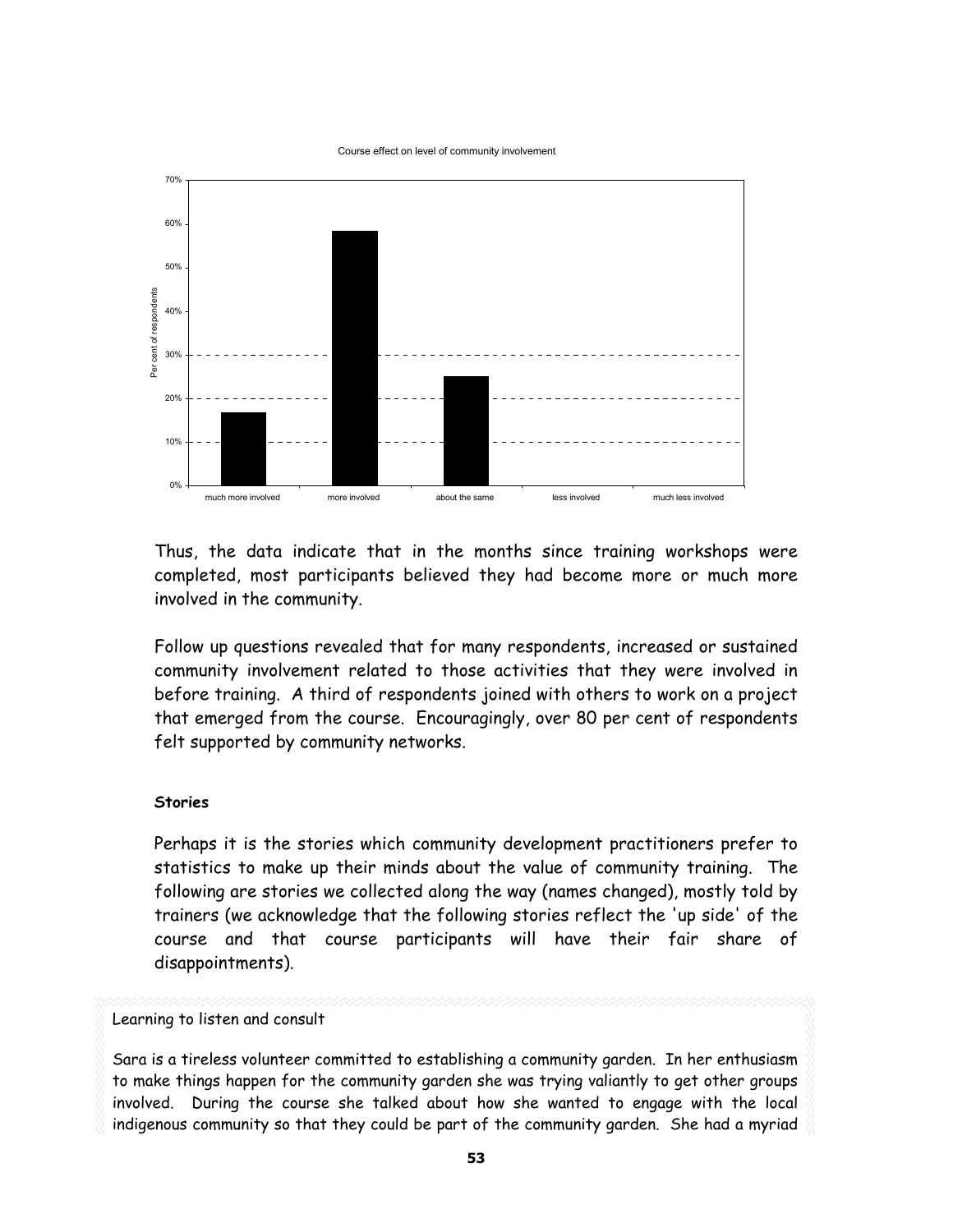of ideas of how they could be involved. By the end of the course, Sara had changed her tack, instead of telling the Indigenous community how they could be involved she was going to approach one of their network meetings and seek their input as to how the garden might be developed. Sara had decided that the best way to engage others in the project was to open up the project's agenda to others and include their input in its development. This might even mean that the project will look different to how it was first imagined. This shift is significant in how this project unfolds for Sara …

#### **Trainer reflections**

#### **Dealing with 'the garbage'**

There are a lot of complex issues in the Aboriginal Community. We often find ourselves in conflict and factions. We had some issues in terms of services. We had a lot of money put in by Government to set up structures and services but it divided people more. 'Dollars and Division.' The Government is trying to get us to make major decisions before bonding and banding. People get in a position of control with little understanding and are not equipped with the right skills.

The course is an inexpensive really hands on experience that has done more than all the dollars the Government throws at us. The course got rid of a lot of garbage, cut away all this rubbish that was holding us back.

We have a thirst for skills. It doesn't matter who gives it to us, we appreciate it.

The 2003 focus of our Murri Network will be to resolve the issues we have started to talk about in the course.

**Participant, from interview notes** 

#### **Cross culture connections**

Uma from Sri Lanka, came into the course identifying herself as lonely fearful, timid and unconnected with either her local or her cultural communities. Through the course she gained the skills and confidence to introduce herself to a neighbour in her street and to befriend a woman of Chinese cultural background because this was less threatening than approaching a confident English speaker. One exceptional moment for Uma as a participant was an interaction with a participant who has a mental illness, who was making Origami cranes and frogs during the training. During the break Uma approached Jessica who shared the skills with her, the first person in the group to form the bridges of a relationship. It was encouraging to witness these two very non-traditional participants supporting each other's participation.

#### **Trainer reflections**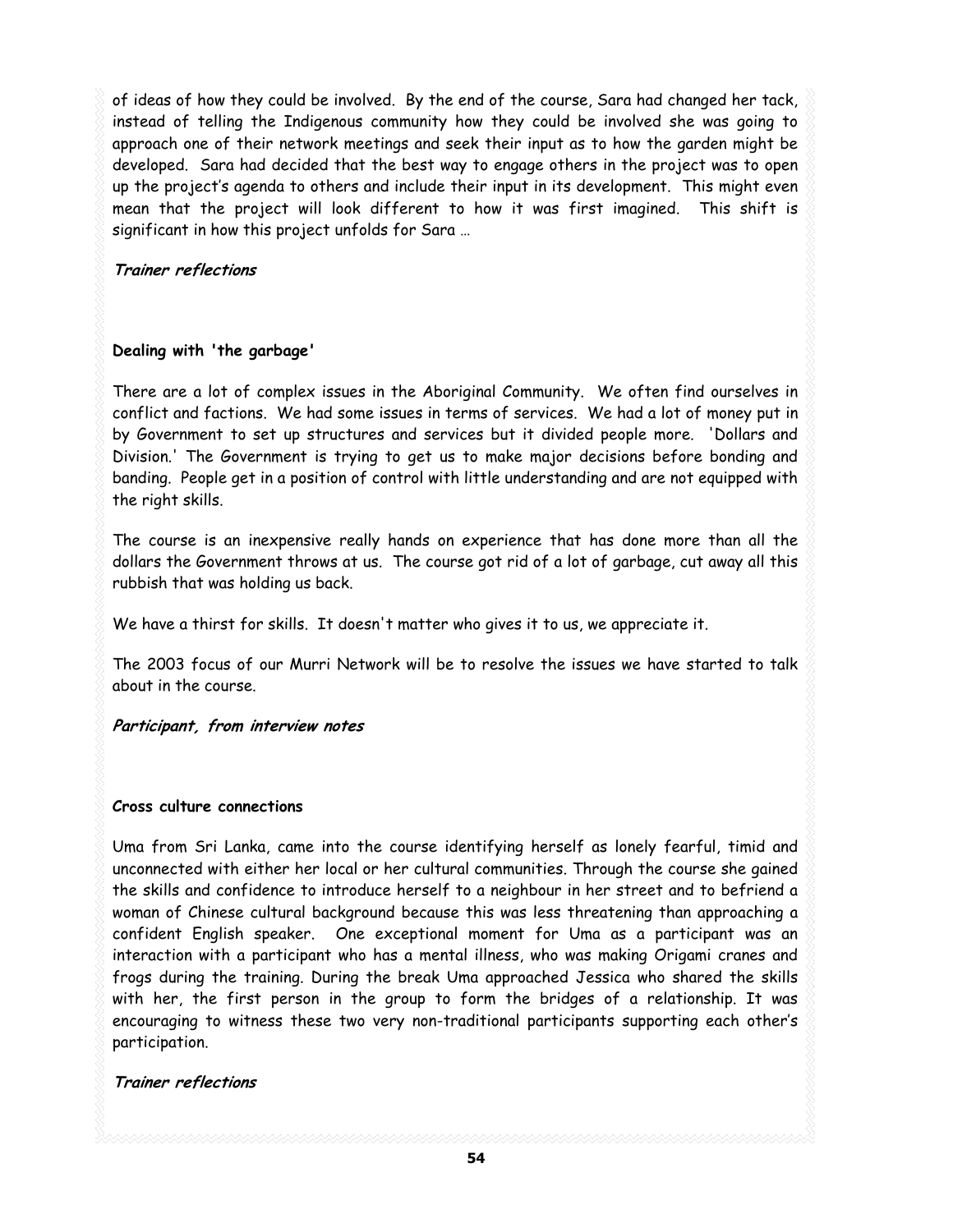#### Cuppa in the community

Deanna is happily involved in her church but confessed that she is not well-connected in the community where she lives. During the course she met with some other women from her church who live in her town and asked if they wanted to have a regular morning tea as away of developing closer connections with each other and to invite other people in the town who were not part of the church. Using the 0-1-3 principle Deanna is working with two other women who liked the idea and is open to where it might lead…

#### **Trainer reflections**

#### **Dealing with conflict and pain**

Jack is an intelligent, well-informed person who has considerable knowledge of indigenous issues, both locally and at the national level. Jack has been misunderstood by other indigenous people in the area and often when this occurs goes on the attack and then others reject him and his views. The cycle has continued and has left Jack feeling angry and frustrated and left the wider indigenous community poorer for not listening to Jack's wisdom. During the course Jack came forward with some very blunt attacks (not directed at anyone in the room) about how 'some people' have tried subversively to destroy a local indigenous network for their own gain. What Jack had to say was indisputable. In typical fashion the room fell silent and people wondered if the attacks were directed at them, or even if they weren't, what could they do about it? Gary listened to Jack and took on board some of the comments (not personally but in vicarious manner) and sought to offer some healing for Jack. This was not the cycle that Jack was used to and it provided him with the opportunity to engage rather than withdraw. Gary and Jack entered some dialogue around the problems, the rest of the group entered the dialogue and others felt comfortable about 'venting' their anger too. Gary became more informed of the history of the local network and the gained a greater appreciation for the people involved, Jack experienced some acceptance, others felt this was a safe space to be heard. This was the beginning of our training….

#### **Trainer reflections**

#### **Schmoozing**

[My next step is to] keep following the thread of community connections. To keep on looking for, developing and maintaining relationships in my community, with the bigger picture of community development in mind (keep visiting and connecting with neighbours and others) and looking for the opportunity or right moment to facilitate community groups.

Participant, written feedback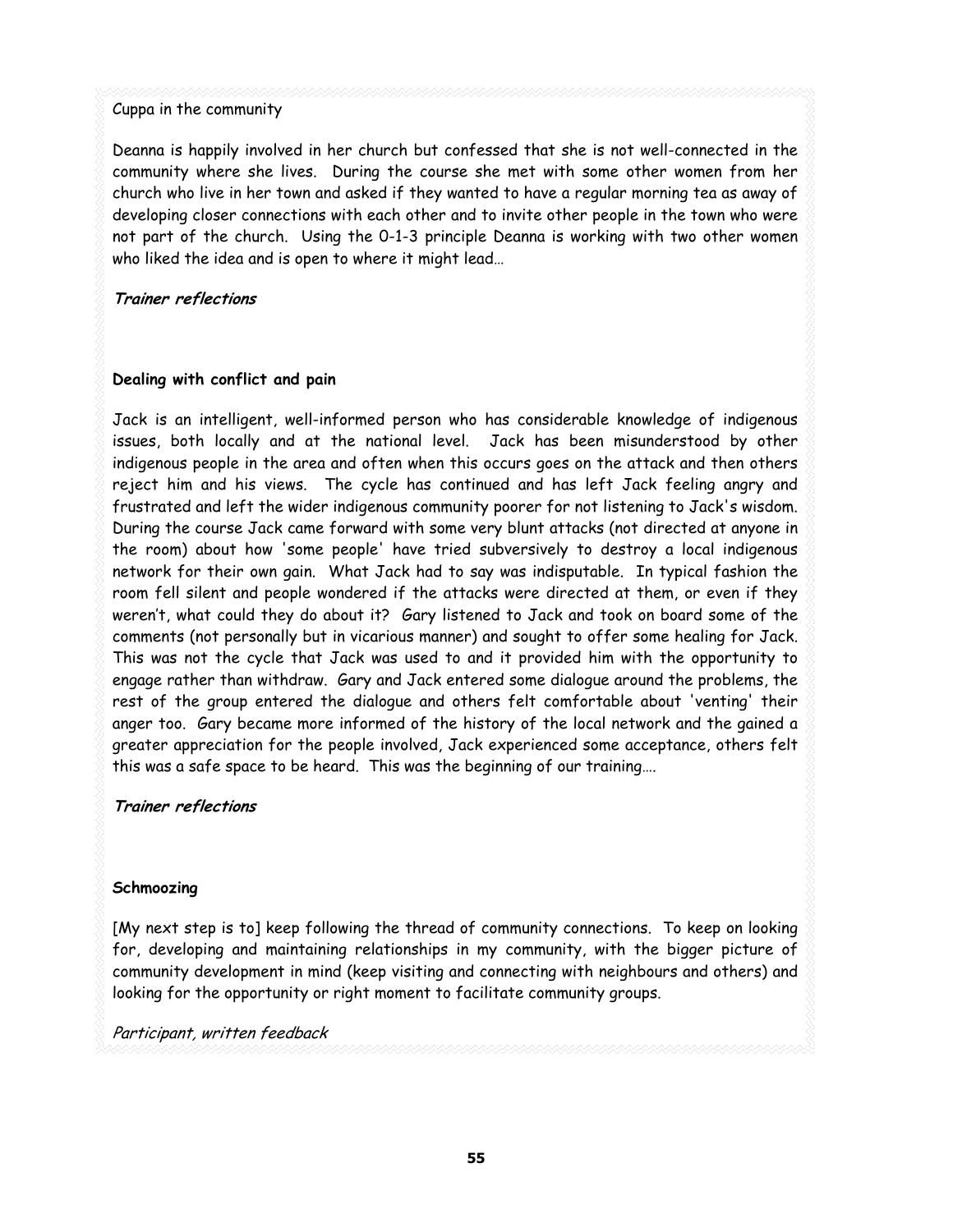#### Joining

Sue is a young woman who is passionate about her church and helping other young people, particularly those who are homeless. Sue attended the course as she thought it could help her learn some skills to set up a youth shelter with other members of her church. Through using the 0-1-3 model, Sue has found a whole range of groups and people who are assisting young homeless people and has decided to put her effort into working with these groups rather than try to establish her own youth shelter. Sue now does volunteer work with the local funded youth shelter and acts as an important link between her church and the wider community in supporting and assisting young people.

Trainer reflection

Other stories in brief:

- A local pharmacist decided to 'arm' herself with written information from the local neighbourhood centre so that when people who came in for scripts wanted more information, she could respond in some way.
- The Community House worker who participated in the course will be co-trainer of a leadership training course being run for the new management committee of the local Youth Service.
- **© Six participants of one course have set out to start an arts and crafts co-operative.**
- **© One participant started planning the "Welcome to [town]" initiative for new** residents to make connections with local people and groups.
- Three members of a mental health support group that had been damaged by bureaucratic interference attended a course. They set out to rebuild the group. This included exploring a training package for people seeking support with mental health issues.
- Four locals formed a working party to explore the possibility of community use of school pool facilities.

#### **Concluding comments**

Our evaluation has confirmed a lot of what trainers have experienced anecdotally - strong enthusiasm for the training experience, increased formal and informal community participation, even 'epiphanies' for some participants. We are also learning the effects of the course on social and civic participation, and community network building, can be quite transitory without other conditions being present in the community. Our community training course can